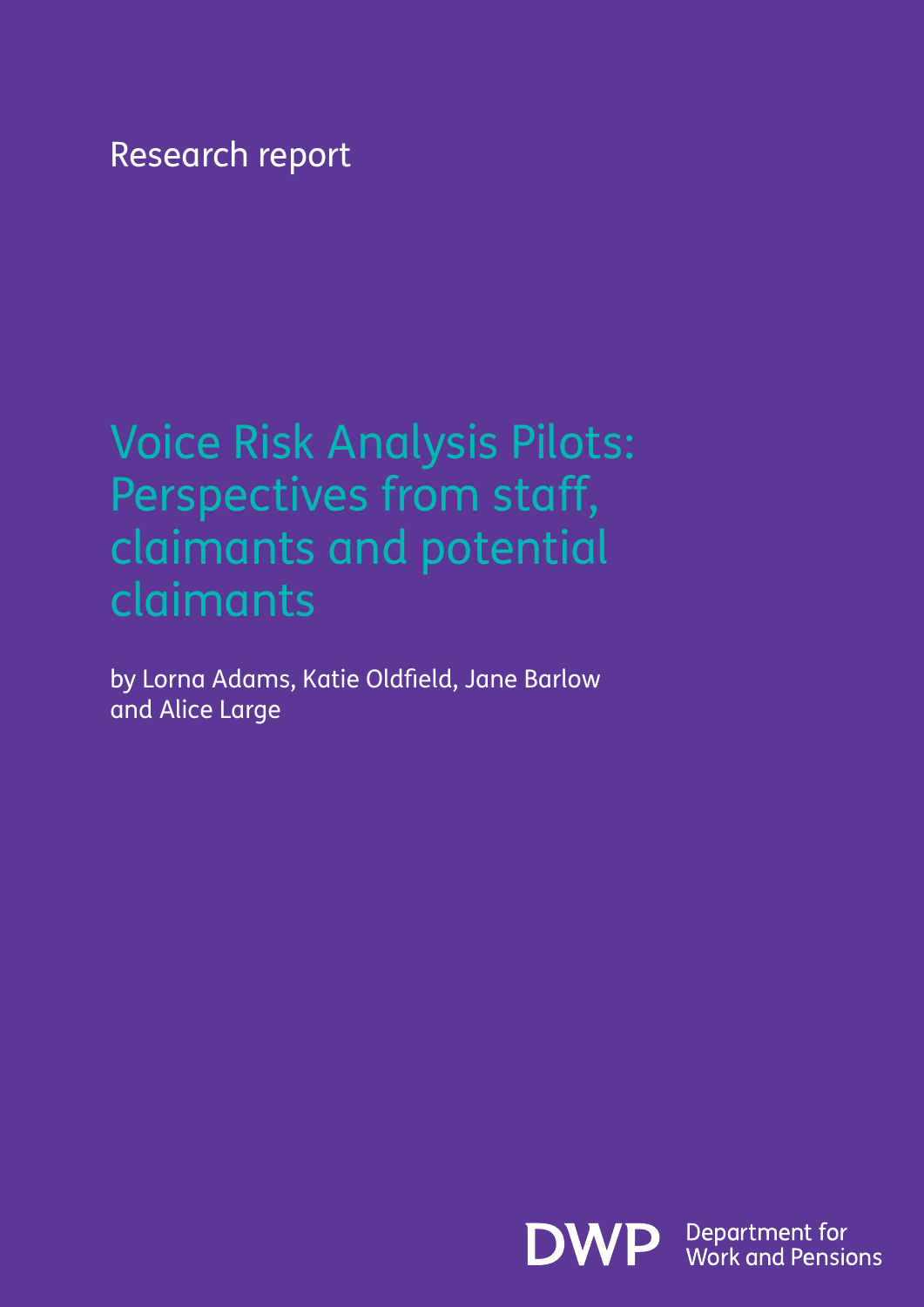Department for Work and Pensions

Research Report No 716

# **Voice Risk Analysis Pilots: Perspectives from staff, claimants and potential claimants**

Lorna Adams, Katie Oldfield, Jane Barlow and Alice Large

A report of research carried out by IFF Research Ltd on behalf of the Department for Work and Pensions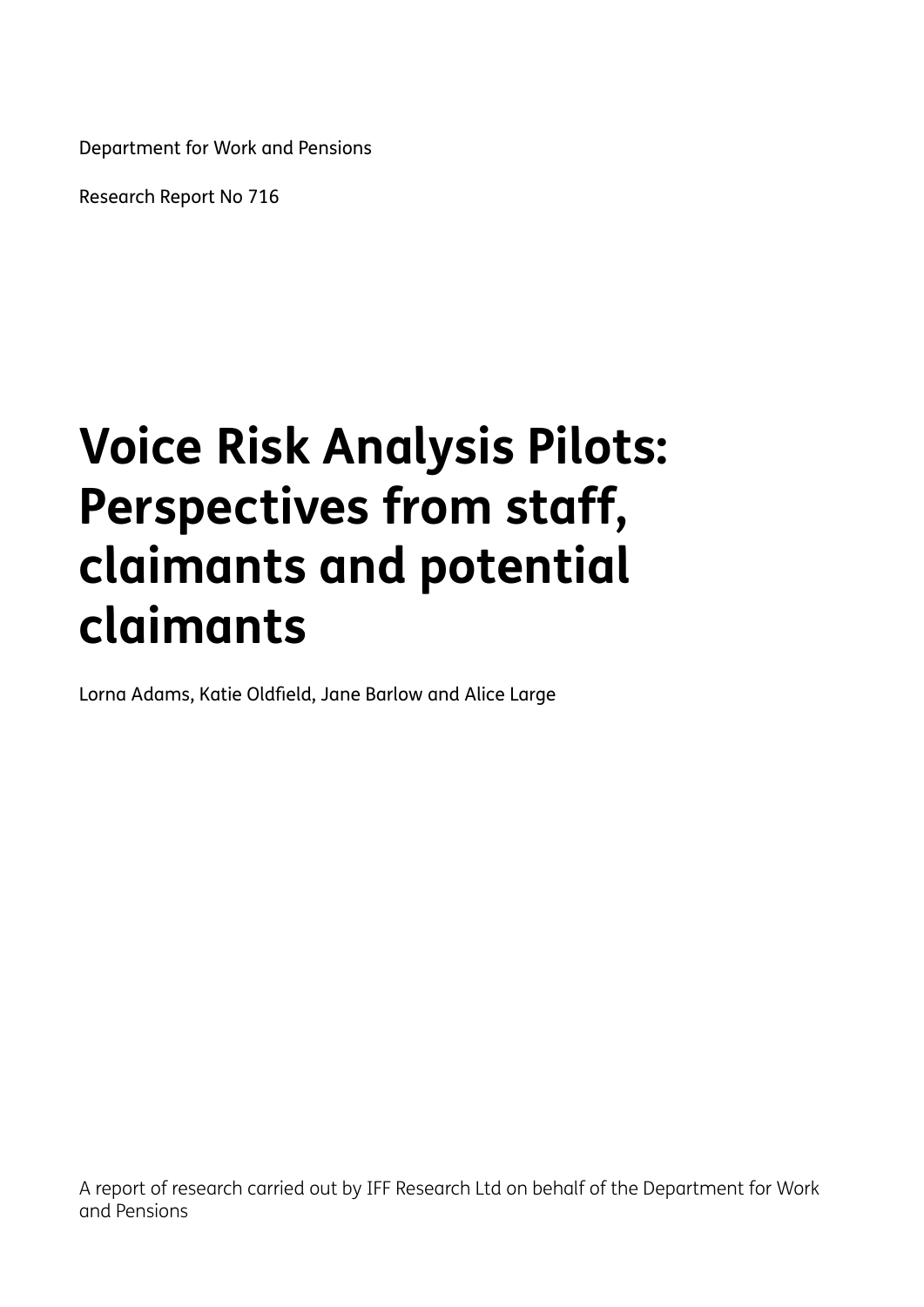© Crown copyright 2010.

You may re-use this information (not including logos) free of charge in any format or medium, under the terms of the Open Government Licence.

To view this licence, visit http://www.nationalarchives.gov.uk/doc/open-government-licence/ or write to the Information Policy Team, The National Archives, Kew, London TW9 4DU, or email: psi@nationalarchives.gsi.gov.uk.

This document/publication is also available on our website at: http://research.dwp.gov.uk/asd/asd5/rrs-index.asp

Any enquiries regarding this document/publication should be sent to us at: Department for Work and Pensions, Commercial Support and Knowledge Management Team, Work and Welfare Central Analysis Division, 3rd Floor, Caxton House, Tothill Street, London SW1H 9NA

First published 2010.

ISBN 978 1 84712 897 3

Views expressed in this report are not necessarily those of the Department for Work and Pensions or any other Government Department.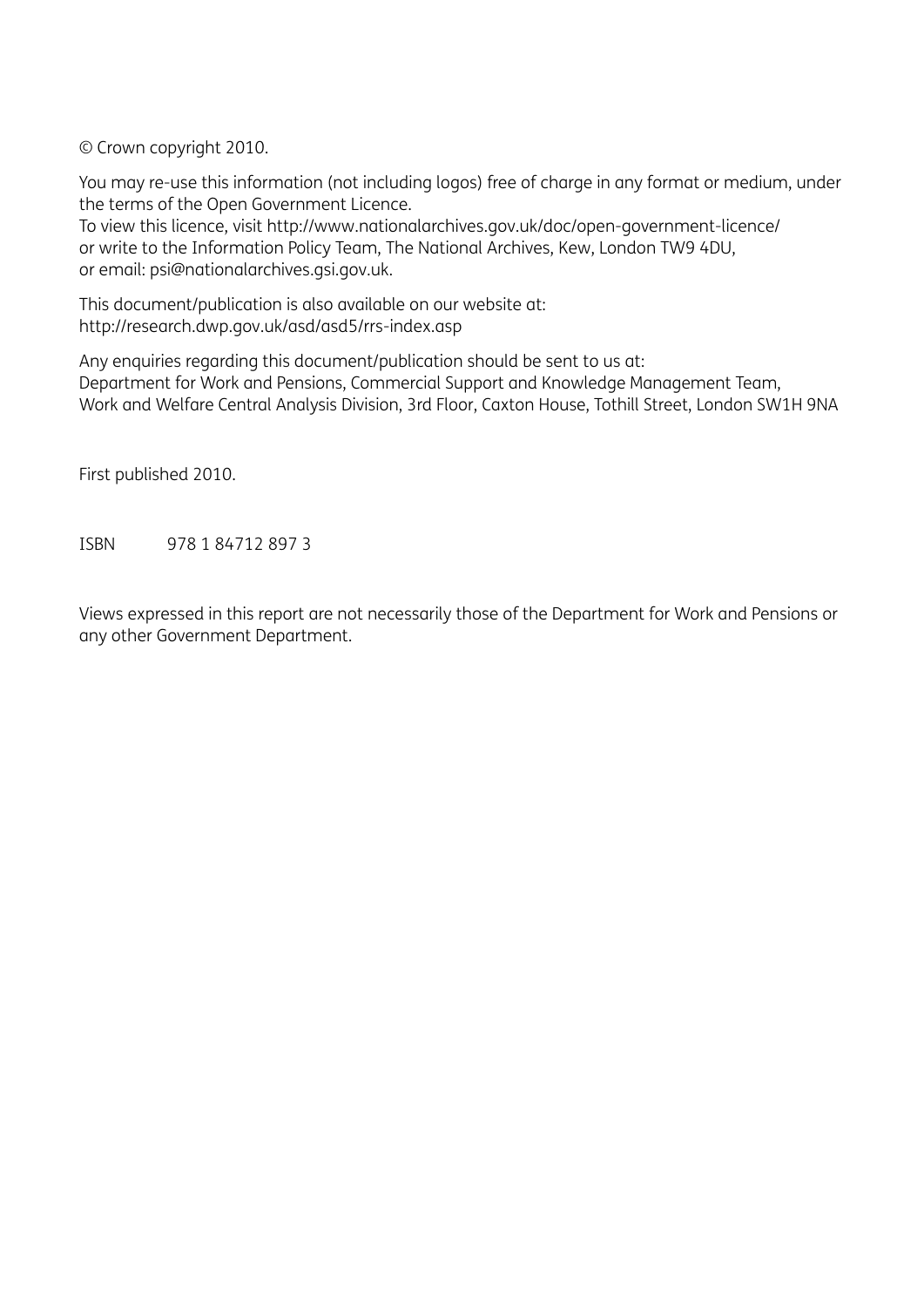# **Contents**

| $\mathbf{1}$   |     |       |                                                                                |  |
|----------------|-----|-------|--------------------------------------------------------------------------------|--|
|                | 1.1 |       |                                                                                |  |
|                | 1.2 |       |                                                                                |  |
|                | 1.3 |       |                                                                                |  |
|                | 1.4 |       |                                                                                |  |
|                |     | 1.4.1 |                                                                                |  |
|                |     | 1.4.2 |                                                                                |  |
|                |     | 1.4.3 |                                                                                |  |
|                | 1.5 |       |                                                                                |  |
|                |     | 1.5.1 |                                                                                |  |
|                |     | 1.5.2 |                                                                                |  |
|                | 1.6 |       |                                                                                |  |
| $\overline{2}$ |     |       |                                                                                |  |
|                | 2.1 |       |                                                                                |  |
|                |     | 2.1.1 |                                                                                |  |
|                |     |       |                                                                                |  |
|                | 2.2 |       |                                                                                |  |
|                | 2.3 |       |                                                                                |  |
|                |     | 2.3.1 |                                                                                |  |
|                |     | 2.3.2 |                                                                                |  |
|                | 2.4 |       | Claimants' reactions to the Voice Risk Analysis process (staff perception)  24 |  |
|                | 2.5 |       |                                                                                |  |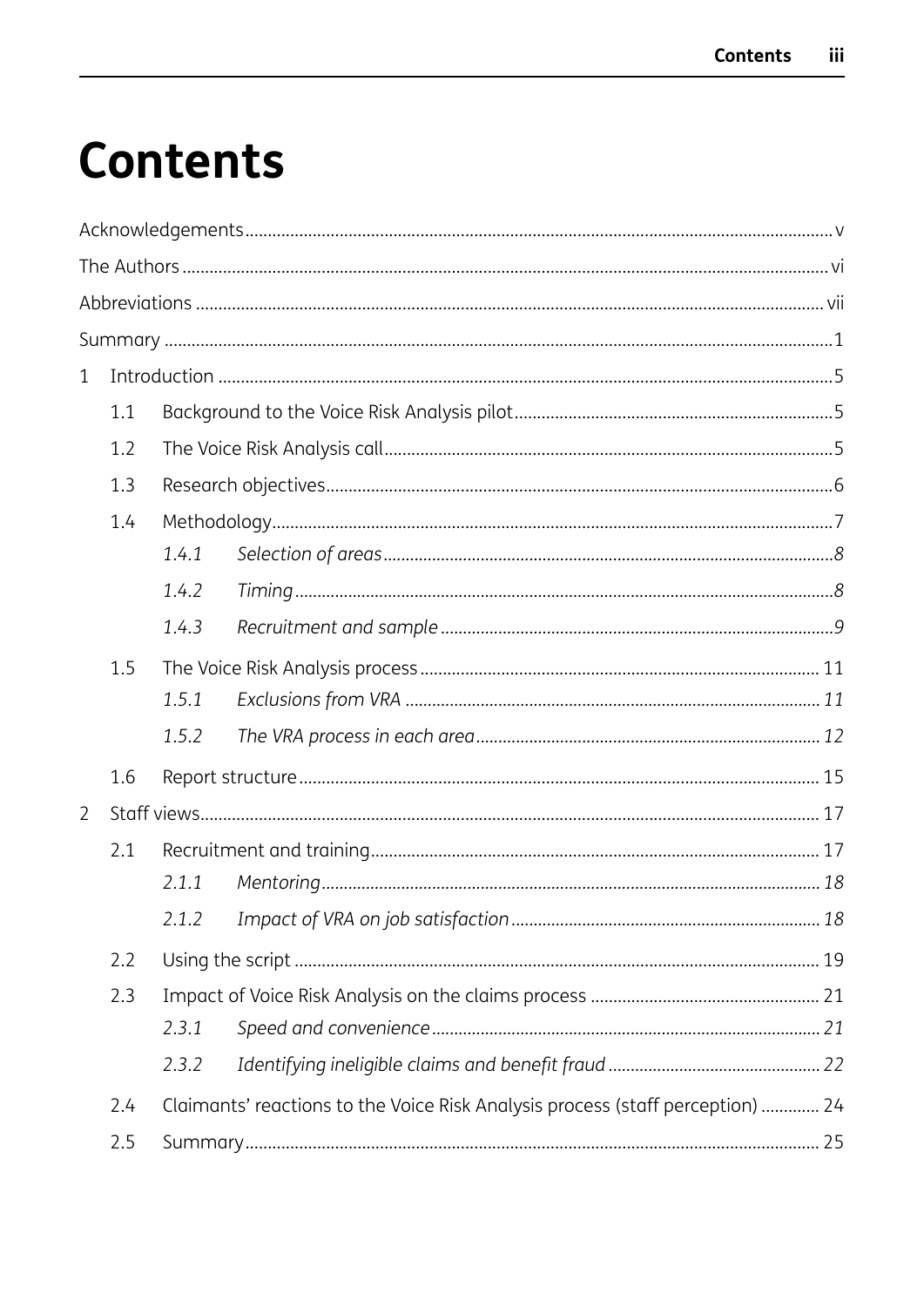| 3 |                        |                                                                           |  |  |  |  |
|---|------------------------|---------------------------------------------------------------------------|--|--|--|--|
|   | 3.1                    |                                                                           |  |  |  |  |
|   | 3.2                    |                                                                           |  |  |  |  |
|   | 3.3                    |                                                                           |  |  |  |  |
|   | 3.4                    |                                                                           |  |  |  |  |
| 4 |                        |                                                                           |  |  |  |  |
|   | 4.1                    | Potential claimant awareness and understanding of Voice Risk Analysis  33 |  |  |  |  |
|   | 4.2                    |                                                                           |  |  |  |  |
|   | 4.3                    |                                                                           |  |  |  |  |
|   | 4.4                    |                                                                           |  |  |  |  |
| 5 |                        |                                                                           |  |  |  |  |
|   |                        |                                                                           |  |  |  |  |
|   | Appendix B             |                                                                           |  |  |  |  |
|   | Appendix C             |                                                                           |  |  |  |  |
|   | Appendix D             |                                                                           |  |  |  |  |
|   | Appendix E             |                                                                           |  |  |  |  |
|   |                        | List of tables                                                            |  |  |  |  |
|   | Table 1.1<br>Table 1.2 |                                                                           |  |  |  |  |
|   |                        | List of figures                                                           |  |  |  |  |

| Figure | VRA call process by LA. |  |  |  |
|--------|-------------------------|--|--|--|
|--------|-------------------------|--|--|--|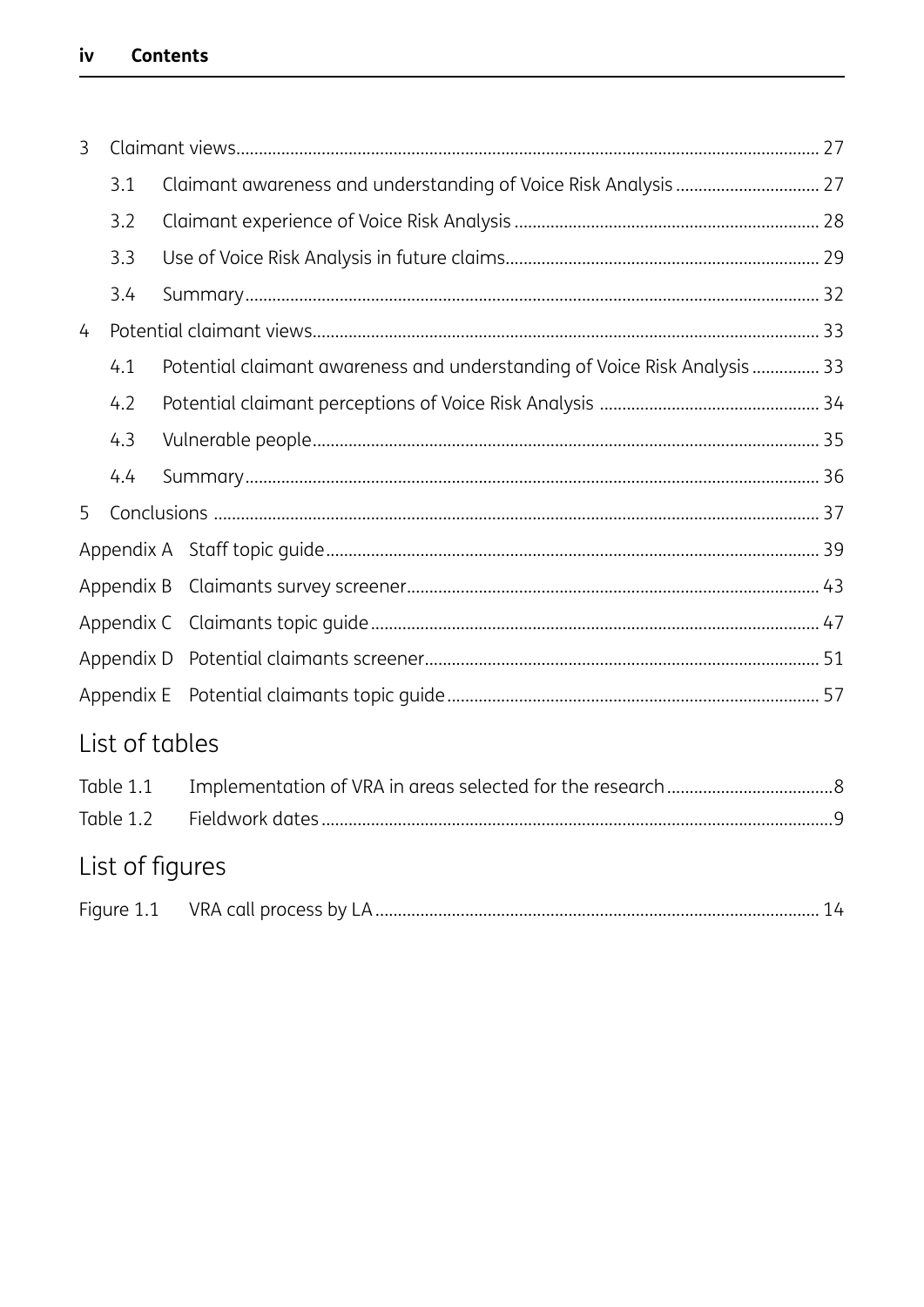# <span id="page-5-0"></span>**Acknowledgements**

This research was commissioned by the Department for Work and Pensions (DWP).

The authors would like to thank all staff, claimants and potential claimants who participated in the research.

Figen Deviren, Simon Lunn and James Ablewhite of the DWP have been integral to the research design and conduct and we thank them for their guidance.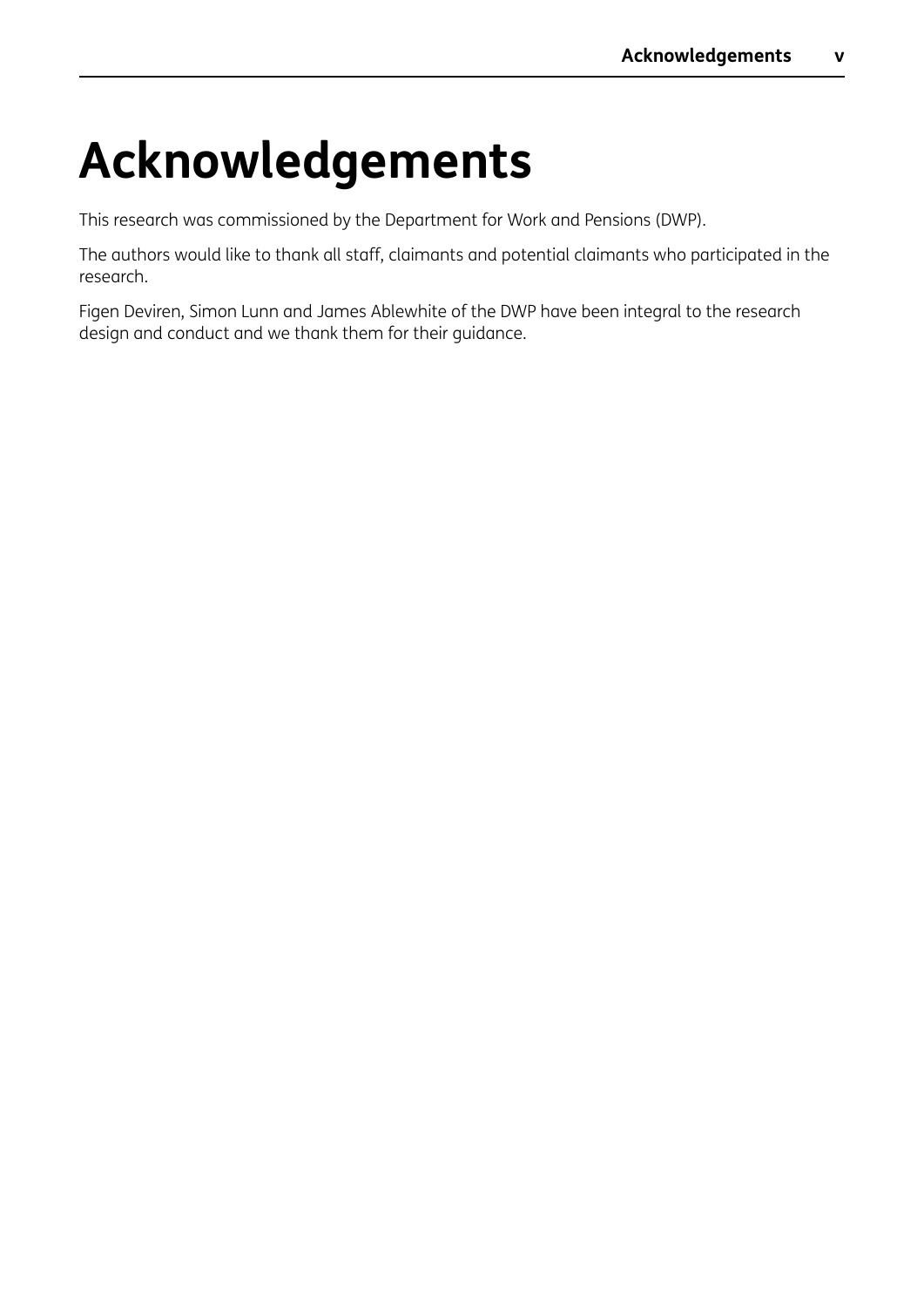# <span id="page-6-0"></span>**The Authors**

Lorna Adams, Board Director, leads IFF's Employment and Benefits sector team. She was the project director responsible for all elements of the study. She specialises in public policy research and has managed a number of evaluations and research projects relating to labour market issues and welfare to work policy. She joined IFF 11 years ago and in that time has worked extensively for a wide range of public sector organisations and Government departments, in particular DWP, GEO, EHRC/EOC, HMRC, HM Treasury, OFT, FSA and the LSC (as was).

Katie Oldfield, Director, co-directed this study and was involved in all aspects of its delivery. She primarily works on large-scale qualitative and quantitative studies on issues around employment, skills and welfare. She also has an interest in researching the impact of employment and skills initiatives and programmes on disadvantaged groups as well as employment practices in relation to equality and diversity issues. She has been at IFF for over six years after joining from TNS Social in 2004.

Jane Barlow, Associate Director, moderated some of the focus groups among staff and potential claimants as well as observing the VRA software in action in Coventry. Jane has a particular interest in the health and wellbeing aspects of the welfare system as well as accessibility and equality issues.

Alice Large, Research Executive, carried out some of the depth interviews with benefit claimants. She has worked on a wide range of public sector studies with both businesses and consumers.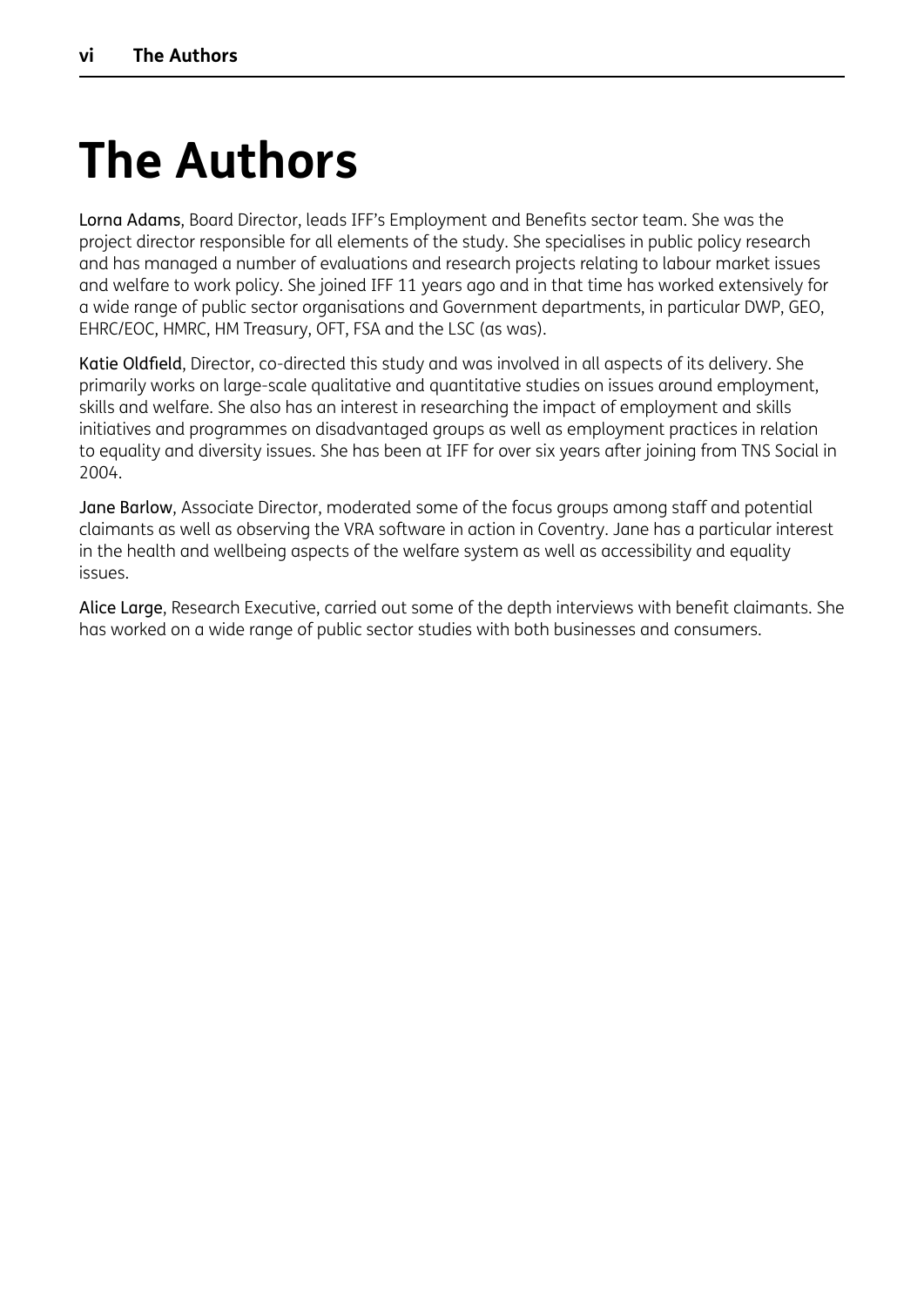# <span id="page-7-0"></span>**Abbreviations**

| <b>AVS</b> | Advanced Validation Solutions    |
|------------|----------------------------------|
| <b>CIC</b> | Changes in circumstances         |
| <b>CTB</b> | Council Tax Benefit              |
| <b>DWP</b> | Department for Work and Pensions |
| HB         | Housing Benefit                  |
| LA         | Local authority                  |
| <b>VRA</b> | Voice Risk Analysis              |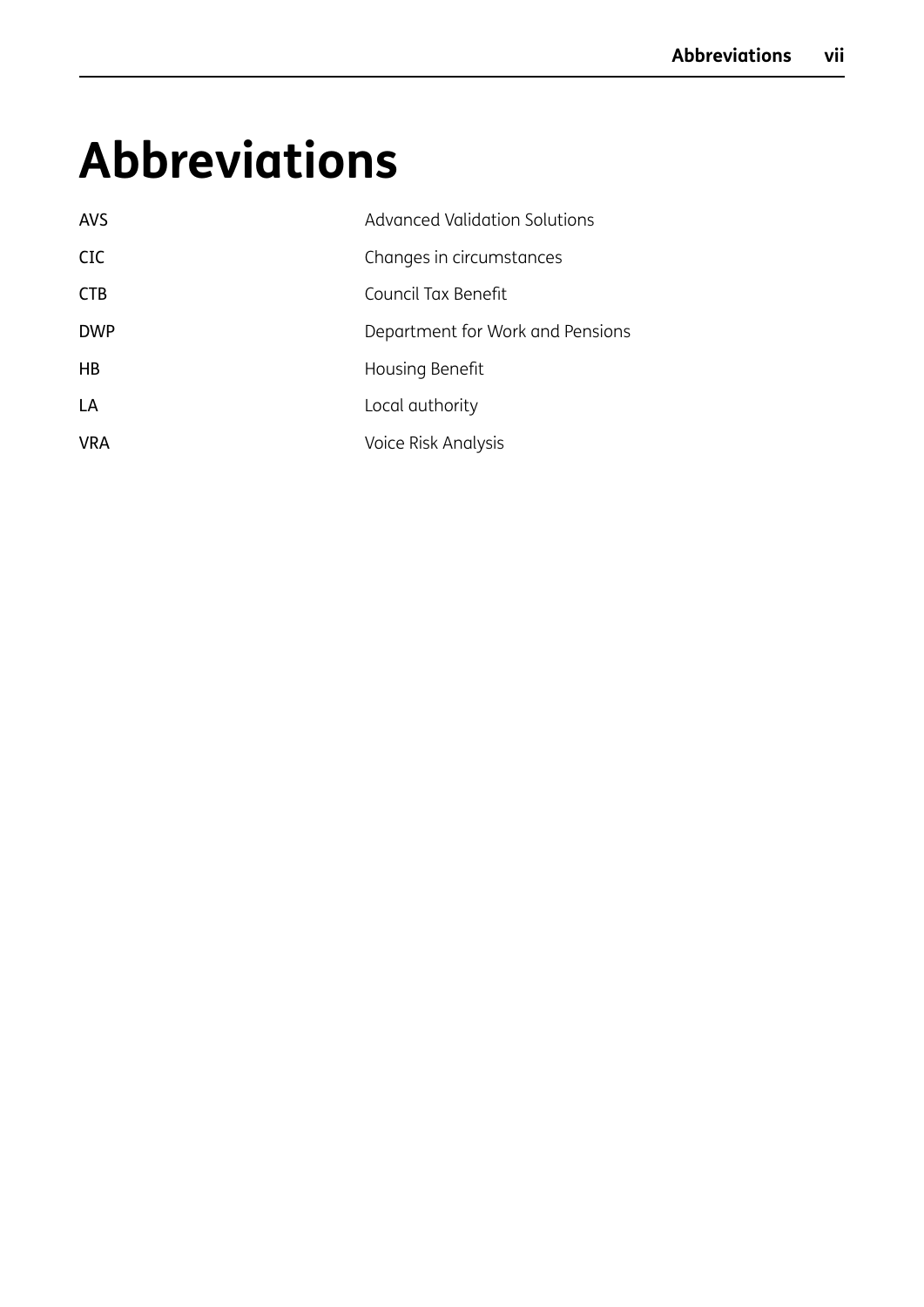# <span id="page-8-0"></span>**Summary**

The Department for Work and Pensions (DWP) commissioned IFF Research to conduct research into the experiences of those in Voice Risk Analysis (VRA) pilot areas. The research was designed to feed into the overall evaluation of the VRA Pilots and sought to collect qualitative evidence from staff, claimants and potential claimants on their views and experiences of VRA.

Piloting of VRA technology in Housing Benefit and Council Tax Benefit (HB/CTB) claims began in 2007. The first wave of pilot projects was extended with a larger-scale trial of VRA taking place from late 2008 throughout 2009. This research was conducted in four local authorities (LAs) that took part in the second phase of piloting: Aberdeen, Barking and Dagenham, Coventry and Doncaster. Barking and Dagenham contracted out their VRA calls to a Capita-run call centre, whereas the other three areas managed the service in-house at council offices using benefit officers to deliver VRA calls.

The main objective of the qualitative research was to understand whether experiences of VRA were positive or negative. More specifically the research sought to understand whether or not VRA is likely to deter those with a legitimate claim from making a benefit claim, or whether a negative experience of the software is likely to put claimants off continuing their (valid) claim.

The research method involved a mixture of focus groups, in-depth interviews and site visits to councils as well as a Capita call centre and took place in two waves (October-November 2009, followed by March-July 2010).

It should be noted that significant difficulties were encountered in obtaining representative samples of claimants who had been through the VRA process. While it was possible to conduct some claimant interviews, the views of claimants presented here should be interpreted with caution. It was not possible to obtain a sufficient sample of either claimants identified as 'high risk' who were then found to be legitimate claimants, or those who decided not to proceed with their claim after taking part in a VRA call, and so the views of these claimant groups are not represented by this research. The claimant experiences presented here only cover those who were judged 'low risk' who may have been more likely to have had a positive experience of VRA.

## How Voice Risk Analysis was trialled in the pilot areas

The four LAs selected for the research tended to use VRA for simple, straightforward cases, and only with claimant groups that they judged to be suitable for the process.

Throughout the VRA Pilots, claimants were still required to fill out the existing paper claim form and post it in or drop it off at the LA. The information on this claim form was then used to decide whether or not a claim was suitable for VRA. Those typically excluded from the VRA pilot at this stage included:

- complex cases (for example, people with second homes, people from abroad, people saying they are paying rent to a friend or relative, students or self-employed people);
- vulnerable claimants, such as those who were elderly or who indicated on their claim form that they had a learning disability or mental health problem.

Findings from this research should therefore be interpreted in the context of the VRA process only being trialled on particular types of claims and claimants. It should also be noted that as the existing paper claim form was used alongside the VRA call the potential efficiencies of the system were not necessarily apparent to claimants during the pilot, with all still filling in the form and posting it to the council, often with supporting documentation.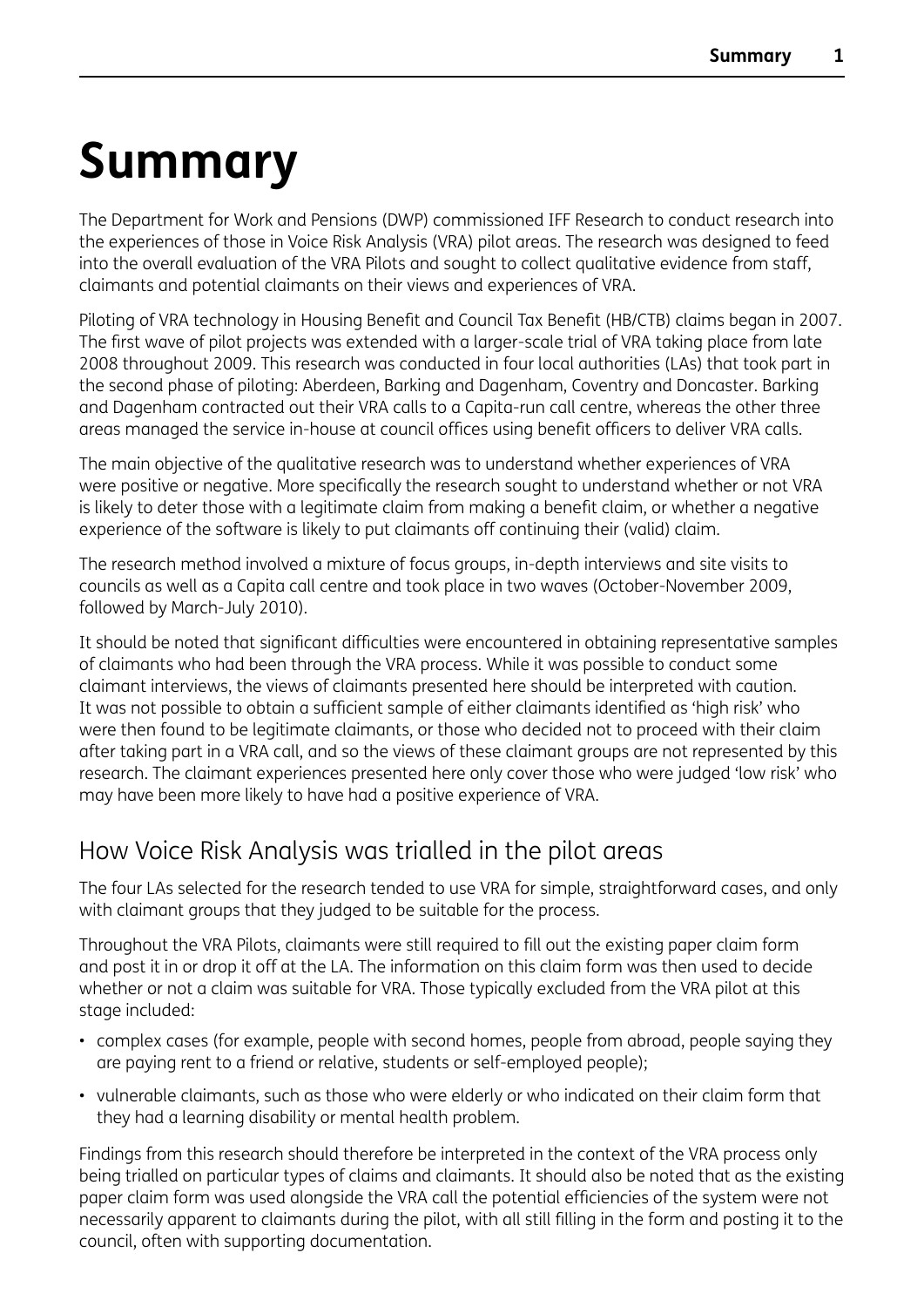While the exact approach to arranging the VRA calls differed by area, they all shared the approach of rejecting 'cold calls' to claimants in favour of giving the claimant some prior warning that the call was going to take place either through sending out a letter or setting an appointment.

## Staff views

Staff stressed that VRA enabled them to process higher volumes of claims more efficiently. They welcomed having the ability to fast-track straightforward claims and felt they had delivered a better service to the bulk of claimants as a result.

Almost as an aside, staff felt that VRA could also be a useful tool in terms of picking up some ineligible applicants and those who have had a change in circumstances. They felt that of all the elements of the process – the use of the phone, the script, spotting of 'behaviours' and the high risk alerts (or 'beeps') – the former two were the most important in encouraging claimants to reveal important information during the claim. The 'beeps' that indicated a high risk alert were seen as unreliable – while these were sometimes useful as a prompt to listen more closely to what the claimant was saying, on the other hand they could be a distraction when they were set off by background noise or apparently at random.

Staff noted that in their experience very few claimants had asked questions about VRA or had declined to continue with the call after being told about VRA. It was their view that the vast majority of applicants were unlikely to pay much attention to the VRA message read out at the start of the call and as such were unaware that the technology was used during the call.

## Claimant views

Confirming the view of staff, most claimants were unaware that they had been through the VRA process. Instances of claimants noting that the claim or review conducted during the VRA pilot was quicker or more efficient than previous experiences were rare. This is largely because all claimants had to complete the paper claim form at the outset and the majority also provided supporting documentation meaning that the process looked very similar to the one used previously from the claimants' perspective (in fact, for some it seemed more burdensome as they had to take part in the phone call as well as completing the lengthy form).

However, the positive side of the lack of awareness that VRA was used was that very few claimants reported negative experiences of the call. Several noted that they believed they would have been anxious if they had been fully aware of the nature of the VRA technology which was being used on them.

Overall though, claimants were generally happy for VRA to be used in future calls they might make about benefits issues and no claimants stated that it would put them off claiming altogether. However, claimants felt strongly that alternative routes should be kept available for those who would prefer to make a claim in person or by post.

These are the views of those claimants judged low risk after their VRA call and who should have had their claim fast-tracked as a result (even though this may not have been apparent to the claimant). It would be valuable to also seek the views of those who were 'false positives' (i.e. who were judged 'high risk' after the initial call but who on further investigation had a legitimate claim) and those who decided not to continue with their claim after being informed about VRA. It might be hypothesised that these claimants had different – perhaps more negative – experiences of the VRA process.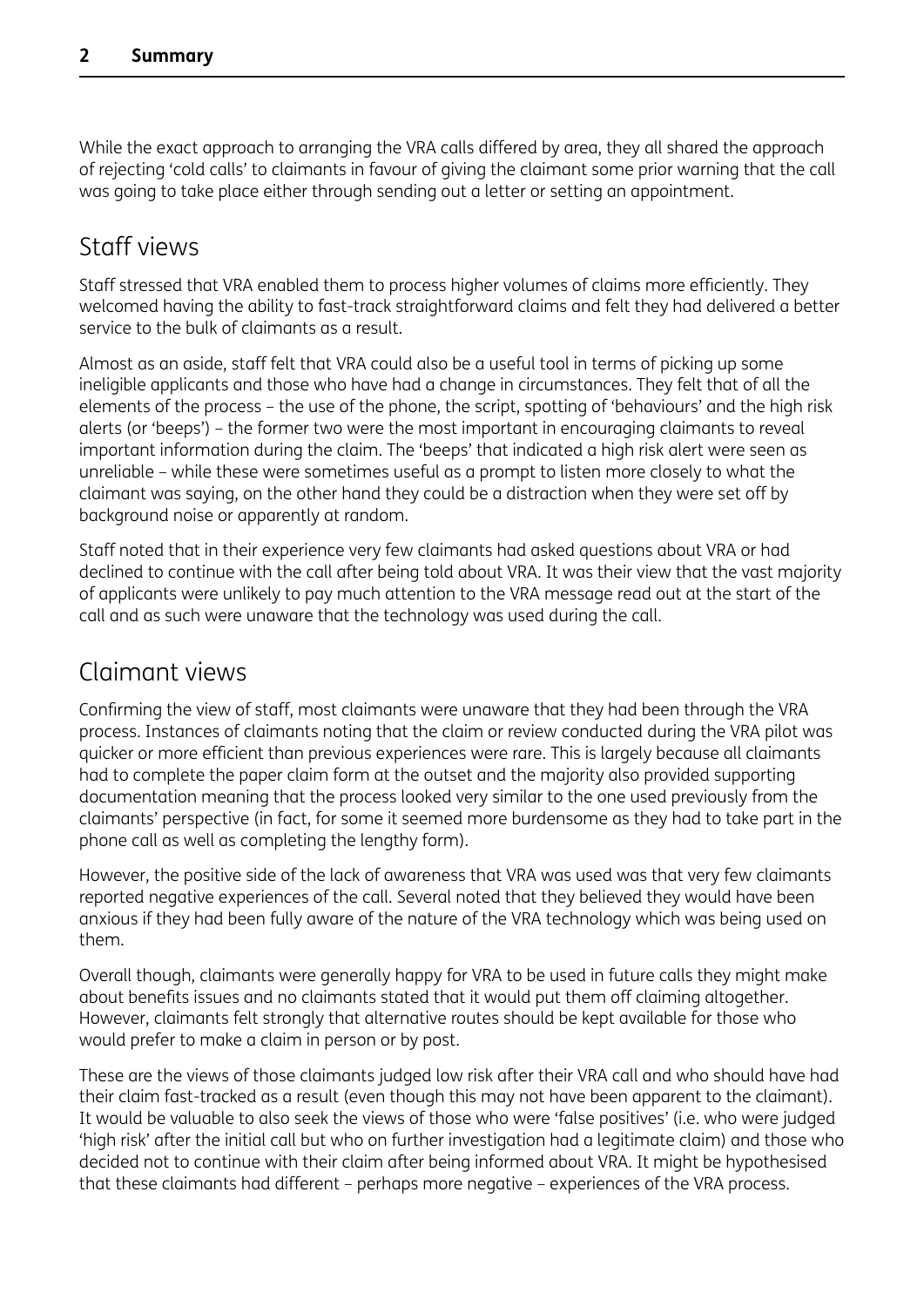## Potential claimant views

On the whole, potential claimants were pragmatic about the use of VRA technology in processing benefits claims, with some actively positive about it and most others happy with the concept as long as there was proof that it worked.

Whilst current claimants found the role of VRA in making the claims process quicker and more convenient the most persuasive argument in its favour, potential claimants were more drawn to it by its potential to combat fraud.

Almost all potential claimants that took part in the research would be happy to make a claim via a VRA call. Echoing the views of claimants, some anticipated that they would be nervous during the call and that this would unduly attract a high risk outcome. Many knew of a relative who they believed would struggle with the process and again emphasised that face-to-face and postal channels should remain as options for the people that VRA may not be suitable for.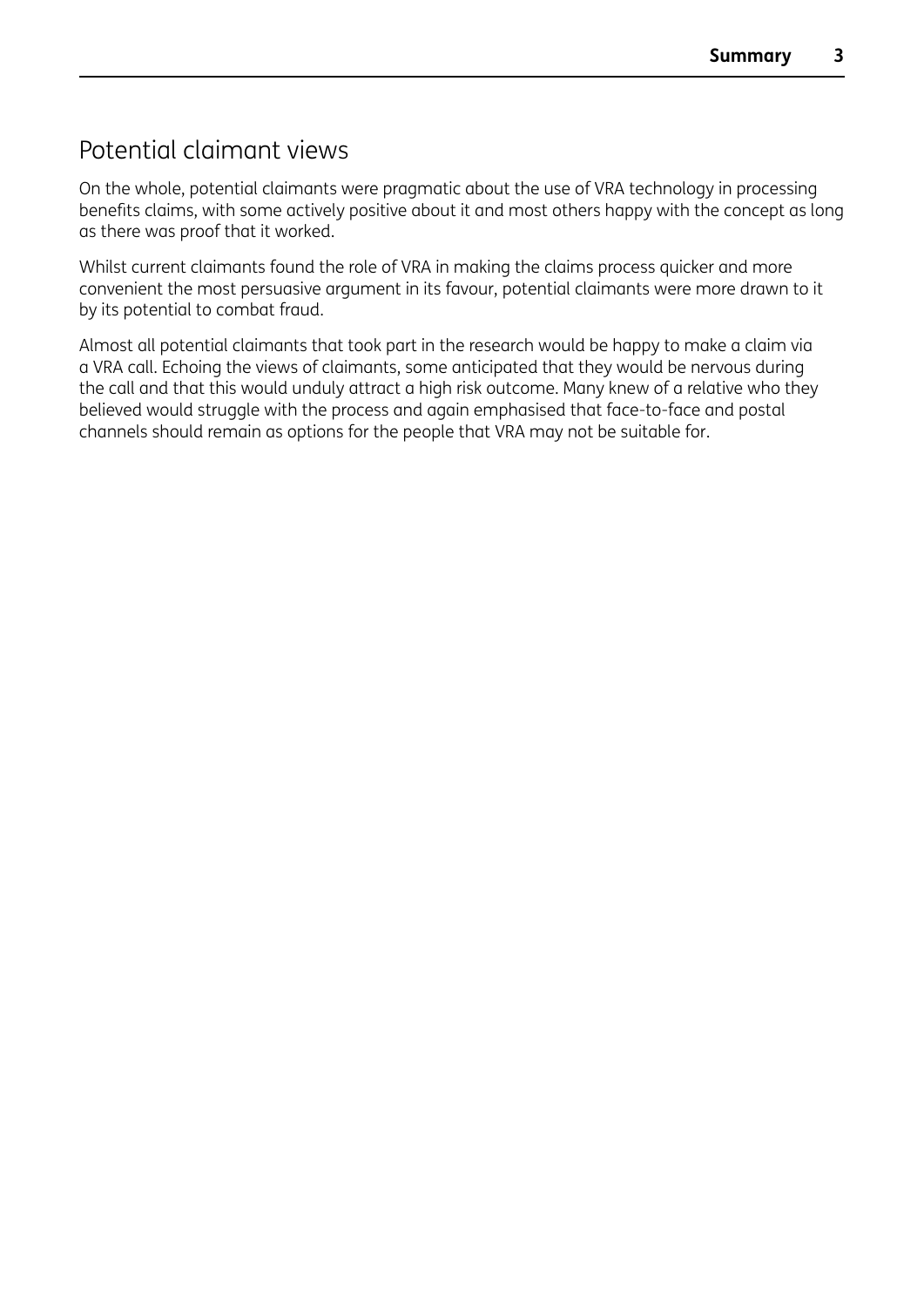# <span id="page-11-0"></span>**1 Introduction**

The DWP commissioned IFF Research to conduct research designed to feed into the overall evaluation of the VRA Pilots. This report presents qualitative evidence from staff, claimants and potential claimants on their views and experiences of the use of VRA.

## 1.1 Background to the Voice Risk Analysis pilot

In its 2005 strategy document *Reducing fraud in the benefit system: achievements and ambitions*, the Labour Government made a public commitment to test VRA technology, as one method of preventing fraudulent benefit claims over the telephone.

The technology is not new: it was previously used in the insurance industry under the name of Advanced Validation Solutions (AVS). VRA technology works by assessing changes in the stress of the voice of the person being interviewed and, combining this with behavioural analysis, the operative is given an indication of whether the statement made is truthful.

The use of VRA in processing benefit claims has three objectives. These are to:

- improve customer service by providing processes that are quicker and less intrusive for most claimants;
- improve fraud and error prevention and detection;
- provide a more efficient and less costly service.

The use of VRA technology for benefit claimants was piloted in selected areas across England between 2007 and 2009 for HB/CTB claims.

The pilot began in the London Borough of Harrow in May 2007, before being rolled out to six further LAs in  $\int$ d $\tan 2007^1$ .

The first wave of pilot projects was extended with a larger-scale trial of VRA announced in April 2008. A further 18 LAs participated in this second phase of piloting which began in late 2008 and ran for 12 months. The research was conducted across four LAs that took part in this second phase of trialling.

Some pilots were run in-house by LAs whereas others were contracted out and operated by Capita, the organisation who licence the software from the manufacturers and provide the training and ongoing support to LAs.

## 1.2 The Voice Risk Analysis call

A VRA call starts with a calibration process that establishes the normal pitch and tone of the claimant's voice. It is against this baseline that the indication of the risk of an untruthful statement is based. Calibration is undertaken by asking the claimant a series of factual questions relating to details about which are deemed to be non-contentious such as their name and address.

<sup>&</sup>lt;sup>1</sup> VRA was also being trialled by Jobcentre Plus during this first phase of pilots but the views of Jobcentre Plus staff are not covered by this research.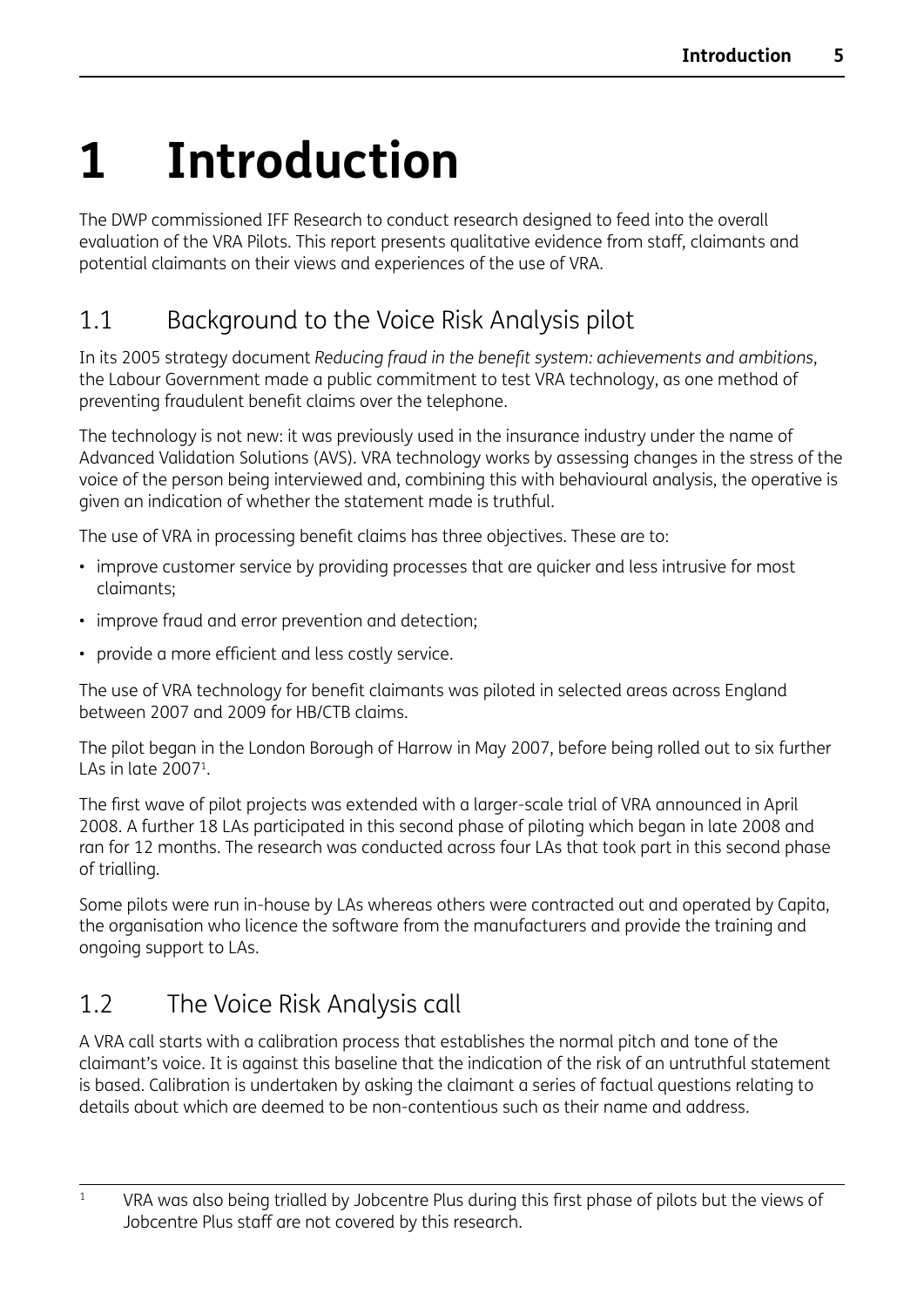<span id="page-12-0"></span>After calibration, the operative goes through a script which asks questions about the details of the claim and whether the circumstances of the person are still as was outlined on the claim. Topics covered include the claimant's income and savings and those of their partner. At the end of the interview claimants are asked whether the information they have given is correct. This is equivalent to the declaration which has to be signed on the HB application form.

If, during questioning, the software detects that there is a risk that the statement is not truthful a message will flash on the operative's screen and a beep will be heard in their ear piece. There is a set script that has to be followed which means that the operative does not probe for more information or challenge an answer that has been identified by the software as being of high risk.

At the conclusion of the interview the claimant is put on hold while the operative reviews the identified risks and decides upon the next course of action. It should be noted that this course of action is not based exclusively upon the VRA. It is based on a combination of VRA outputs; the operative's understanding of the claimant's reaction to certain questions (such as playing for time, nervous laughter, aggression); and their personal judgement based on their experience of handling benefit claims.

Most VRA calls will fall into one of two categories:

- no/low risk so no further action needed;
- high risk identified, further details/investigation required, e.g.:
	- a secondary VRA call (this uses a much more flexible and open script allowing the call handler to probe on areas of interest and add their own questions if necessary);
	- being asked to provide supporting documentation;
	- the applicant being called to a formal interview.

In addition, in some cases the claimant might terminate the conversation before the conclusion of the interview is reached. This could be due to time constraints but it could also be as a result of the questions being asked. In this circumstance applicants are given 28 days to get information to the benefits team or their claim is cancelled.

The further investigations undertaken on high risk calls can lead to:

- a new claim being rejected;
- a change in circumstances being identified;
- verification that the person was telling the truth despite the identification by the software of a risk that they were not (known as a false positive).

## 1.3 Research objectives

The DWP commissioned IFF Research to qualitatively explore operator and claimant experiences of the processing and making of HB/CTB benefit claims during the VRA pilot. As a separate exercise, DWP analysts assessed the efficacy of the software in terms of accuracy, the time/cost spent processing claims and the detection of fraud. Both strands of activity will feed into the overall evaluation of the VRA Pilots.

The primary objective of the research conducted by IFF, to which this report refers, was to understand whether VRA in benefit claims is viewed positively or negatively among those who come into contact with it. More specifically the research sought to understand whether or not VRA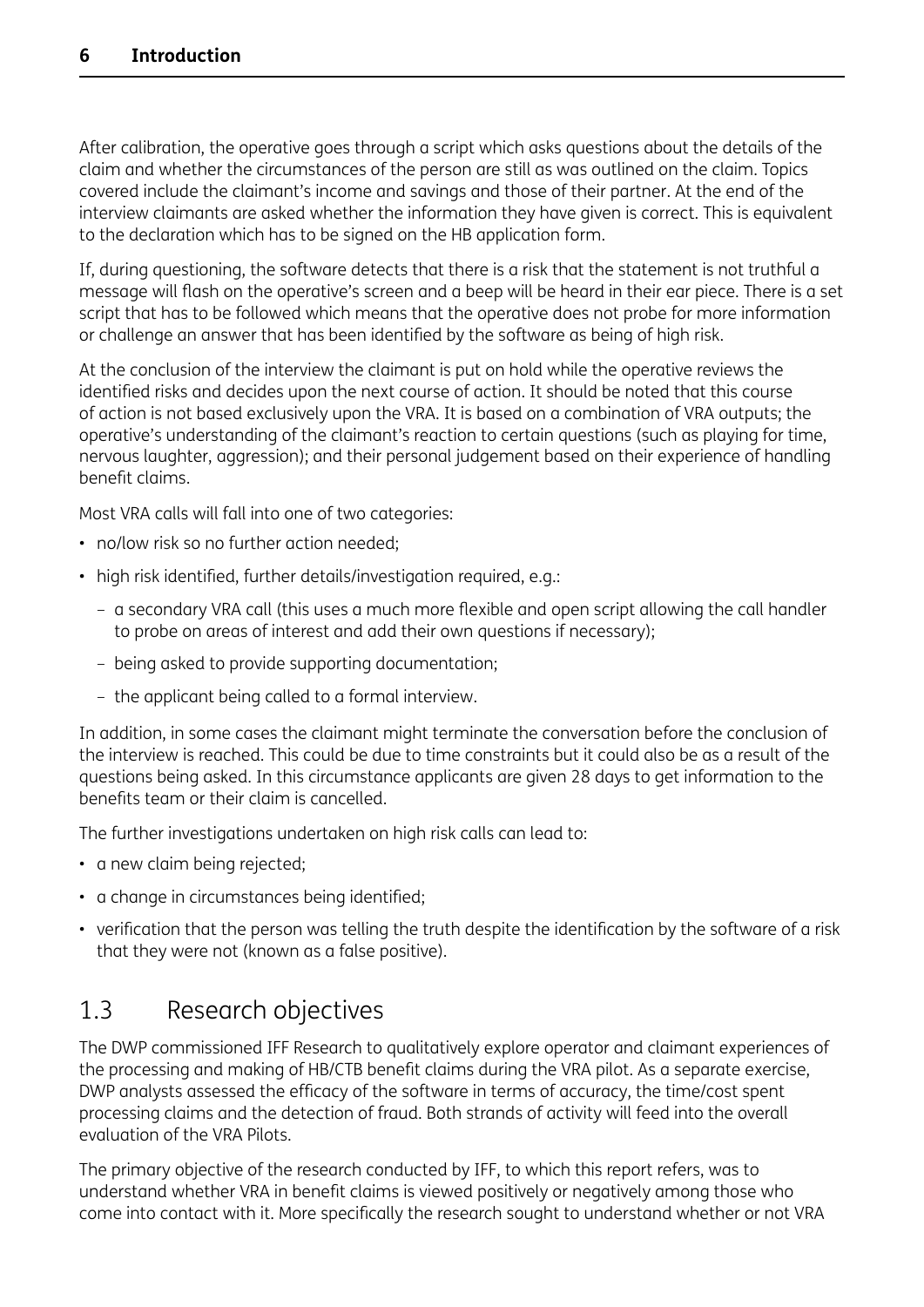<span id="page-13-0"></span>is likely to deter those with a legitimate claim from making a benefit claim, or whether a negative experience of the software is likely to put claimants off continuing their (valid) claim.

The research aims were:

- to explore staff views on VRA (for instance how well they think the software worked and how they found using it);
- to understand whether claimants were aware that VRA is being used and if so:
	- whether this affects how they feel during the interview;
	- whether it make a difference to how they answer the questions;
	- whether the usage of VRA encourages claimants to reveal changes in circumstances that they might not have done if VRA had not been used;
- to find out how those identified for further investigation as a result of VRA feel about this (particularly if the further investigation reveals them to have told the truth);
- to assess the extent to which VRA is suitable for all applicants, particularly those who are vulnerable due to their age, mental health or because they have learning difficulties.

Due to difficulties with obtaining samples of claimants who had experienced a VRA claim, it was not possible to fully meet all of these research aims. In particular, it was not possible to include the views of those identified for further investigation within the research nor was it possible to fully explore the suitability of VRA among vulnerable claimants. The reasons for this and the implications for the research are discussed in detail in the following section.

## 1.4 Methodology

The views of three groups were identified as being of interest:

- staff operating the VRA calls;
- claimants who had experienced a VRA call; and
- 'potential claimants' who were not currently claiming HB/CTB but who might need to make a claim in the short-term.

In order to explore in-depth the experiences and views of staff, claimants and 'potential claimants' a qualitative approach was adopted with research conducted in four LA areas participating in the second phase of VRA Pilots.

In each area the following research activities took place:

- A site visit to the council or call centre where the calls were made, typically involving two focus groups with staff operating VRA to explore their views of the operation and suitability of the software.
- Two focus groups with potential claimant, i.e. members of the general public who were not current HB/CTB claimants but fell into a socio-demographic group that suggested that they might make a benefit claim in the next few years. The aim of conducting focus groups among these potential claimants was to test general awareness of and attitudes towards VRA among those who had not been through the process, and specifically to understand whether (and in what circumstances) VRA might deter people from making a claim.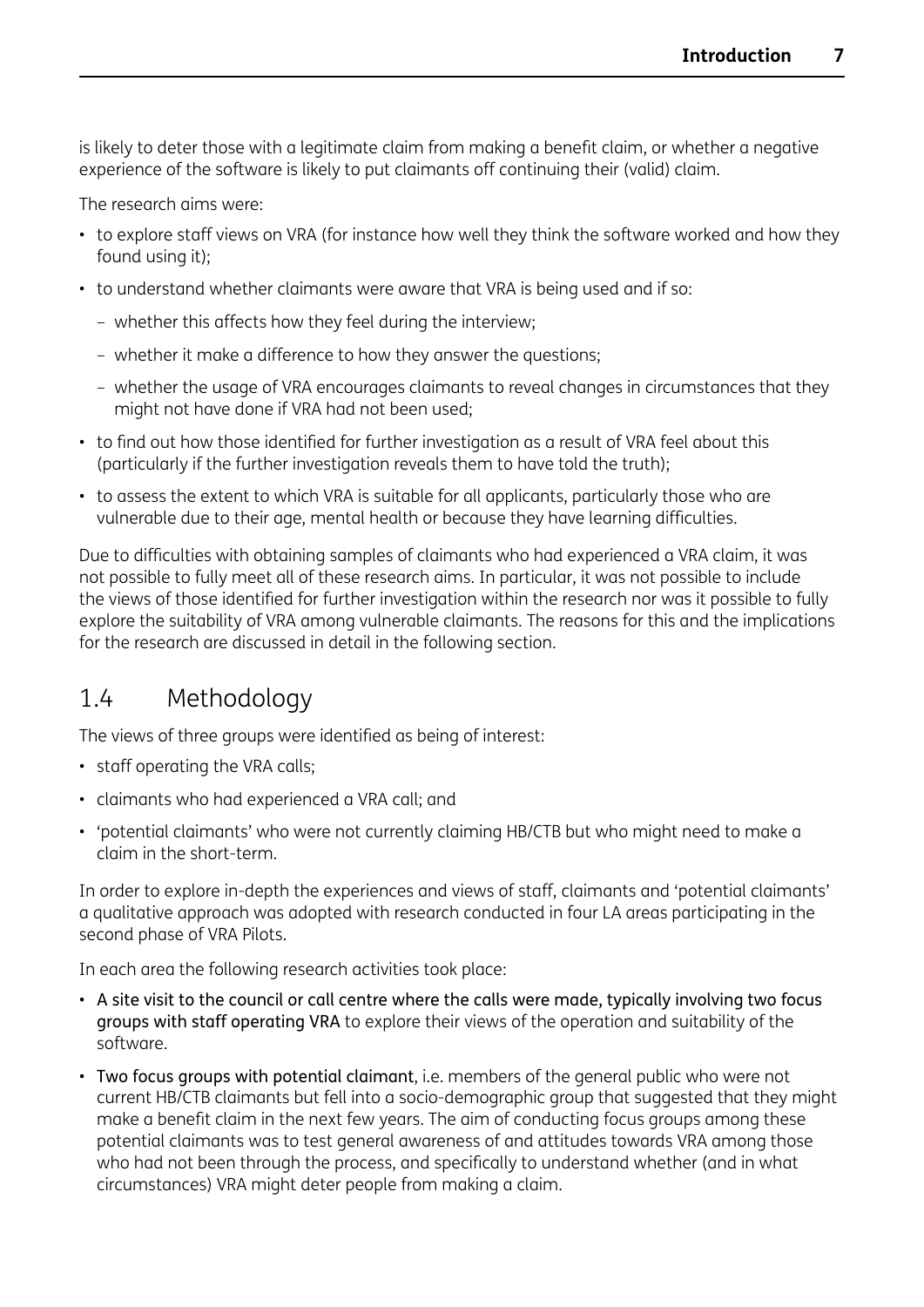- <span id="page-14-0"></span>• Ten to 15 face-to-face depth interviews with claimants who had been through a VRA interview to explore their experiences of VRA and their views on the concept and use of the technology.
- The areas for the pilot were selected so as to include a good geographical spread as well as a mixture of reviews, new claims and change in circumstances (CICs). It was also important to include a managed service as well as in house services to compare the experiences of the different sets of staff. Managed services are run by Capita, the organisation who licence the software from the manufacturers and provide the training and ongoing support to LAs; Capita also operate some of the LA pilot projects. Where the LA runs the VRA pilot in-house it is being implemented by trained benefit officers who can draw upon their experience as benefit officers to identify whether any risks identified are significant or not.

### **1.4.1 Selection of areas**

The four LA areas were selected with the following criteria in mind:

- achieving a good geographical spread;
- including LAs that were using VRA on different types of calls so as to explore its use in processing new claims, conducting reviews and handling calls relating to reported CICs;
- including a managed service run by Capita as well as in-house services (i.e. implemented by benefit officers at the LA itself) to compare the experiences of the different sets of staff.

However, it should also be noted that a pragmatic approach to selecting areas was required based on the feasibility of obtaining samples of claimants in particular areas. For example, difficulties with obtaining and transferring claimant samples meant that it was not possible to include any LAs from the initial phase of piloting with the research.

Table 1.1 shows the broad approach to the use of VRA in each area (Section 1.5 later in this chapter describes in detail how the actual VRA claim process worked in practice in each LA).

| LA area              | <b>Type of service</b> | <b>Types of VRA calls</b>           |
|----------------------|------------------------|-------------------------------------|
| Aberdeen             | In-house               | New Claims, Reviews and CICs        |
| Barking and Dagenham | Managed                | New Claims, Reviews and CICs        |
| Doncaster            | In-house               | New Claims and Reviews              |
| Coventry             | In-house               | New Claims, Single Person Discounts |

#### **Table 1.1 Implementation of VRA in areas selected for the research**

### **1.4.2 Timing**

The VRA Pilots began in each area at the end of 2008 and were scheduled to run for 12 months (although some areas had decided to continue using VRA after the pilot had ended). Research was conducted in Aberdeen and Barking and Dagenham at the end of the pilot phase. At that stage it was not possible to conduct research in any other areas as confirmation of which areas would be able to provide claimant samples had not been obtained. Therefore, a two stage fieldwork process was necessary with an additional stage of fieldwork being carried out throughout the first half of 2010 as sample became available.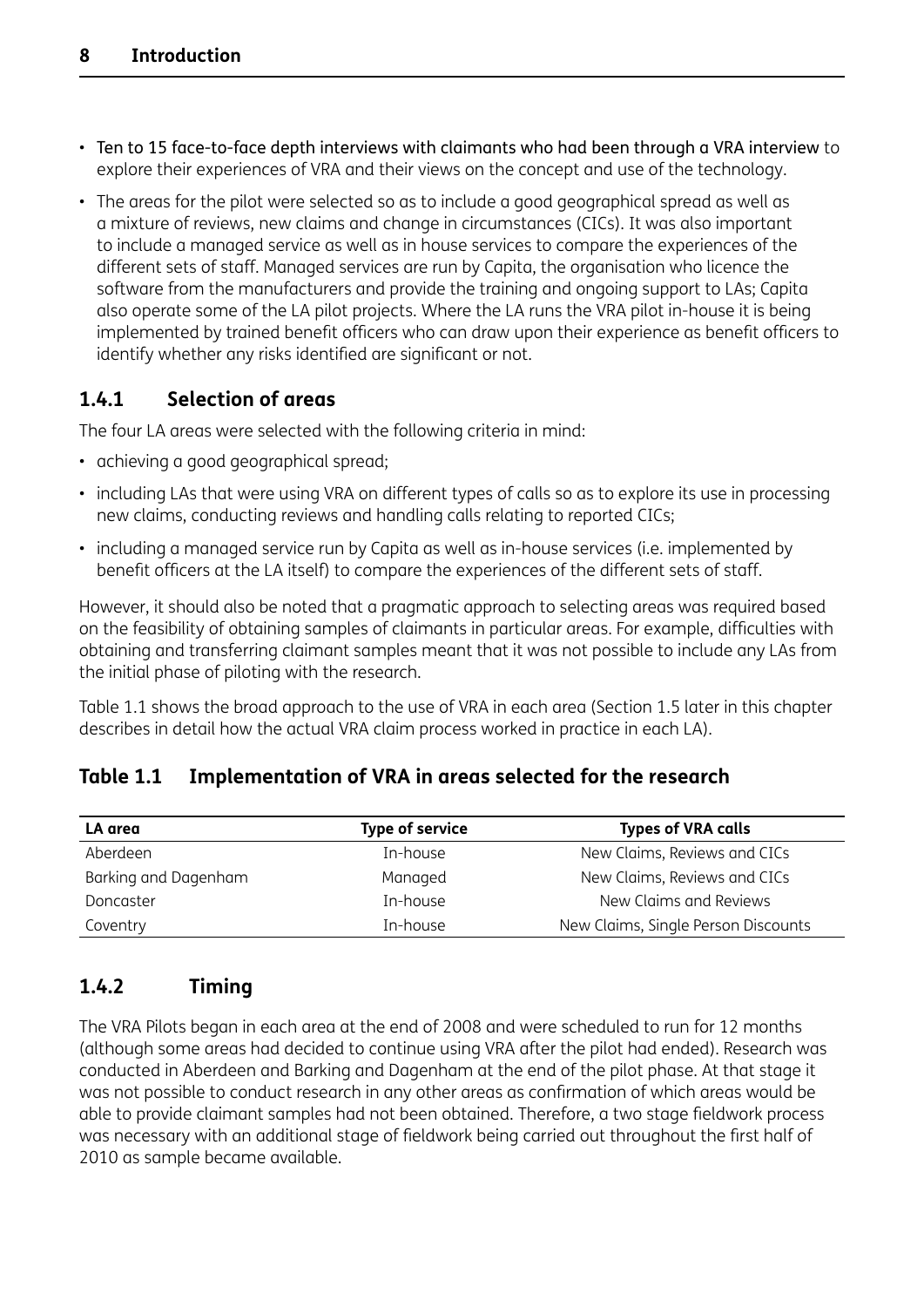<span id="page-15-0"></span>Table 1.2 shows the fieldwork dates for the research in each pilot location.

### **Table 1.2 Fieldwork dates**

| Council              | Staff        | <b>Potential claimants</b> | <b>Claimants</b>      |  |
|----------------------|--------------|----------------------------|-----------------------|--|
| Aberdeen             |              | November 2009              | October-November 2009 |  |
| Barking and Dagenham | October 2009 | November 2009              | October-November 2009 |  |
| Doncaster            |              | March 2010                 |                       |  |
| Coventry             |              | March 2010                 |                       |  |

### **1.4.3 Recruitment and sample**

#### *Staff*

The research among staff took place during site visits to each LA or call centre where VRA call were taking place in each area. The sizes of the operator teams using VRA were reasonably small and so everyone available (not on annual leave, etc.) on the day of the research took part. The focus groups were split by level of seniority of the staff<sup>2</sup> (typically primary call handlers/secondary call handlers) so that everyone would feel able to talk freely.

#### *Potential claimants*

Potential claimants were 'free found', using a screening questionnaire to ensure they matched the specified recruitment criteria. They were screened on factors such as income, needing to earn under £20,000 a year, and living arrangements, with anyone who owned their own home outright or who had a mortgage being screened out<sup>3</sup>.

In each of the four pilot areas two focus groups were recruited, one with an 'older' group of people aged 40 or over, and one 'younger' group of 18-39 year olds. These groups were split by age on the hypothesis that age may affect views on the use of VRA technology.

### *Claimants*

Obtaining a sufficient sample of HB/CTB claimants who had experienced a VRA call was problematic. The DWP provided a database of those who were flagged as having been through the VRA process in each of the four areas selected for the research, but this included much smaller numbers of claimants than expected. It was necessary for the DWP to match claimant name and contact details to records provided by each LA (which did not contain any customer details, just a reference number) and difficulties with this process may have accounted for many records being 'unmatchable' and therefore, excluded from the research. However, it is unclear how many records supplied by LAs to the DWP were unmatchable.

It was not possible to analyse whether or not those records supplied were representative of the overall population of claimants who had experienced VRA calls in each area. However, there were some indications that the claimant records supplied were not representative of the overall profile of VRA calls, for example the volumes of new claims vs. reviews, and the numbers of records that were marked as 'high risk' did not match the broad profile of calls as reported by staff in each LA area.

<sup>&</sup>lt;sup>2</sup> As only one senior member of staff was interviewed in Coventry, quotes from Coventry are not labelled to show whether they come from junior or senior staff.

<sup>&</sup>lt;sup>3</sup> The recruitment screener detailing the exact criteria used can be found in the appendices.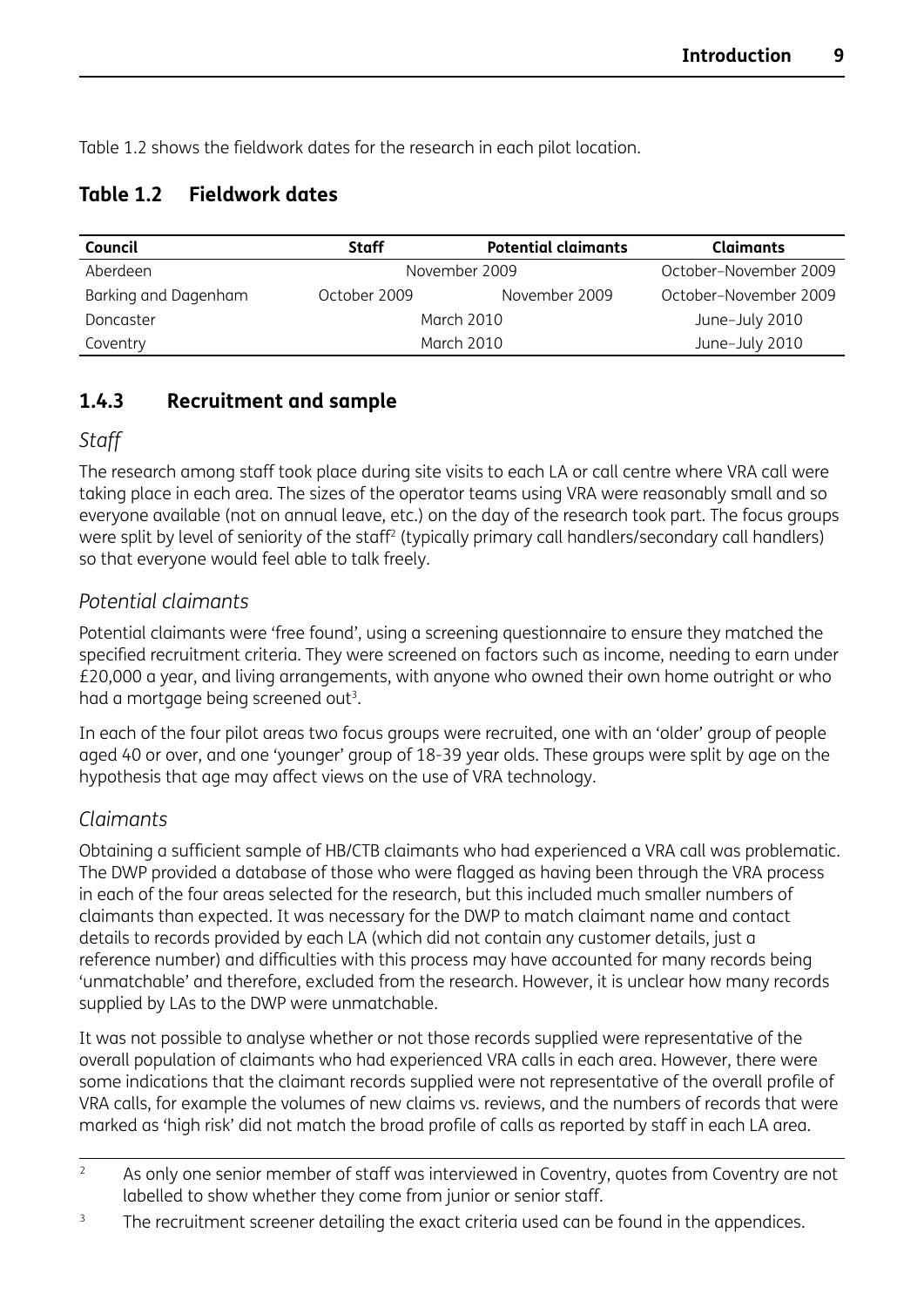It was only possible to append telephone numbers to a very small proportion of records supplied. The database supplied did not contain telephone numbers so where possible these sourced using 'tele-matching' (using a database to match up the names and addresses of the VRA claimants with telephone numbers registered to those names and addresses).

After telephone numbers were appended to the database, an opt-out exercise was conducted whereby all potential participants were sent a letter introducing the survey and inviting them to reply if they did not wish to be contacted again in connection with it – these claimants were removed from the sample for the research.

For phase two of fieldwork (conducted in Coventry and Doncaster), in order to maximise the number of claimants who could participate in the research, the opt-out approach was supplemented by an opt-in letter which was sent to all those for whom no telephone number was found, inviting them to get in touch if they wanted to take part. Although this opt-in approach did yield some additional contacts, the available starting sample remained limited. One specific problem was obtaining a sample of review claims in Doncaster; the database supplied only included a handful of records relating to review claims.

Across all four areas, only very few or no records were supplied for claimants who:

- were 'false positives' (i.e. claimants who were designated as 'high risk' after the VRA call but turned out to be eligible after further investigation);
- chose not to complete the interview after being informed about the use of VRA technology;
- were marked on the database as vulnerable.

As such, no interviews were conducted with these groups. Not being able to interview claimants who were more likely to be adversely affected by the VRA - either because it put them to extra inconvenience (and possible upset) in labelling them as 'high risk' or to the extent that it caused them to withdraw from the process – has important implications for this research's ability to comment on all claimants' experiences of the VRA process.

In terms of vulnerable claimants, while none of the completed claimant interviews were from records marked on the sample as 'vulnerable', it became apparent during the interviews that several of the claimants could be described as vulnerable in some way, for example being elderly or suffering from anxiety or depression. These interviews, along with staff views, provided some indicative information on the use of VRA among vulnerable claimants, but it is not possible to draw robust conclusions about the views of vulnerable claimants from these interviews.

Additionally, during the fieldwork for the Coventry and Doncaster areas, it became apparent that some claimants who had been marked as having experienced VRA noted that their claim for HB/CTB had not involved any telephone contact at all. These were excluded from the research; however it did raise a concern about the reliability of the marker on the sample database which indicated that an individual had been through a VRA call (although it should be noted that by the time it was possible to conduct the second phase of fieldwork in Coventry and Doncaster between six and nine months had elapsed since the new claim or review had occurred and it is possible that respondents were inaccurately recalling details of the process).

Across all four areas, 43 depth interviews were conducted in total with people who had made a new housing or council tax benefit claim or who had had their housing or council tax benefit claim reviewed during the VRA Pilots. The following interviews were achieved across the four pilot areas: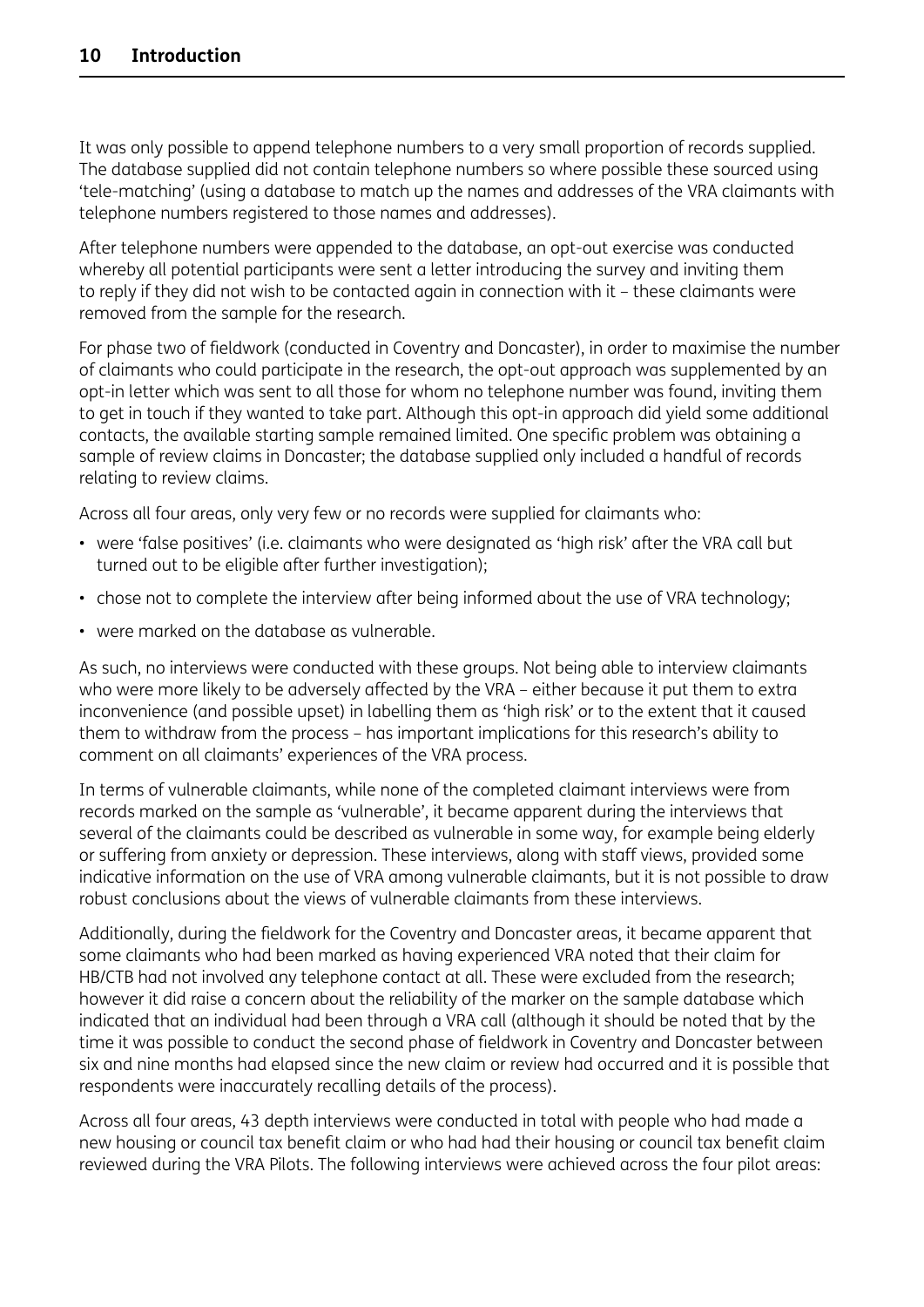- <span id="page-17-0"></span>• Aberdeen: four new claims, seven reviews
- Barking and Dagenham: two new claims, 12 reviews
- Coventry: nine new claims
- Doncaster: seven new claims, two reviews

All had been identified as 'low risk' following the VRA call.

In summary, the views of claimants presented in this report should be interpreted with caution. As it was not possible to include the views of those identified as 'high risk' or those who decided not to proceed with the call after being told VRA was used during the interview, the claimant experiences described in this report only cover those who were judged 'low risk' and therefore more likely to have had a positive experience of VRA.

## 1.5 The Voice Risk Analysis process

## **1.5.1 Exclusions from VRA**

Before detailing how different LAs are implementing the VRA calls, it should be noted that some cases are deemed unsuitable for a VRA call and so are excluded from the process. The councils interviewed tended to use VRA for simple, straight forward cases that fitted the standard VRA script while leaving out more complex cases, for example, people with second homes, people from abroad, people saying they are paying rent to a partner, friend or relative (commercial basis rent arrangements), and also benefits claimed by students or self-employed individuals. Some of these claims demand supporting documentation, e.g. second homes, so VRA was felt to be of no value. Staff felt that additional scripts could be drafted and tailored to other complex cases in the future but that the pilot did not allow the necessary time and resources to implement any such new scripts.

'Passported' claimants, i.e. those already claiming Jobseeker's Allowance, Pension Credit or other benefits which would indicate their entitlement to HB/CTB, were excluded from the VRA process in Doncaster, who felt putting these claimants through VRA would be subjecting them to excessive verification, but were included in Coventry albeit with a shortened VRA script of just eight to ten questions.

Critically, the pilots in all four areas also left out a number of claimant groups on the grounds that the scripted claims handling process, and the use of VRA technology, would not be suitable. Call handlers tend to initially assess whether a claimant is suitable for VRA from information on their claim form or claim history and claimants deemed vulnerable (for example, if they have mental health issues, learning disabilities or are very elderly) were processed using the existing system. This means that in the areas where the research was conducted, VRA was not piloted on vulnerable claimants (although some inevitably 'slipped through' where vulnerability was not always clear from the claim form).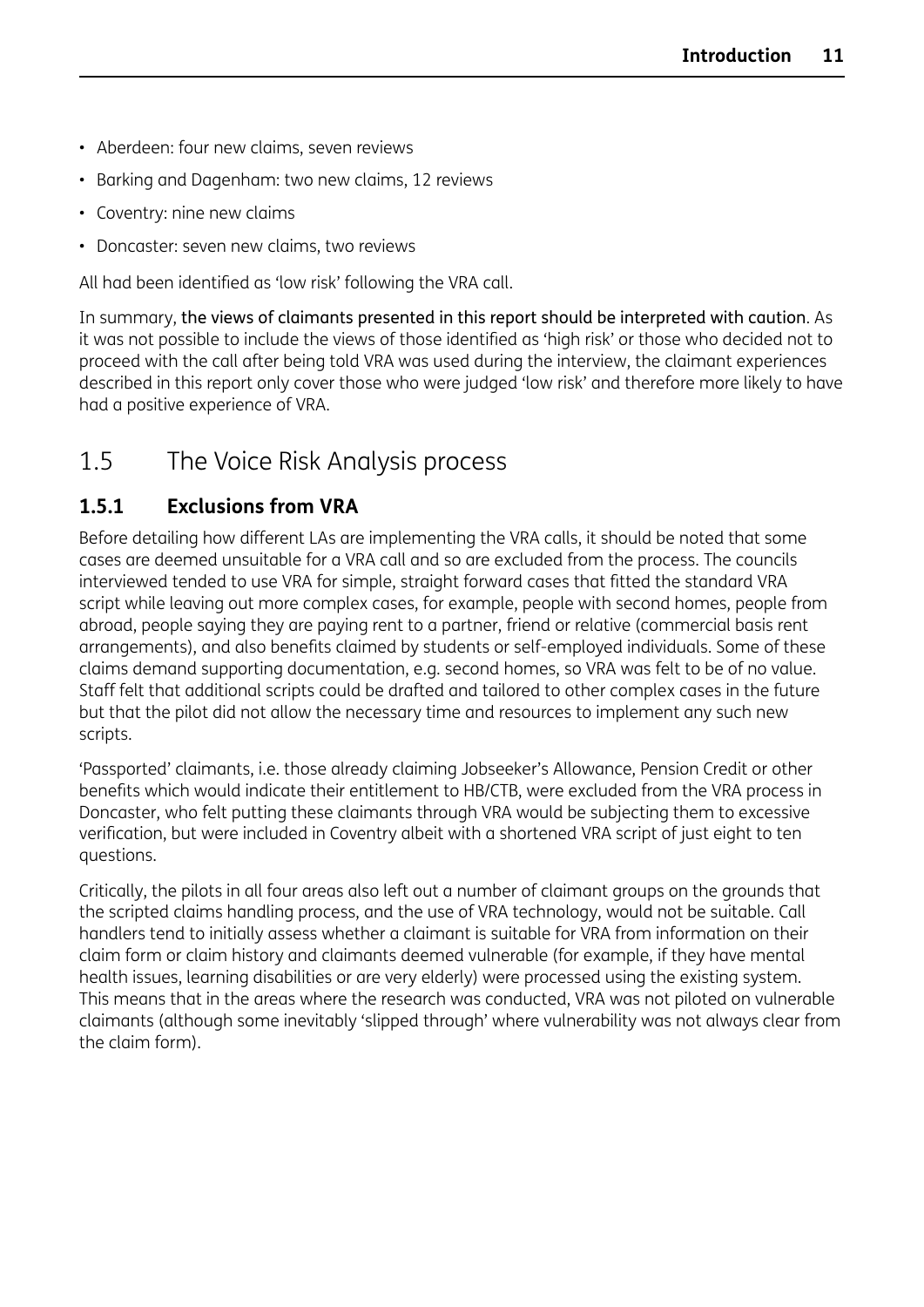<span id="page-18-0"></span>Other claimants were offered the opportunity to opt-out of the process during the first few minutes of the telephone conversation, when staff realise that the claimant struggles to understand the questions or if staff feel that the VRA is not producing reliable results (for example, because the claimant has poor English<sup>4</sup>, a strong accent or any speech or hearing impediment that would make a telephone conversation difficult or bias the correct functioning of the VRA system). In addition, a small number of claimants were said to refuse to deal with their claim over the phone as a matter of principle. In these instances claimants are then processed using the traditional channels.

*'I don't think it is suitable for everyone. Foreign nationals, especially people whose English isn't as good, the style of the questioning really throws them. People with disabilities or people with problems hearing or speech even. It's very difficult to do that type of call with them.'*

(Aberdeen, junior staff)

*'I think it works for everyone apart from the elderly and people with disabilities, obviously,* because you can't put those people through it...if we feel that they are not able to cope with the call we won't deal with them over the phone. They are not forced to do it if they are not able, *they'll either do a home visit or send a form out.'*

(Barking/Capita, senior staff)

'If they're elderly and they don't want to do it, they're well within their rights to say, "No, I don't want to carry on the call." Then you'd say, "Well, look, you don't have to have the call. Would you prefer us to do it by letter?" Then give them the option to opt out. But there are not many at all *who opt out.'*

(Coventry staff)

Those for whom no telephone number can be found (either through BT or DWP records) were also not able to go through the VRA process. One staff member commented that it could be beneficial to add a note to the application form to explain that if claimants do give their phone number their claim may be able to be processed more quickly.

One group of claimants who are not always excluded from VRA, but some felt should be, are those who have already provided all necessary supporting documentation with their claim form - in these cases staff argued that VRA is superfluous.

### **1.5.2 The VRA process in each area**

How VRA was used within the HB/CTB claim process varied by LA. In each of the four pilot areas, applicants making new claims first submit a claim form, either by post or in person. At its most basic the process would then be for staff to ring (suitable) claimants and conduct a VRA call with them. However, this process has been adapted in various ways by each LA.

In Doncaster, originally the council would 'cold call' applicants to conduct the VRA call but this process was replaced after about three months as many applicants did not have the necessary documentation to hand when the call was made. As a result, the council set up an appointment system whereby staff would call up claimants, set up a convenient date and time for the VRA call,

<sup>&</sup>lt;sup>4</sup> To increase the number of claimants who were suitable for VRA, Capita staff were conducting some VRA interviews in other languages such as Spanish and Punjabi due to the language skills of existing members of staff but they commented that resources would not allow all languages to be covered.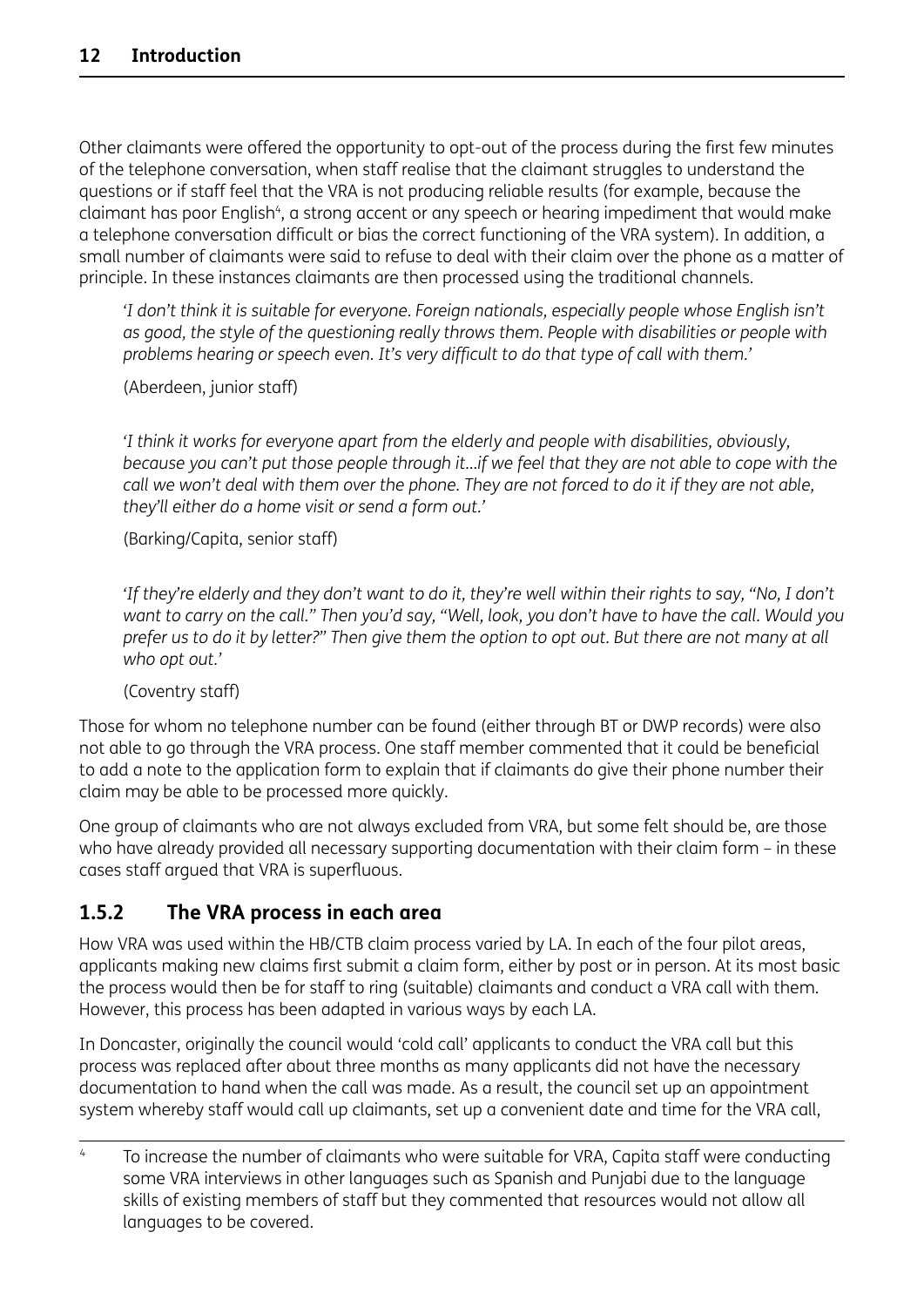and also send out a reminder letter which specified the documents they would need to have ready for the call. Most claimants preferred to arrange an appointment at a later time, however, there was also a minority who were happy to go through the VRA process straight away.

In Barking and Dagenham a letter was sent out initially explaining that VRA was being piloted and asking claimants to call to arrange an appointment for the VRA call.

As well as being able to specify documentation, sending letters about the process was felt by some to reassure applicants with privacy concerns:

'I used to cold call people off a sheet. A lot of the time that can put people on edge, they say *"Why are you calling me at home?" You feel more comfortable with an official letter coming from the council through the post.'*

(Capita/Barking, junior staff)

As in Barking and Dagenham, Coventry put a step in the process before ringing claimants – they have the facility (although they admit that it does not always happen) to text claimants in advance or send an automated voice message stating that they would be called the next day for the VRA call to take place.

One of the difficulties that staff reported when making calls and appointments is that claimants did not always answer their call, particularly when they were calling mobile numbers because the council's telephone number is withheld. This was felt to signal that the call cannot be very important, for example, claimants may assume it is a sales call and prefer not to answer it. Sending a letter, or a text or automated voice message in advance can help overcome this obstacle to some extent.

Despite sending texts and voice messages, there was some dissatisfaction reported in Coventry that staff had to spend a large proportion of time calling up people who did not respond. In Aberdeen, this problem was overcome by one particular team member (briefed but not fully trained on VRA) having been given the job of setting up appointments to free up others to spend time on making the actual VRA calls.

The different processes at each of the LAs included in this research are shown in Figure 1.1:

Following the VRA call, in each LA where applicants were felt to be low risk they were fast-tracked and their claim processed promptly. Where claimants were judged to be high risk however, resulting procedures differed by authority.

Doncaster had originally used a system of secondary VRA calls where initial calls had resulted in a high risk outcome. These calls used a more flexible script and were handled by a different team of experienced operators. However, this process was changed after three months and secondary VRA calls were dropped (as it was felt they were not picking up much) and face-to-face visits carried out instead.

Elsewhere, secondary VRA calls were made throughout the pilot, although in Aberdeen staff mentioned that the claimant was sometimes asked for supporting documentation without being asked to go through a secondary call, for example, where claimants were unwilling to give bank details over the phone. Capita staff mentioned that only two of the LAs they work for (including Barking and Dagenham) require a secondary VRA call to be carried out with other LAs opting to bypass this in favour of a home visit.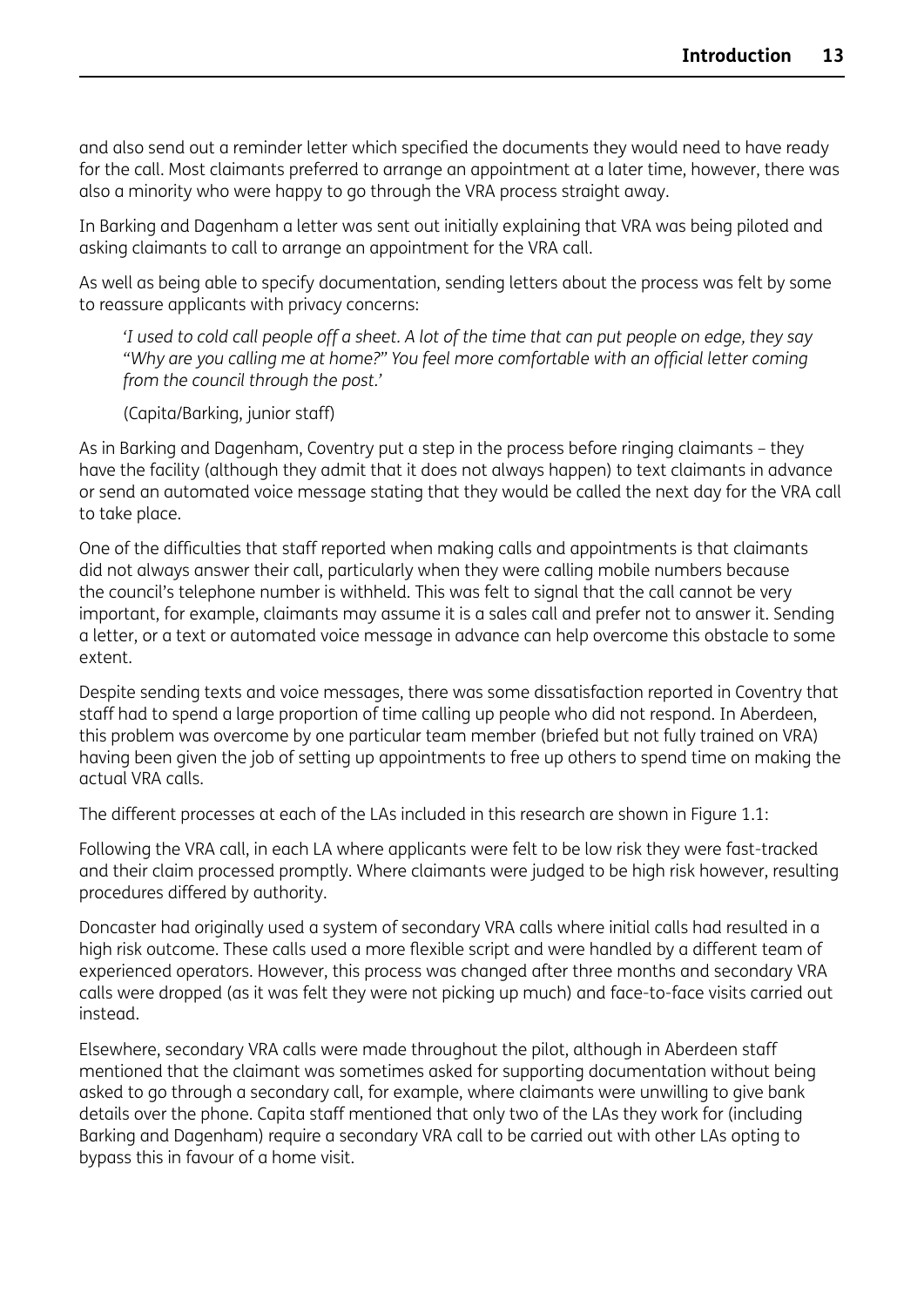

### <span id="page-20-0"></span>**Figure 1.1 VRA call process by LA**

In Barking and Dagenham, following a high risk outcome on the initial call it was left up to the claimant to call back within 24 hours for the secondary call, enabling them to withdraw the claim easily by not ringing back. If they don't ring back within 24 hours they are sent a letter giving them a further opportunity to continue with the claim before it is cancelled. In Coventry, claimants are given five days to ring back to set up an appointment for the secondary call.

The secondary calls either result in the applicant being fast-tracked or being passed to the Fraud Division.

Coventry and Doncaster both took part in a 'blind trial' for the DWP to check if VRA is subject to 'expectation bias': that if the call handler thinks there might be something wrong in a topic area they are more likely to find it to be wrong. Therefore, for claims going to a secondary call, an officer was also sent out to conduct a home visit (without any prior information of what was said during the first VRA call) to see if the same result was achieved. Five per cent of fast-tracked cases were also followed up in this way to check the system was working correctly. Aberdeen was not part of the 'blind trial' but also carried out an audit which involved following up a certain number of calls.

At each LA, the process for reviews was much the same as for new claims, except that reviews were risk-based and targeted those claimants felt to be more likely to have had a CICs.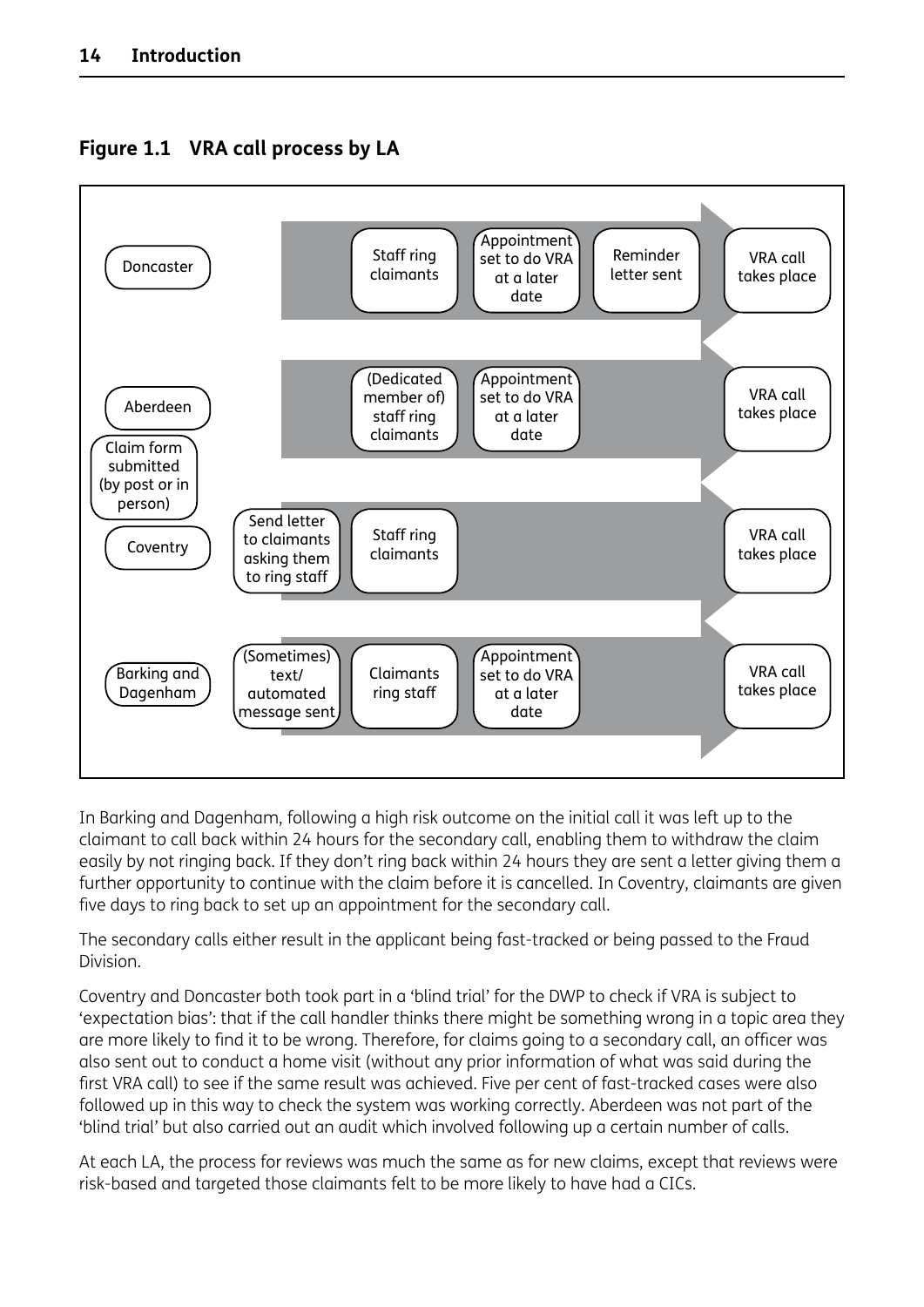## <span id="page-21-0"></span>1.6 Report structure

Following this introduction outlining the background, methodology and details of the VRA process and how this was operated in each of the pilot areas selected for the research, Chapter 2 reports the views of LA and Capita staff involved in the VRA Pilots.

Chapter 3 then presents the views of HB/CTB claimants who had been through the VRA process when making a new claim or having an existing claim reviewed. Chapter 4 reports on what potential claimants feel about VRA being used to process HB/CTB claims.

Finally, the conclusions chapter (Chapter 5) reviews key findings from each chapter and presents recommendations for the use of VRA in HB/CTB claims and for the evaluation as a whole.

The fieldwork materials used (the recruitment screener and discussion guide) are appended.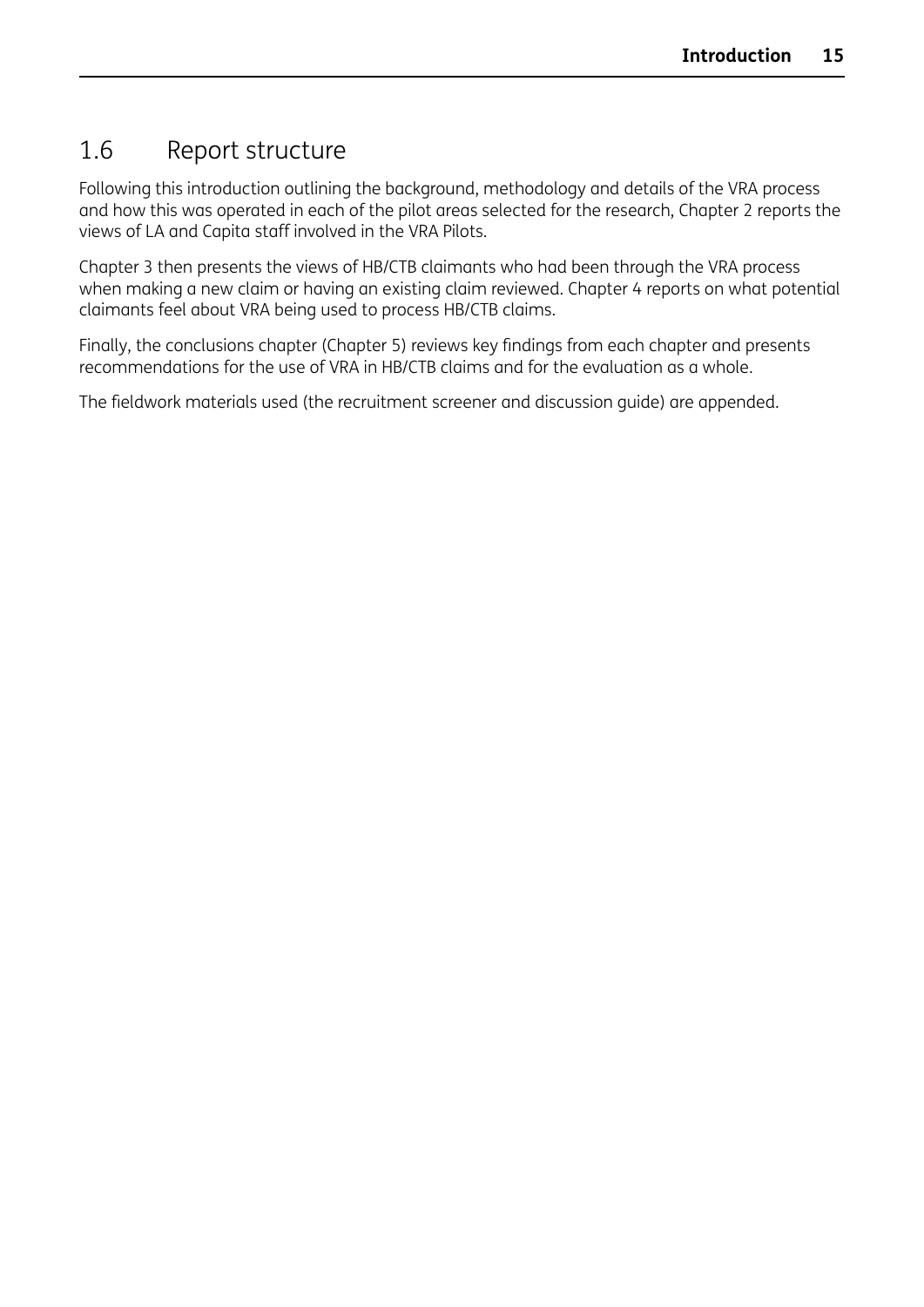# <span id="page-22-0"></span>**2 Staff views**

This chapter describes the experiences of LA and Capita staff involved in the VRA Pilots. It looks first at how staff were recruited and trained to work with VRA technology and details experiences of using it to process claims and make judgements about eligibility. It also comments on staff views of the benefits of VRA in terms of speeding up processes and discusses how successful they feel it is at identifying ineligible claimants. It then explores staff impressions of VRA's impact on claimants, particularly to what extent staff feel that claimants are aware of the VRA process and whether it could put genuine applicants off making a Council Tax or Housing Benefit claim.

## 2.1 Recruitment and training

As the VRA systems and processes were put in place for the pilot, local councils started to mobilise their human resources in order to meet the new demand for VRA call handlers. It was typical at the LAs who managed VRA in-house to have a dedicated VRA team separate from the rest of the benefits team, who continued with the normal methods of claims handling. The VRA teams tended to be recruited from existing benefits teams, in order to capitalise on staff experience with claims processing. Some council staff volunteered to move on to the VRA team whilst other staff were recruited from outside the council. Staff at Capita often had prior experience with benefit claim handling before being moved on to the new VRA processes.

All staff reported having undergone training in order to gain the necessary skills to use the new systems, ranging from a duration of four days to two weeks (the latter reported by most staff). The training covered all the practical and technical features of the VRA software, but it also included sessions on the behavioural and psychological aspects of the interaction between call handlers and claimants. Staff were instructed how to probe for information using the script and rehearsed possible scenarios through individual and group exercises, such as role play. Staff were also shadowed through their first few calls.

The quality of the training received was generally thought to be high and staff of varying levels of prior experience reported that the training was appropriate and considered it essential in order for them to perform their new roles.

*'You couldn't just walk in and do it. You definitely need the understanding and training behind it.'*

(Coventry staff)

In Aberdeen, some staff commented that the training was very intensive and harder than expected; given that they had volunteered to take part in the pilot they felt that the nature of the training should have been made clearer so that they would have felt more prepared for it. The point was made that now the pilot has been running for some time new members of staff can benefit from others' experience but the first crop of VRA operatives at each council are the ones who needed most support.

However, most staff stressed that the training on its own was not enough and that successful handling of VRA calls also required knowledge and experience with the benefits system. Council staff, in particular more junior staff, tended to take pride in their knowledge about benefit claim handling and downplay the technical aspects of VRA.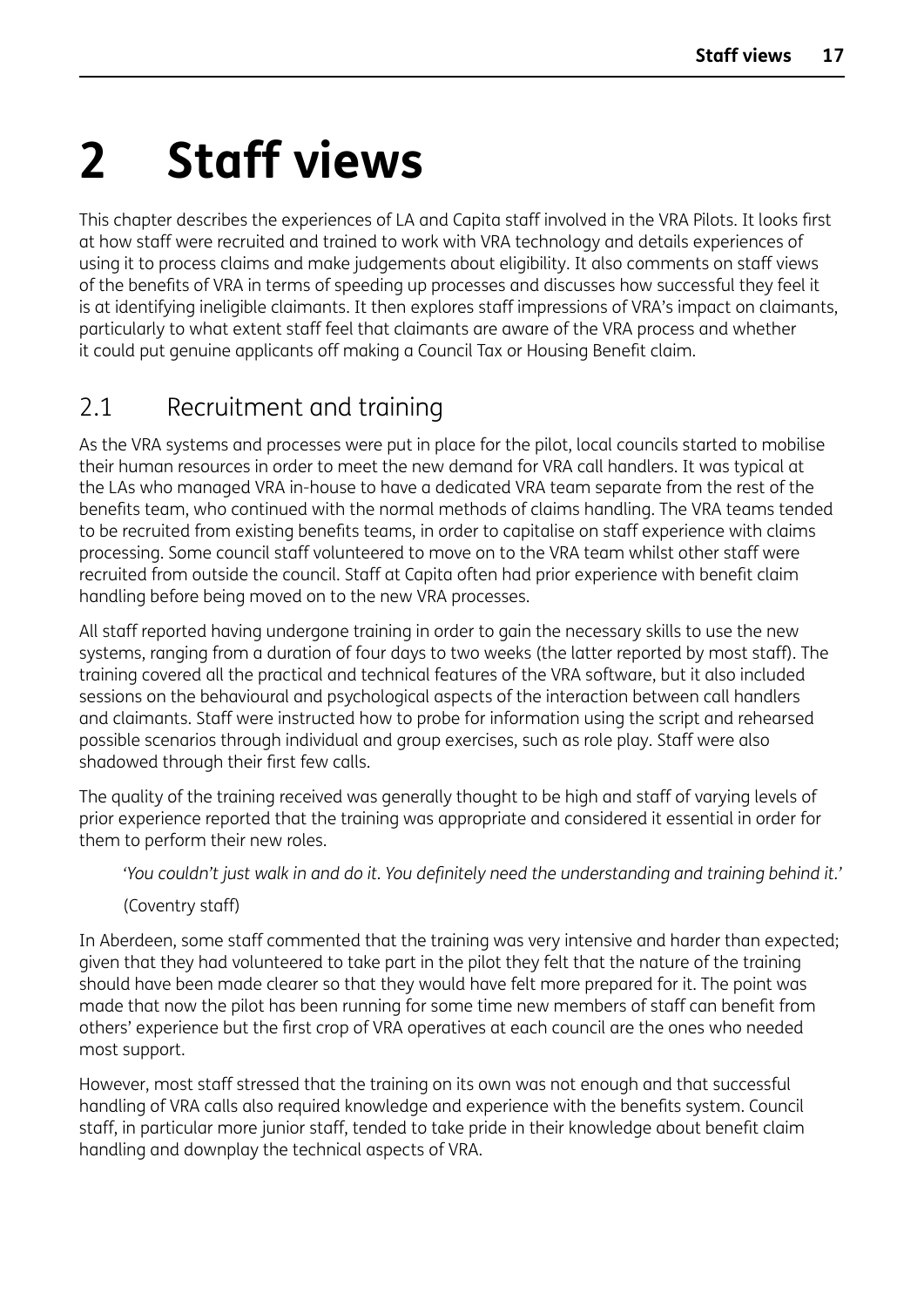<span id="page-23-0"></span>'I think it is quite hard for new people to come into it. I think you are better off having the *experience, especially with the benefit side of things…you kind of need to know that bit before you're thrown into another thing as well, so it's like you have to remember two things at the same time. Not only are you having to monitor what claimants saying to you, and making sure* that there's no risk around it, but you also have to think, "Well, what does that mean for their *benefit claim?".'*

(Coventry staff)

On the other hand, even within LAs, a few staff felt that potentially 'anyone could do the calls' – i.e. reading from a set script without necessarily having extensive knowledge of the benefits regime.

*'The calls are no problem, it's just the processing afterwards, but that's a separate issue. Anyone could do the calls. You don't have to be benefits trained, really. It's just asking questions and* picking behaviours up. So you do need to be trained, but you don't necessarily need to be in a benefits environment to do the calls. A call centre could do it, as long as they're told what to do.'

(Doncaster, senior staff)

Staff at Capita shared this opinion and felt that the customer service they provide is superior because they are operating under a competitive contract. Capita staff tended to emphasise the more practical, technical, and customer service oriented aspects of the VRA process and felt the training largely covered these areas.

As with any new work process, changes take time to 'bed in' and initial unease among staff or implementation difficulties are to be expected to some extent. On the whole, reported teething problems in using the technology appeared to clear up reasonably quickly.

#### **2.1.1 Mentoring**

It was common for staff to receive ongoing mentoring from senior colleagues throughout the VRA pilot.

*'We are probably getting three hours mentoring a month…Even a year down the line, I think* that's quite a lot in any job. We are still learning, as far as I'm concerned, we're still training and *we're still improving. It's still a pilot. Things are changing, and things are being done slightly differently.'*

(Aberdeen, junior staff)

Most staff felt that the level of ongoing mentoring they received was very good; although a few felt they needed more feedback to keep the VRA training fresh in their minds.

In addition to the formal mentoring, staff reported frequently sharing experiences and asking colleagues for help and advice on whether a claim should be judged high risk or not, sometimes mid-call.

*'There's constant support for each other, if we've got questions, we tend to put people on hold, I know that if I'm not sure about something I can ask anyone in this room.'*

(Barking/Capita – Senior staff)

#### **2.1.2 Impact of VRA on job satisfaction**

Call 'handlers' generally had a positive experience of participating in the VRA Pilots. On the whole they liked learning about the new work processes, going through the training and then applying their VRA skills in practice. Many also found dealing directly with the public, and receiving positive feedback from claimants about the improved service, to be gratifying.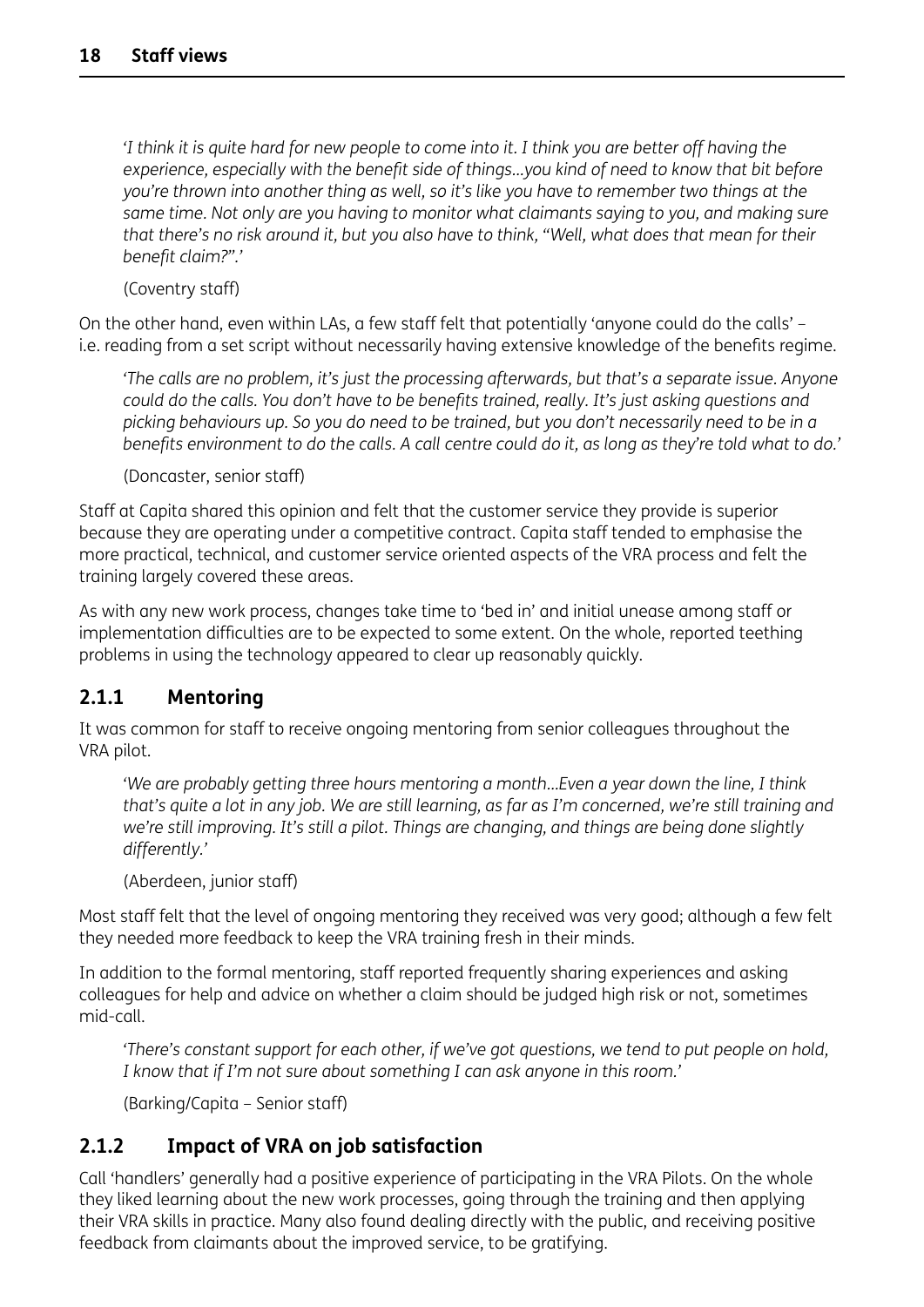<span id="page-24-0"></span>*'I've enjoyed the experience. It's something different, it opens your mind to how technology and how a sensible style of questioning can work.'*

(Aberdeen staff, junior staff)

However, it should be noted that in many cases staff were given the option of whether they wanted to work on VRA calls or whether they wanted to work on processing more complex cases via the traditional route. As such, those interviewed as part of the research were those who had chosen to participate in the pilot and therefore were more likely to be positive about the type of work it entailed.

That said, some staff did report negative aspects of the VRA working practices; some call handlers complained about the repetitive nature of handling VRA calls and about the monotony that comes from reading off the same script over and over again. There was a feeling among these staff that they were doing a call centre job and not doing the work of a benefit claims assessor which they originally signed up for. A few noted that processing high call volumes using the same script all day impacted negatively on concentration levels, increasing the probability of errors.

'We're all saying the same thing all day, and I feel like a machine. So it does get really quite *repetitive. We're all kind of sitting there, like, we're just going to become glorified chickens that just sit there and just speak over and over again, and we're not even doing what we're actually employed to do, which is to assess benefits.'*

(Coventry staff)

*'I think we did have some issues with some of the handlers, with the boredom factor. They felt that their skills were dissipating in other areas. You know, they didn't get to deal with the more complex cases* [that were excluded from VRA based claims handling]*. Some of them did feel* that it was call centre work and that's not what they were paid to do. That's not what their job had been. Some of them loved it and would have done it all day long every day, but others, they *did feel they wanted more variety.'*

(Doncaster, senior staff)

'There is no way that any human being can sit from nine to five doing this. It's not the speaking, *it's the listening, it's the concentration that you need. You become like robots – get that one done, and get onto the next one - and you could start making errors, you aren't listening properly and you can make errors.'*

(Aberdeen, junior staff)

As a consequence, senior staff tried to give their call handlers a variety of tasks, alternating VRA calls with other activities during a working day, such as reviewing and assessing claims after the VRA call or dealing with more complex benefit claims. Capita staff less commonly reported problems with boredom or concentration, perhaps because they had different expectations about the nature of their job role.

## 2.2 Using the script

A number of specific modifications were made to the VRA script as a result of staff's early experiences with the new way of handling benefits claims. Although staff had been instructed to follow the script carefully and read it out word for word, the initial scripts were found to be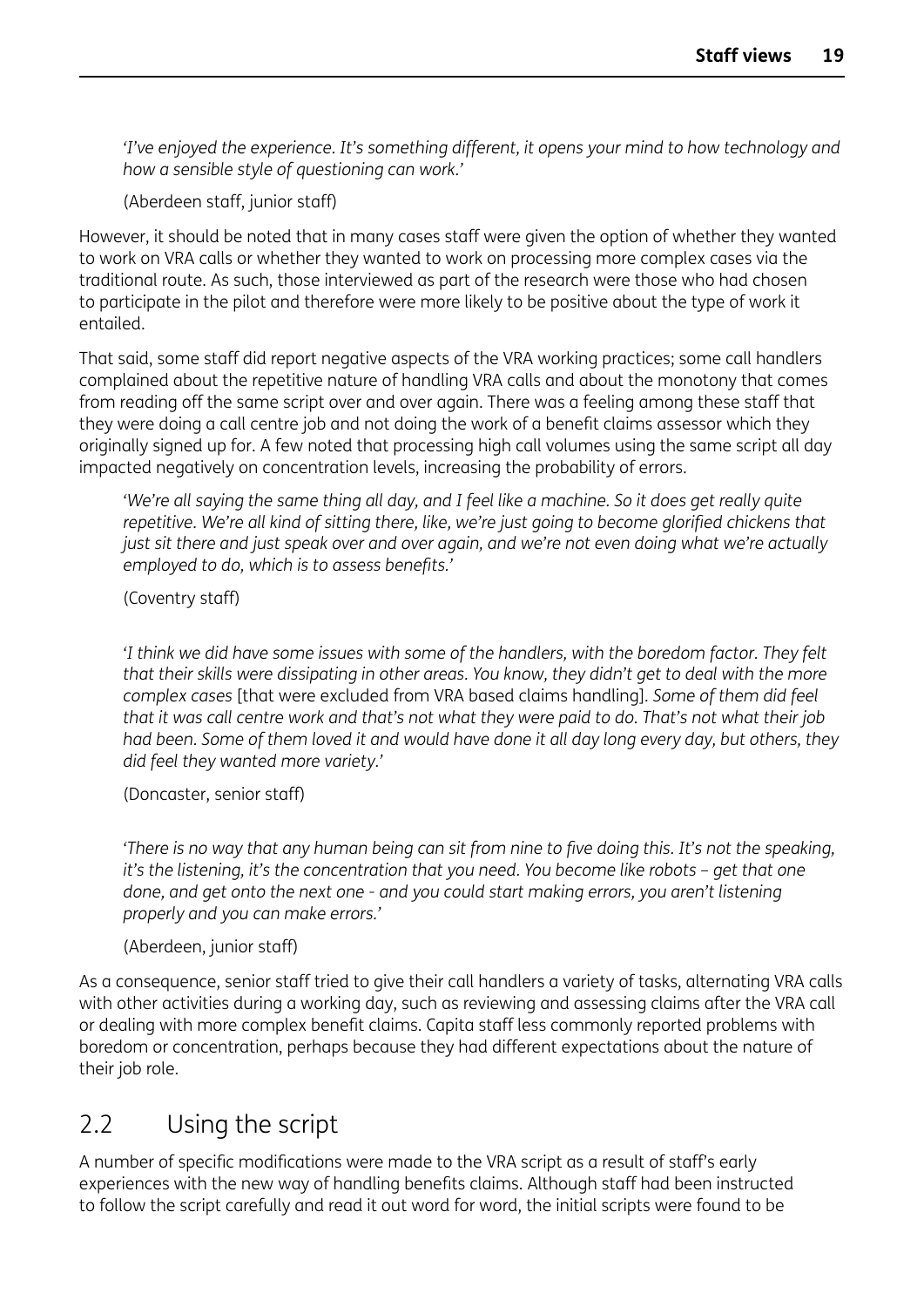unsuitable for some types of benefits scenarios and did not take into account some possible circumstances of claimants. Several staff also criticised the script for being too repetitive:

'It's too repetitive. You've got to be like a robot. I'm not sure any of us ever really got on 100 per *cent with that, because of the nature of the questions. It's like asking who lives with them about three times. Three times in a row, yes. The amount of times you get, "What a stupid question. Why are you asking me again?".'*

(Doncaster, junior staff)

As a consequence of these early experiences, parts of the scripts were adapted in order to avoid repetitive questioning and to improve the coverage of the questions and prompts. These were mostly minor edits, such as including a new question or changing a word or phrase to improve the flow of the conversation.

In addition, it was found that while staff usually stuck to the script during their calls, they sometimes reworded a certain question or changed the sequence of questions on an ad hoc basis in order to help claimants through the process. Minor deviations from the script were more common as staff grew increasingly confident about using the VRA system. Some staff justified making spontaneous adaptations to the script because they felt the question sequence was too rigid and the question wording 'strange' which made the conversation awkward for both call handlers and claimants.

*'You try and pitch the language to suit the recipient sometimes. The script doesn't do that always because it's the same for everybody, but sometimes you need to just substitute words to suit the caller. Like sometimes you might say, "Please tell me the income that you've got coming into the house weekly or monthly" and someone will go "Income?" Then we say "You know, money, money", and then they know what you mean.'*

(Coventry staff)

'At the beginning we got told to stick to every single word, didn't we? I think that scared them a *bit [the claimants]. It's not natural, it's not a normal conversation, is it?'*

(Doncaster, junior staff)

As well as making modifications to the script, staff reported that as they grew more confident they increasingly used their discretion in terms of whether to judge a claimant as high risk – for example, not just relying on the number of risk alerts ('beeps') or listed behaviours but on their experience as well. They also became more confident with interpreting the software:

*'When it first started you had to have a minimum of six behaviours and three alerts…and we've found out later on that that's not always the case because you could have three behaviours and a risk alert on one subject and you think "that's not right"...'*

(Barking/Capita, senior staff)

One criticism of the script was that not all question areas have sufficient questions to allow there to be a cluster of high risk alerts/behaviours – in some cases the call handler had to rely on a claimant's answer to just one question to determine if it is a risk. One suggestion was that if a call handler was unsure how to interpret a single high risk indication it would be useful if they could hit another button that would send them through to a few more questions on the same topic.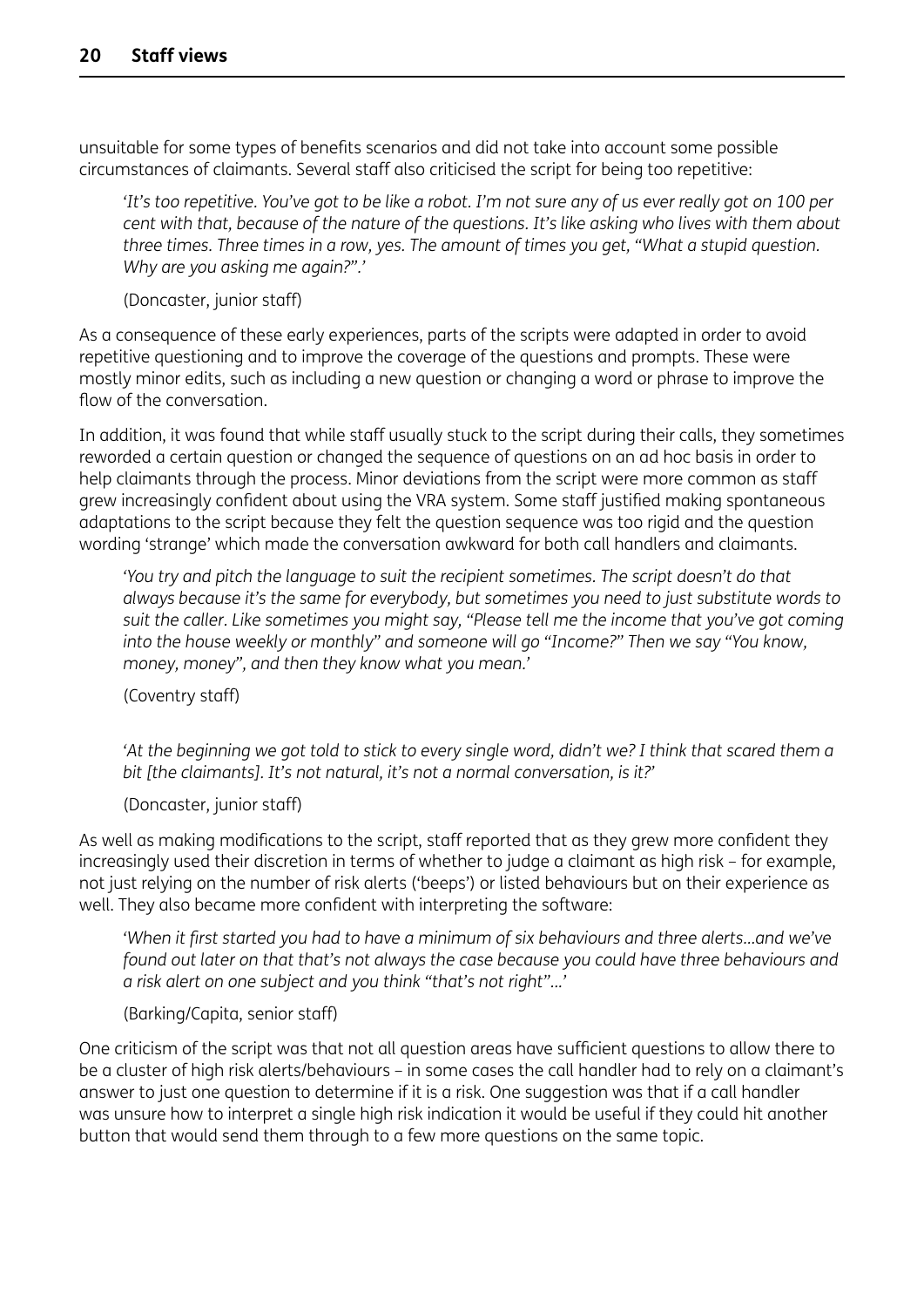## <span id="page-26-0"></span>2.3 Impact of Voice Risk Analysis on the claims process

Staff were asked how well they thought the VRA process was working, specifically whether or not:

- it was an improvement to the process of handling new and review claims, in terms of speed and convenience for claimants and staff;
- they felt it helped the prevention and detection of benefit fraud.

### **2.3.1 Speed and convenience**

Almost all staff believed that processing claims using VRA over the telephone brought a number of significant benefits in terms of the speed and convenience with which HB/CTB claims can be handled. They were unanimous in their belief that for those claimants who it was used on<sup>5</sup>, it represented a notable process improvement. The over-riding view was that VRA was a useful tool in that it allowed LAs to fast-track the legitimate claimants who made up the vast majority of the claimant population.

Staff were unanimous that they also benefit from reduced processing times. Call handlers appreciated that they were able to process claims without having to ask for all the paper-based evidence they needed previously. The traditional claims handling process required staff to write to claimants for supporting documents, such as payslips or proof of rent, and often had to wait for a long time for these documents to arrive. Frequent delays and incomplete information often made claims handling a laborious, repetitive task. By contrast, the VRA process allows staff to settle claims 'almost instantly' over the phone.

Staff in Aberdeen underlined the scale of the change by commenting that the quickest time they had recorded from making the initial VRA call to the claim being fully processed was 23 minutes, whereas previously this process could take six to eight weeks.

In addition to using VRA to verify the legitimacy of a claim, a beneficial by-product of the process is that call handlers are able to provide advice and reassurance to claimants in terms of whether they filled in the form correctly and how long the process is going to take. This can make the process more efficient for both claimant and call handler.

```
'People are happier phoning and speaking to someone rather than filling in forms.'
```
(Aberdeen, junior staff)

'You tend to have a lot of customers who struggle to fill out the forms so they have to be sent *back which causes stress and sometimes their benefits can be suspended as well, whereas* over the phone we can make sure the forms are filled out properly, before we send them off to *whatever local authority we are doing.'*

#### Barking/Capita, junior staff

In Coventry, staff reported that the clear benefits of calling claimants reported by those working on the VRA pilot has led to an increase in other benefits officers calling claimants to resolve queries, even when they were not part of the team piloting VRA.

<sup>&</sup>lt;sup>5</sup> It is worth re-iterating here that in every LA claimants were 'screened' to assess their suitability for VRA before the technology was used, with complex cases and vulnerable claimants not included within the pilot.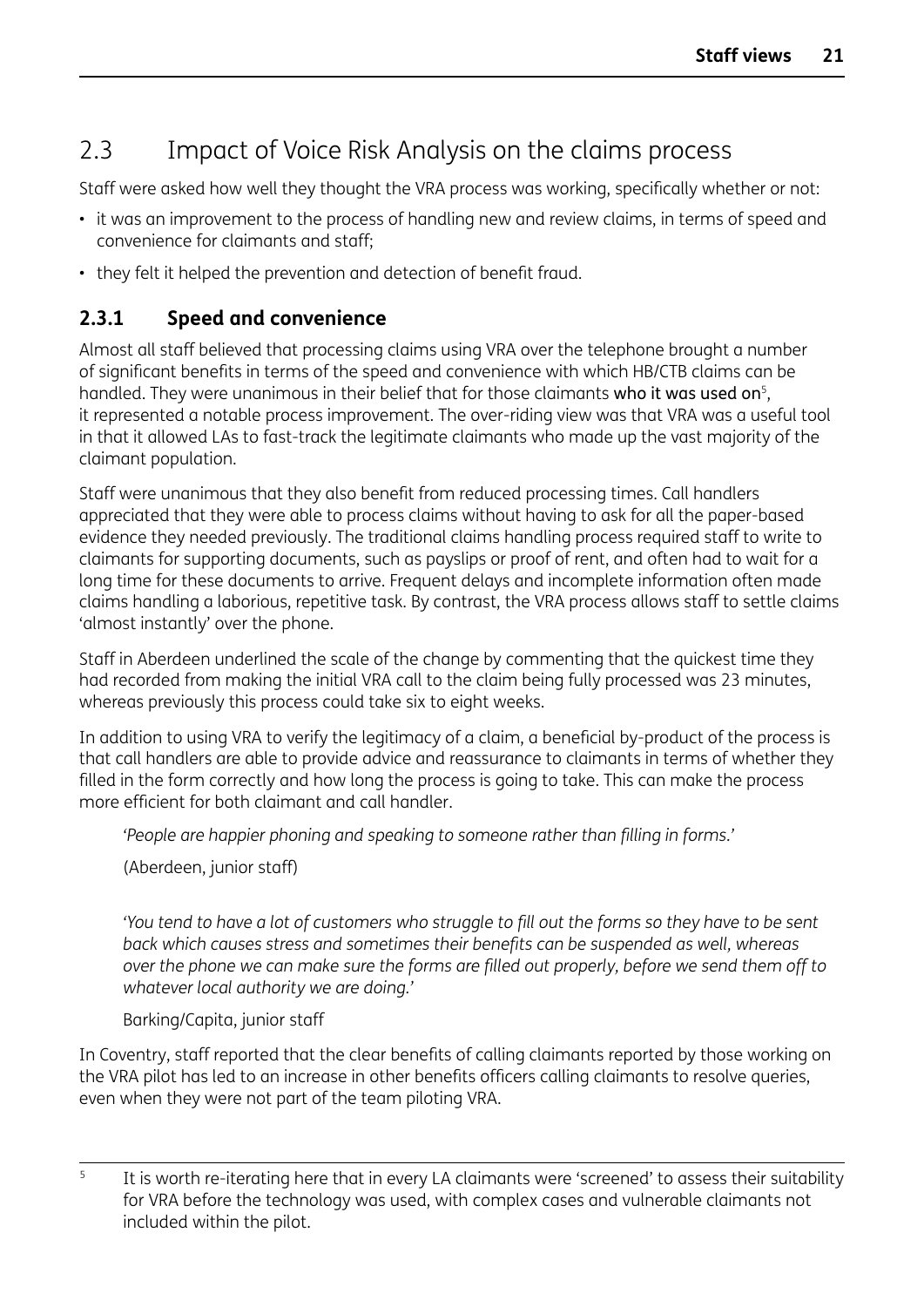<span id="page-27-0"></span>*'The problem with writing out to people is you only ask them what you see at the time. Then they respond and you see something else, and you write out again, and then it's just an ongoing* paper trail. When you actually ring somebody, if you've got a question, you can just kind of say it *there and then, and they'll give a response, and if that gives up another question, then you can* say, "Well what about this?" It's all concluded after about a five or ten minute phone call, rather *than two or three months' of letters being sent back and forth. It's kind of being pushed now,* and as a whole, as a department and as a culture thing, we're all kind of moving towards it now. *and it's, "We can ring them, and we will".'*

(Coventry staff)

### **2.3.2 Identifying ineligible claims and benefit fraud**

Staff tended to break the VRA process down into four components:

- the fact that the assessment takes place over the phone;
- the detailed script that call handlers adhere to, which is designed to capture all the necessary details needed to verify information;
- the interpretation of 'behaviours' i.e. suspicious pauses, evasive answers, or aggression that claimants can express when talking over the phone;
- the purely technological element, i.e. the 'beeps' that call handlers hear in their earpiece when the VRA software alerts them to an irregular voice pattern.

Staff on the whole felt that each element was important and played a part in making the VRA process effective. In terms of identifying ineligible claims or in prompting callers to reveal information that they might not have done otherwise, staff felt that the four elements had a descending order of importance: that is the fact that the process took place over the telephone was felt to play the most important role, followed by the script used, then the identification and interpretation of certain behaviours. The actual 'beeps' themselves were seen as the least useful or reliable, and were only felt to have some utility as part of the overall process in combination with other methods.

One of the advantages of handling claims over the phone is the immediacy with which staff can ask and double check the information they receive from the claimant. Many call handlers shared a view that it is more difficult for fraudulent claimants to lie over the phone compared to giving false information on a paper form.

'If you're talking to people, you have on your mind you are talking to a person, it's harder to lie.'

(Barking/Capita, senior staff)

Staff reported a number of cases where they believed claimants had initially withheld important information before revealing it after probing during the VRA call; they also noted that in some cases they did not think that the information would have been uncovered using traditional claims verification methods.

Staff felt that they could also get valuable information over the phone simply from them hearing the claimant's voice (i.e. irrespective of the use of VRA technology). Staff commented that it was easier to be sure that they were talking to the actual claimants; while it was easy for someone to fill in a form claiming to be someone else, this was difficult to do over the phone, for example they can hear something is wrong if someone is supposed to be a middle-aged woman but sounds like a teenager.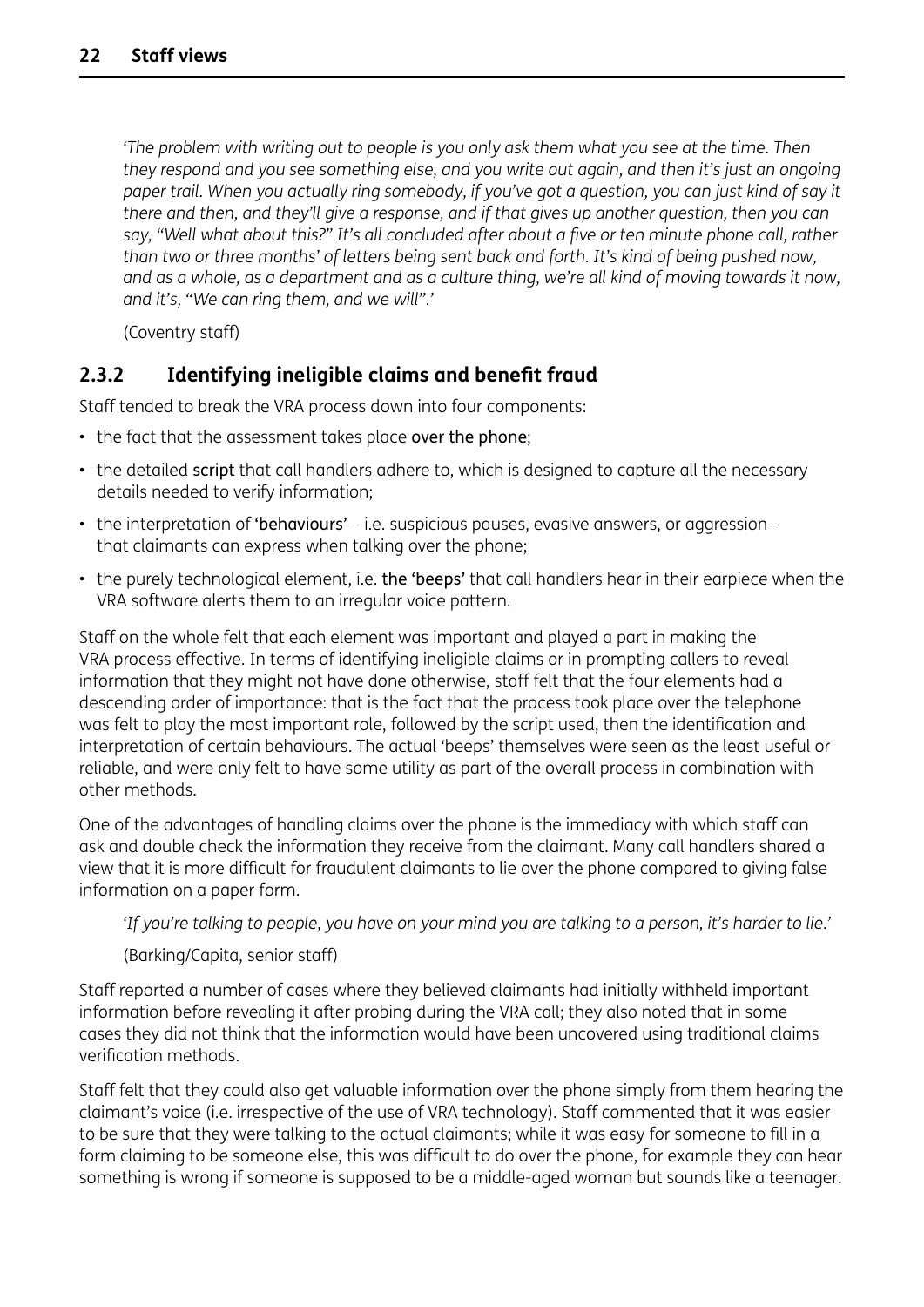Staff also report that the structure and content of the VRA script is proving to be an effective tool in the detection of false or missing information. Generally, they liked using its detailed questioning throughout and in particular towards the end of the script, when claimants were asked whether they want to add or amend anything they have said. Several staff noted that it is at this point in that additional information that may have been withheld is likely to emerge.

'And some people have opted out at this stage, they say, "Oh I forgot to tell you that I've got *another £10,000".'*

(Barking/Capita, senior staff)

'We get a lot of people, when we do kind of find them out, if we do kind of call them up on something and say, "Well, we want you to call back for a second call", a lot of the time, the ones *that we're really quite concerned about, won't call back. So they're not getting into the system.'*

(Coventry staff)

There was some suggestion that call handlers found the 'beeps' (the noise the software makes when it is indicating a risk) unreliable and on occasion distracting. Often they found unrelated background noises, rather than suspicious voice patterns, to be cause for a high risk alert. This poses a challenge for call handlers, who have to distinguish between genuine and irrelevant beeps during each call. In some instances excessive 'beeping' is felt to be obstructive and can make it difficult to concentrate on verifying information and correctly interpreting behaviours.

*'I personally think that the script and the test questions, even the endings, they're excellent and really ahead. They are far better than the technology. I think the beeping makes it slightly* harder. You do get used to it after a while and you do have the ability to make your own *decision. It does make your job that wee bit harder because you can't focus on what people are saying completely.'*

(Aberdeen, junior staff)

*'It'll beep against my voice when I'm talking. It'll beep against the wind if they're outside. The* telly, a child, anything. Any kind of noise. If they cough, if they sneeze. You can't work out why *it did it. I'm not speaking and they're not speaking, but it's beeping…occasionally it is helpful, yes. It makes you listen harder I think, sometimes, when it does beep randomly. After they've* said something, if it does beep, then you're kind of like, "I'd better really, like, think about what *they're saying now". But half the time you're too busy thinking, "Why did it beep?" You're not sure whether it beeped because of them, or because of you, or because the system's just deciding it's going to beep.'*

(Coventry staff)

Staff were firmly supportive of the idea that the technology should be used only in combination with their own judgment based on the training they received on interpreting claimants' 'behaviours'. Most staff pointed out that it would not be effective to solely rely on the 'beeps' that the software provides (it should be noted that the VRA process is not intended to be purely about the voice analysis but a combination of this and the analysis of behaviours).

*'You need a trained individual to work with the technology. To rely on the technology alone would be ridiculous. You need that human ear to pick out abnormalities in voices and to listen to how people are trying to put across their point.'*

(Barking/Capita, senior staff)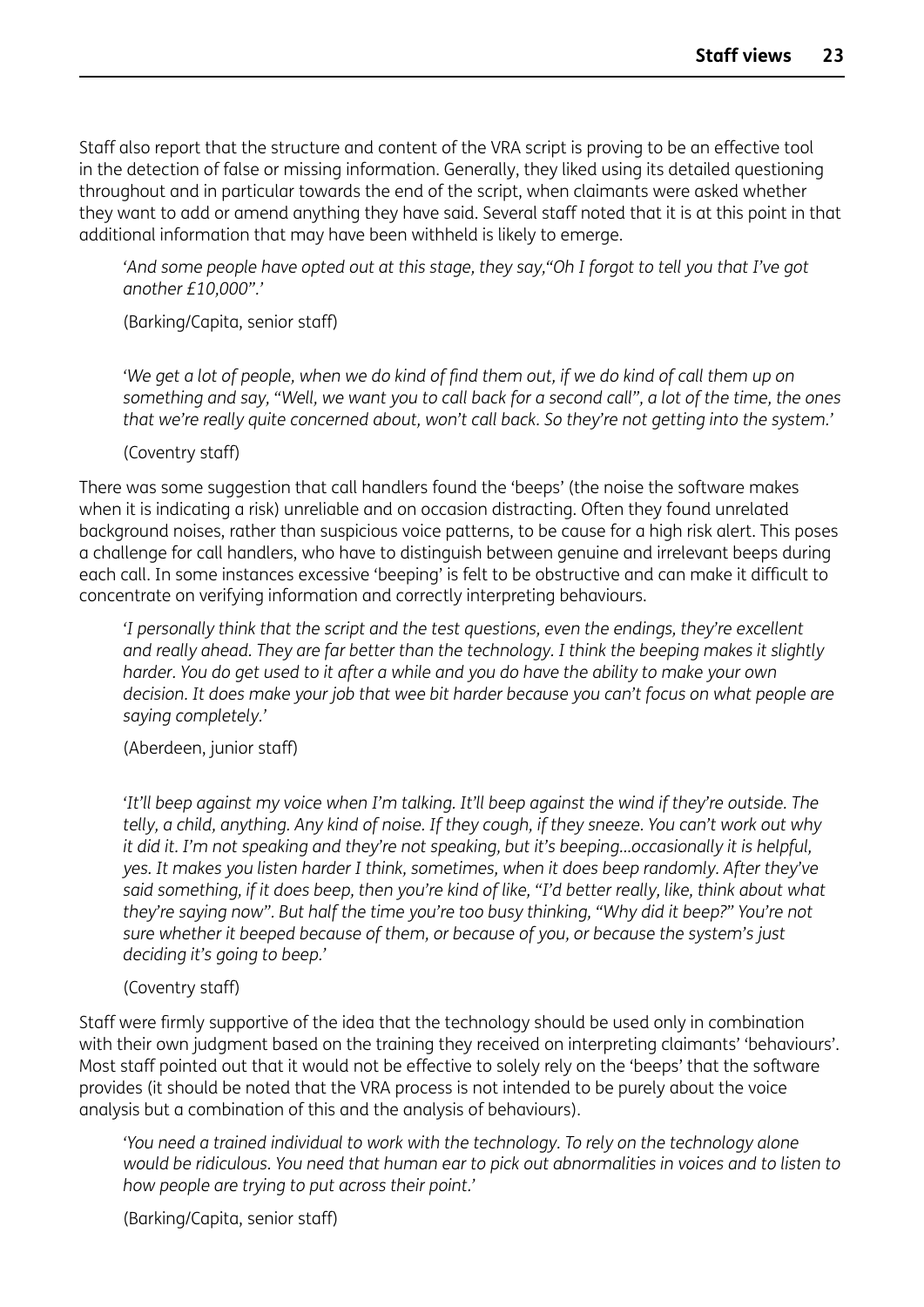<span id="page-29-0"></span>'As far as the high risk indicators go, there's no way that you could ever use them and them alone. They can point you in the right direction, if you can identify a certain trigger, but you've *got to look at the whole picture.'*

(Aberdeen, junior staff)

In summary, most staff could give anecdotal examples of claimants revealing information later on in the VRA call that they had withheld initially – although they noted these types of calls were very much in the minority. As such, they tended to have some faith in the effectiveness of VRA in identifying fraudulent or illegitimate claims. However, it is important to stress that where staff held these views it was typically attributed to the process being conducted over the phone or the content and structure of the script, rather than the VRA technology itself (i.e. the 'beeps') which was on the whole seen to be fairly 'hit and miss'.

It is also important to note that generally LAs viewed VRA primarily as a fast-tracking tool, rather than as a fraud detection device. They were typically selecting claims that appeared straightforward and low risk to put through VRA and tended to 'screen out' any that seemed more complex or high risk and instead processed these through the standard system of requesting supporting documentation and doing visits. On the whole, they were very supportive of VRA on the basis that it allowed them to fast-track high volumes of claims they believed were legitimate anyway.

## 2.4 Claimants' reactions to the Voice Risk Analysis process (staff perception)

Claimants are made aware of the fraud prevention and detection technology at the start of the telephone call, when the call operative reads out a scripted message. This message informs the claimant that, under the Data Protection Act of 1998, *'calls are recorded and analysed using techniques and technology for the purpose of fraud prevention and detection, training and quality control, and may be reviewed later to check the details you have given'*.

Staff reported that it was extremely rare that claimants had asked them what this message meant or what 'techniques and technology' was being referred to. There were just a few reports of comments or questions from claimants relating to the perception of the technology as a 'lie detector':

'They laugh - they say you've got me on that lie detector thing. I've had five people ask in three *years.'*

(Barking/Capita, senior staff)

Staff reported that in their experience only a very tiny minority of claimants had hung up during the VRA call, either at the time of the message being read out or later on, suggesting that the use of the technology does not stop them from continuing the claims process or that they were unaware that it was being used.

There had been different levels of media coverage of VRA in the different pilot areas but where staff were able to comment they did not feel that media coverage had had an impact on claimants' willingness to go through the process (although it is of course only possible for staff to report on their experiences of dealing with claimants who were prepared to answer a call or make an appointment).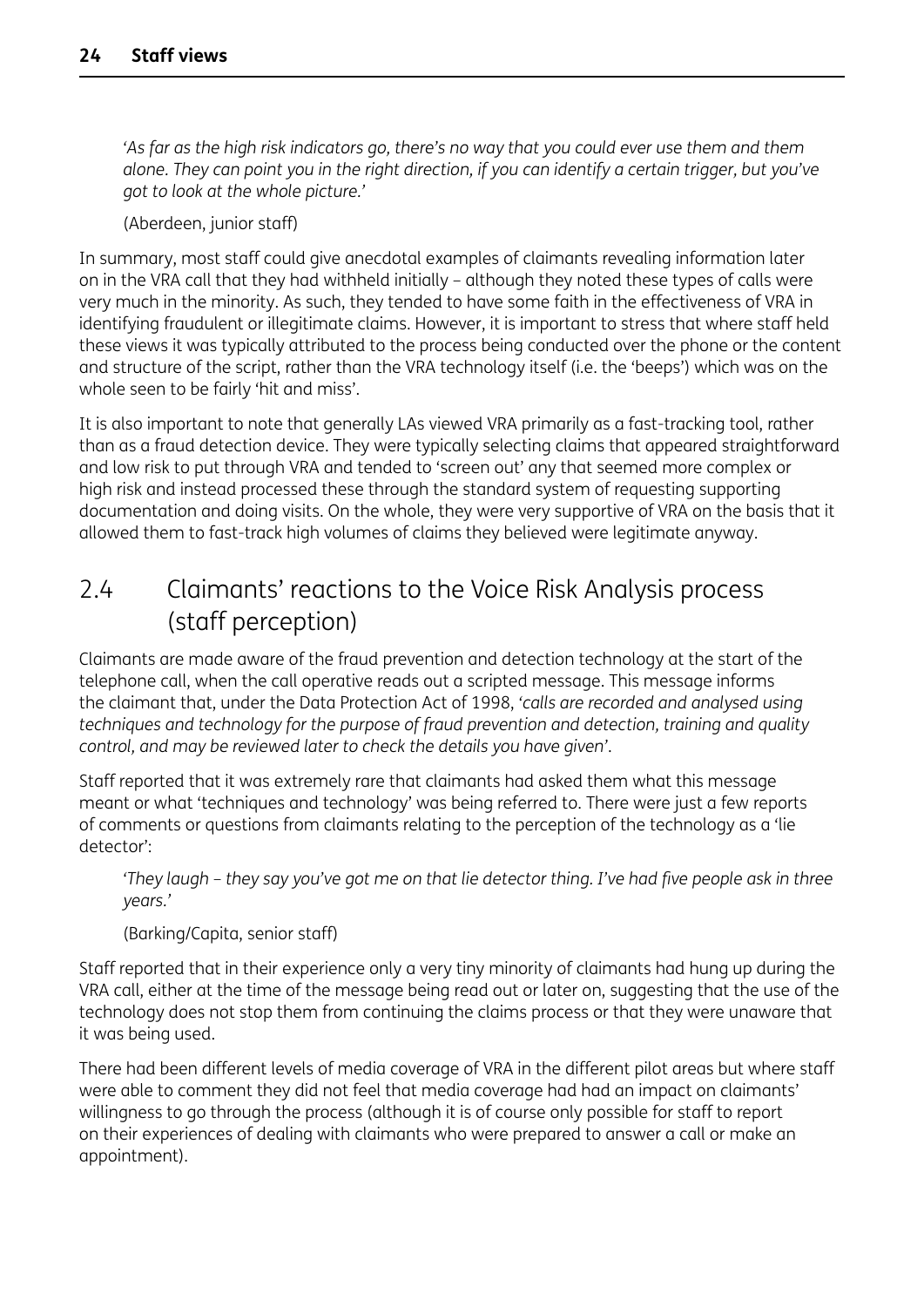<span id="page-30-0"></span>*'In Basildon they released a statement in their local paper explaining exactly what the process was about and I don't think there were any more refusals to do the call than on ones* [local authorities] *where they didn't so I think it's more or less the same. There were a few more questions and complaints about it, but they still went through and did the call because that's just part of the process.'*

(Barking/Capita, junior staff)

As discussed in Section 1.5 LAs had each made the decision to exclude vulnerable claimants (for example, the elderly or those with learning disabilities or mental health difficulties) from the VRA pilot process where they were able to tell this in advance from the claim form. Similarly, those for whom English was a second language were generally excluded from the VRA pilot unless there was a member of staff available who could take them through the VRA call in their own language. The consensus among both junior and senior staff was that this was the correct approach and that the VRA process would not be suitable for vulnerable claimants or those for whom English was a second language. While VRA was not trialled systematically among vulnerable claimants it is of note that staff would not have been in support of doing so and felt that the nature of the script and the technology/standard interpretation of behaviours was unsuitable for these claimants.

## 2.5 Summary

The experience of working on the VRA pilot was generally a positive one for staff, who appreciated the training and mentoring they had received and typically enjoyed interacting with the public. However, if VRA is rolled out nationally and is administered by existing benefits officers there will be a need to ensure variety of workload as more experienced staff commented that calling claimants using the same VRA script all day could become repetitive and lead to mistakes as well as having a negative impact on morale and skills levels.

Staff stressed that VRA enabled them to process higher volumes of claims more efficiently. They welcomed having the ability to fast-track straightforward claims and felt they had delivered a better service to the bulk of claimants as a result.

Almost as an aside, staff felt that VRA could also be a useful tool in terms of picking up some ineligible applicants and those who have had a change in circumstances. They felt that of all the elements of the process – the use of the phone, the script, spotting of 'behaviours' and the high risk alerts (or 'beeps') – the former two were the most important in encouraging claimants to reveal important information during the claim. The 'beeps' that indicated a high risk alert were seen as unreliable – while these were sometimes useful as a prompt to listen more closely to what the claimant was saying on the other hand they could be a distraction when were set off by background noise or apparently at random.

Both junior and senior staff supported the decision to select only straightforward claims for the VRA pilot. They excluded vulnerable people (because of age, learning disabilities or mental health difficulties) and those with English as a second language from the process where possible.

Staff noted that in their experience very few claimants had asked questions about VRA or had declined to continue with the call after being told about VRA. It was their view that the vast majority of applicants were unlikely to pay much attention to the VRA message read out at the start of the call and were unaware that it was used during the call.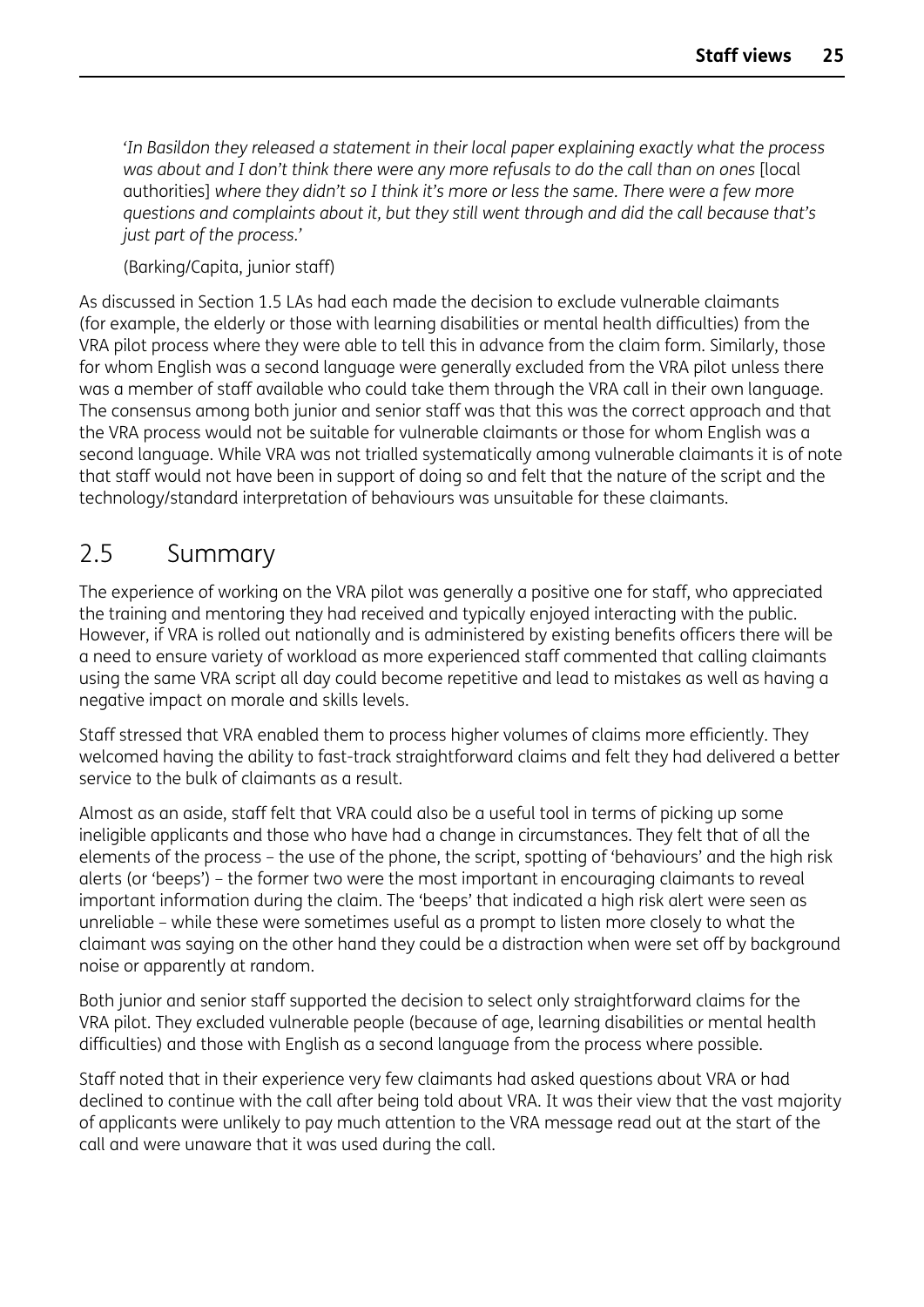# <span id="page-31-0"></span>**3 Claimant views**

This chapter presents the views and experiences of HB/CTB claimants that had been through the VRA process. It starts by discussing claimant awareness and understanding of the VRA process before exploring their experiences of the VRA call itself. It looks at attitudes towards the concept of VRA and comments on how they feel their experiences and knowledge of VRA would affect future claim behaviour.

For reasons discussed in detail in Section 1.4, findings presented in this chapter should be interpreted with caution. Limited claimant sample generally and a lack of available sample of those claimants identified as 'false positives' (i.e. those who were initially identified as high risk but who on further investigation turned out to be legitimate claimants) or those who chose to drop out of the process means that that the claimants views presented in this chapter are based only on those claimants who were deemed low risk. As such, they do not represent the views of all claimants who participated in the VRA Pilots.

## 3.1 Claimant awareness and understanding of Voice Risk Analysis

Spontaneous awareness among claimants that they had been through the VRA process when making their recent claim or having their claim reviewed was very low. Just a couple could remember either receiving a letter or being told during the phone call that their council had been trialling a new service to verify information given about HB/CTB claims.

Claimants were then prompted with the wording which is used to make them aware of VRA during. This message informs the claimant that, under the Data Protection Act of 1998, *'calls are recorded and analysed using techniques and technology for the purpose of fraud prevention and detection, training and quality control, and may be reviewed later to check the details you have given'*.

After prompting, around half claimed they could recall this or 'something like it' being read out, however, it was clear that they did not always fully understand what it meant and several claimants admitted to not really listening to it. Although some understood the message to be referring to the detection or prevention of fraud, a number of others saw the message as a standard formality that had to be read out, and felt that its main purpose was to emphasise confidentiality or to help with training.

'It is something that I hear a lot but I have never really taken time out to work out what it is.'

(Claimant, Aberdeen)

*'Sometimes if you ring to place an order with a catalogue they say it...not a problem.'*

(Claimant, Aberdeen)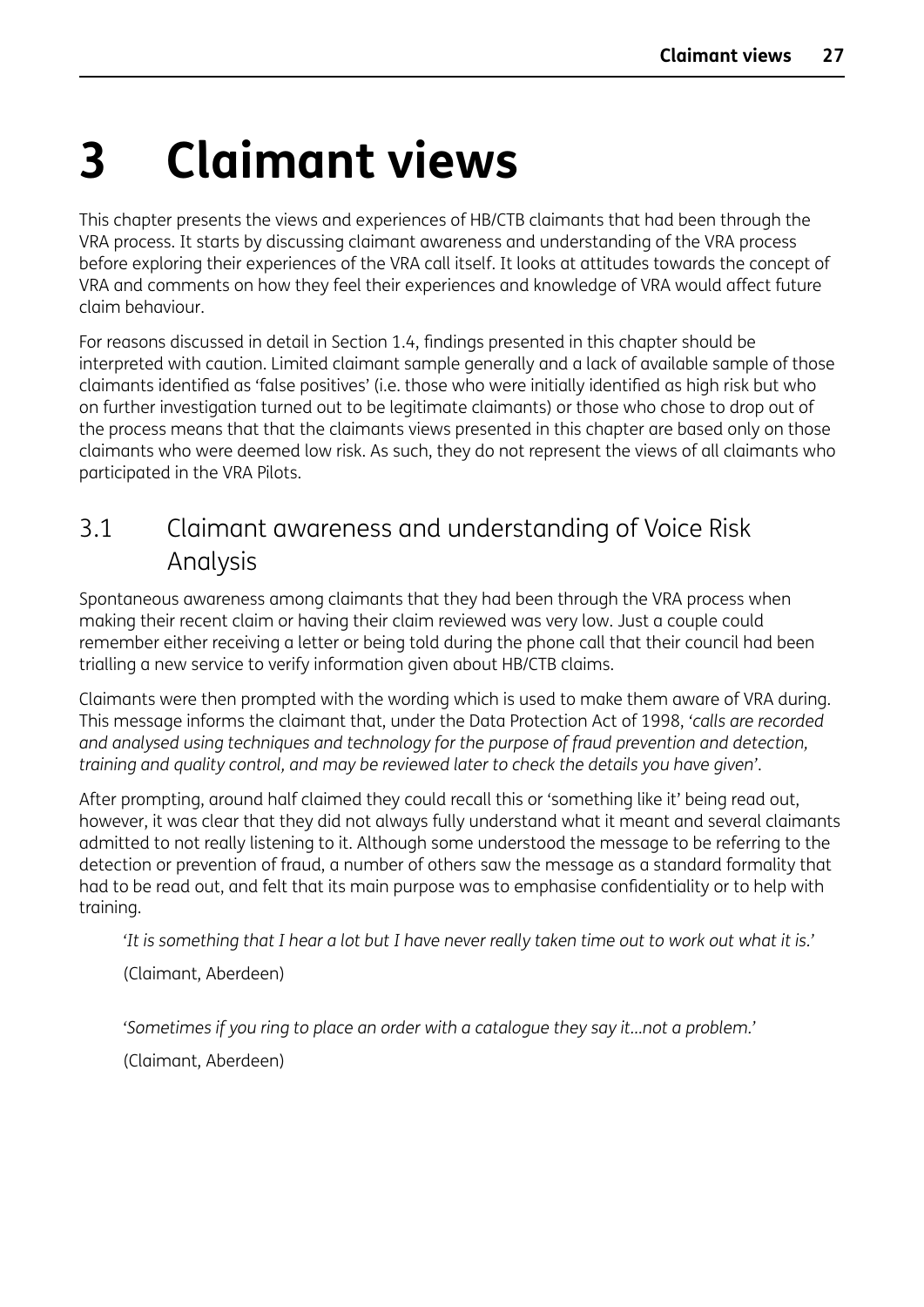<span id="page-32-0"></span>When claimants were given a full explanation of the whole VRA process<sup>6</sup>, around half claimed to have either heard of this process on the television (often lie detectors being used on suspects in criminal investigations) or to have heard of a similar technology being used before (often in the context of it being used in the insurance industry). It became apparent, however, that a few claimants were confusing the unfamiliar VRA technology with the more familiar voice recognition technology:

*'It would have to have a recording of the applicant's voice beforehand to verify and compare.'*

(Claimant, Doncaster)

Generally speaking, even after prompting with the part of the script that described VRA and fully explaining the process, claimants' awareness and comprehension that their voice was analysed for risk during their HB/CTB new claim or review was extremely low.

## 3.2 Claimant experience of Voice Risk Analysis

Because so few claimants were aware at the time of the call that their voice was being analysed for risk, it was not possible to fully explore the impact of this knowledge on claimant behaviour and experience. To the vast majority of claimants, the process of making the new claim or having the review claim during the VRA pilot phase was largely indistinguishable from past HB/CTB or other benefit claims they had made.

Where there was a perception of difference it tended to be simply because the claim took place over the telephone. A minority of those making new claims during the VRA pilot reported that it seemed quicker or more efficient than past HB/CTB claims they had made.

'It was quicker because I didn't have to go up the council offices and sit in an office with a load *of people. It was better, they gave me a time they were going to phone me.'*

(Claimant, Barking)

However, the majority of claimants had not noticed any improvement in the speed or convenience of the claim compared to previous ones they may have made (where they had gone through the usual process of completing the application by post or in person). This is perhaps surprising given that the claimants interviewed for this research were deemed 'low risk' and therefore should have been fast-tracked.

On investigation it became clear that most of the claimants interviewed had had to provide supporting documentation at some point during their claim – either as part of the initial application process or after the VRA call. The former scenario is understandable: all claimants in the VRA pilot areas selected for the research had to fill in a claim form and post it or drop it off in person, making the front end of the VRA process identical to the standard process. Several claimants had included their supporting documentation with the claim form which meant that the use of VRA in the call did not appear to have had a positive effect on their perception of the efficiency of the process. In fact, several commented that having to go over the same information again on the phone when they had completed the form (often regarded as long and complicated) and provided documentation already seemed unnecessarily burdensome.

<sup>6</sup> Described as: 'If the application is made by phone, voice analysis technology analyses the caller's voice. If there is an indication that the caller is reacting in an unusual way and the call handler is therefore concerned about whether the claim is valid or not, the caller will be contacted after the call has ended to provide supporting documentation for their claim. Where nothing unusual is picked up, this means that the caller will be fast-tracked through the claims process and not have to provide any supporting documentation'.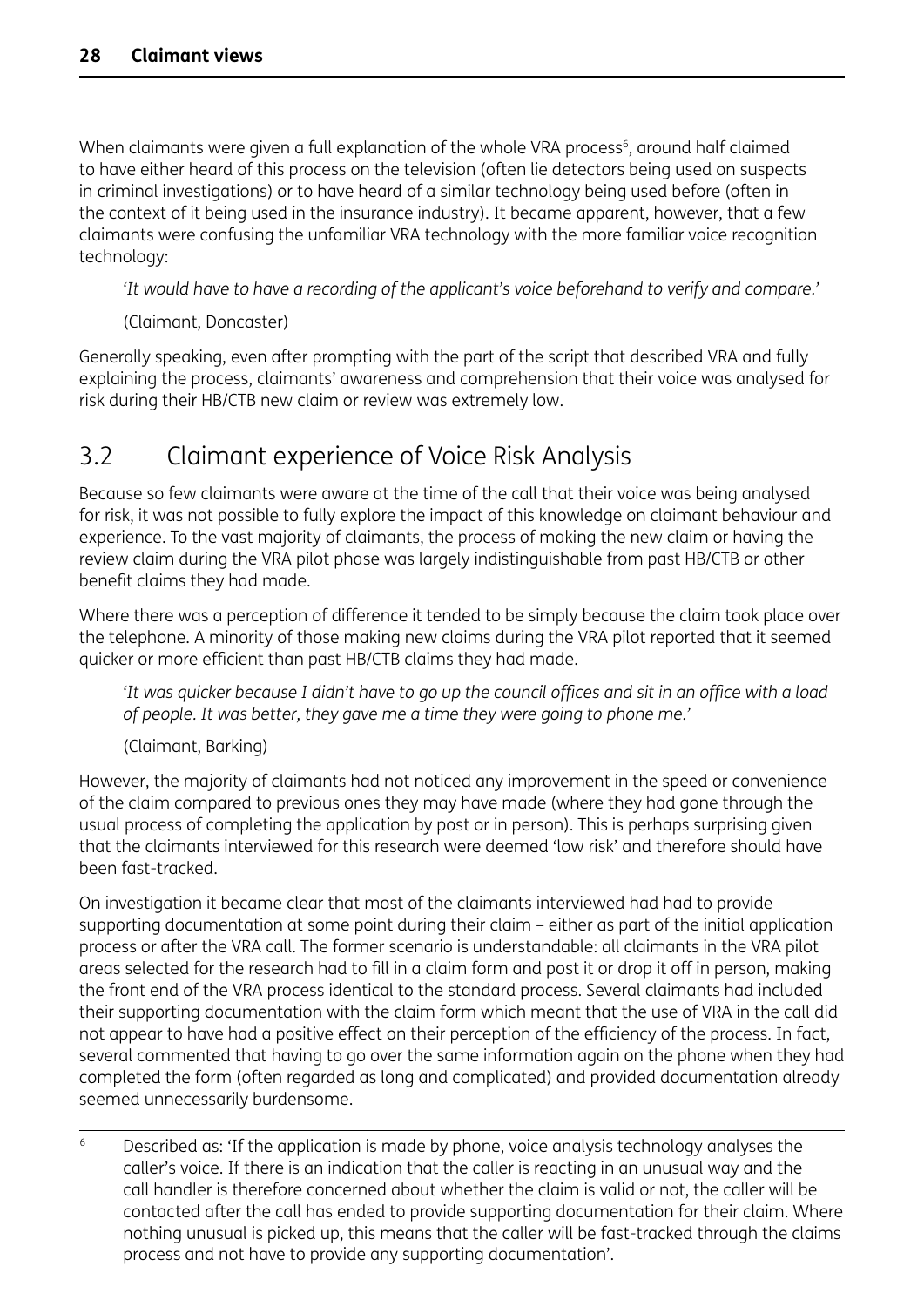<span id="page-33-0"></span>The reasons for some low risk claimants having to send in supporting documentation after the VRA call was unclear. In some areas this may have been because of the 'blind trials' that were taking place to assess the effectiveness of the VRA technology, but this is unlikely to explain all the incidences of this happening that the research picked up. One claimant who had been through the VRA process and then had to provide supporting documentation and was then included in a further follow-up exercise for quality control purposes reported being particularly frustrated by the system.

During the pilot, it seemed that the claimants interviewed for the research had been through a VRA call in addition to what they would have usually had to do as part of the claims process (i.e. fill in the full form and provide supporting documentation); this may explain why it was not clear to the majority of claimants that a new claims process was being piloted and that only a few experienced a significantly quicker service.

On the other hand, the lack of awareness among claimants that VRA was used also meant that there were very few examples of claimants experiencing any distress or anxiety over and above what they would have expected from making a claim generally<sup>7</sup>.

Several of the claimants who took part in the research could be described as vulnerable because of age, disability or a health condition. Experiences among these claimants were mixed. Generally, as with claimants as a whole, they did not realise the VRA technology was being used and therefore did not report a negative experience of the call. However, one claimant who was suffering from depression and anxiety was invited by letter to take part in a VRA call by the council. Although this was voluntary he opted to take part as he thought the process would be quicker. This claimant did report a negative experience of the call itself:

*'I just felt nervous really throughout it...I can't really emphasise that enough. My claim is completely legitimate but I thought it had been questioned to the highest degree.'*

#### (Claimant, Aberdeen)

An improvement suggested to the VRA process by another claimant in Aberdeen was that the letter that is sent out about VRA should list the documents needed during the call in the order that they will be needed to avoid the need to spend time looking for the correct one during the call.

## 3.3 Use of Voice Risk Analysis in future claims

Given that most claimants had neither heard of VRA before the research interview, nor had they realised anything of that nature was being used during their recent claim or review, the research was able to explore immediate views on the concept of VRA and how claimants felt about it being used in future reviews or claims.

When they had understood the concept and planned process (i.e. fast-tracking of low risk claims) of VRA, claimants were generally favourable towards it on the basis that it is good for people who tell the truth.

'If you are genuine, and you have a genuine claim and you are telling the truth, then you are ok. *If it means genuine people are getting through the system quicker then I am all for that.'*

(Claimant, Doncaster)

Again, it should be noted that it was only possible to interview low risk claimants and those who continued with their claim for this piece of research.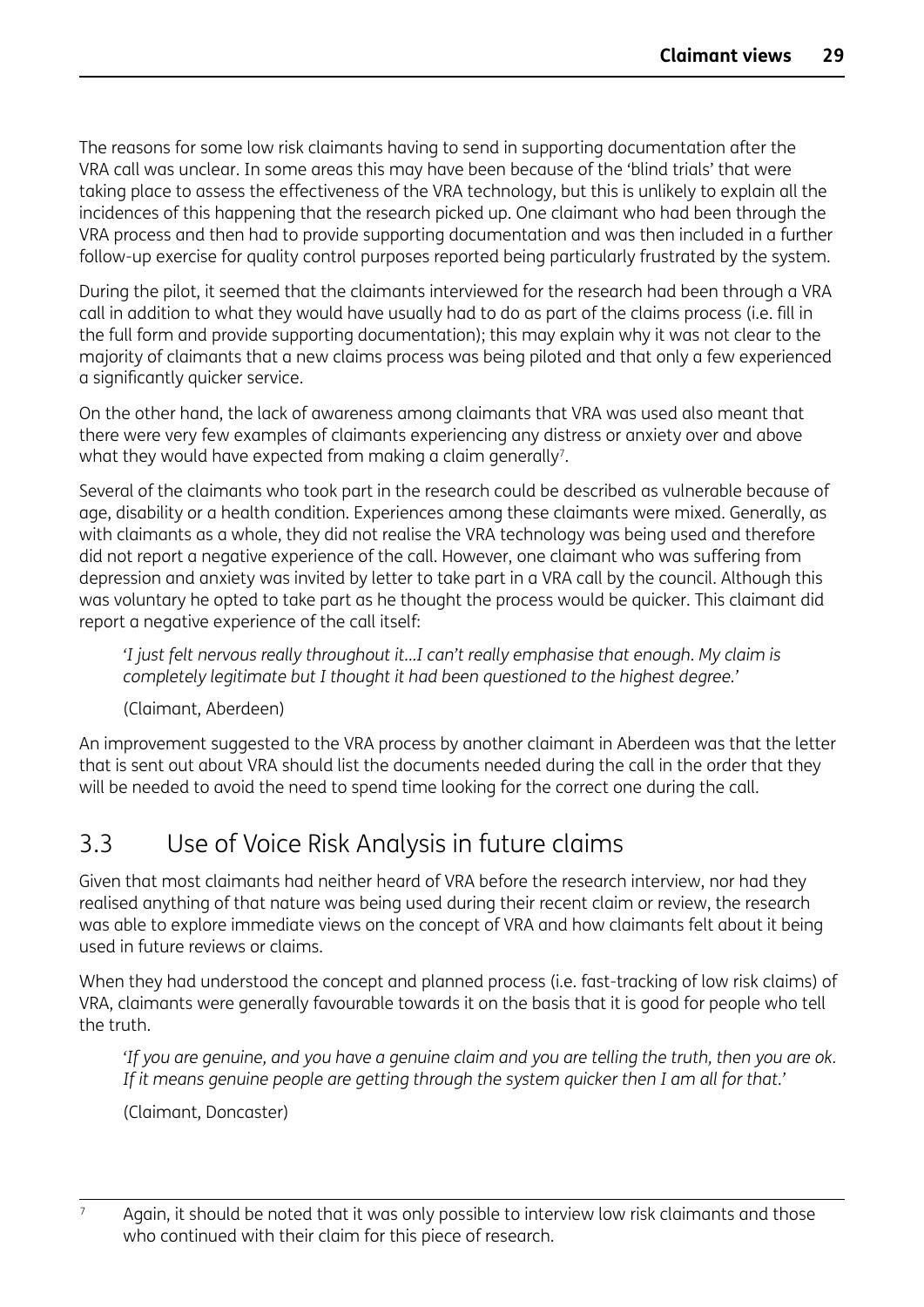Increased speed and convenience were the aspects of the VRA process which interested claimants the most (as opposed to it catching more benefit thieves). Previous experience of the claims process had often led people to expect long waits at the benefit office so a quicker service which did not need them to make a trip had a high level of appeal:

*'In future I probably would* [choose to go through VRA] *because it would get it done much quicker; and also, because I won't then have to traipse up with dog, child, everything up to the council office.'*

(Claimant, Aberdeen)

'If everyone is on the phone and it can weed people out at the beginning then it would stop all *those people going down and snarling up the system and making big queues. I've sat down there sometimes for over an hour and a half waiting to see an advisor.'*

(Claimant, Barking)

Some claimants also mentioned that not having to visit council offices or provide supporting documentation would save them money, for example, by not having to pay for public transport or parking fees as well as saving on additional costs such as paying for stamps or photocopies of documents.

Speed was mentioned as being particularly important for those having their claim reviewed or wishing to notify the council of a change in circumstances due to the risk of overpayments mounting up:

*'If you're amending you can end up owing money so to be fast-tracked is very important.'*

(Claimant, Barking)

Several claimants stressed that if VRA could result in a shorter form being required of claimants this would be a significant benefit<sup>8</sup>.

'Less paperwork is always the thing. You get a form and it is 40 pages long. And half of it tends *not to be relevant to you! It takes ages!'*

(Claimant, Aberdeen)

'The form itself was just so thick, like a book, it was just ridiculous - I still had the same answers *as last year so why does it need to be so thick?…It took me weeks to fill it in.'*

(Claimant, Barking)

When asked whether they would support VRA being rolled out nationally, most were simply resigned to accepting whatever modifications to the system were made, unless it caused them substantial personal inconvenience. Long-term claimants, and those claiming multiple benefits, were likely to have been through various processes at one time or another and often seemed to accept further changes as inevitable.

8 As all pilot areas selected for the research were requiring claimants to fill out the existing claim form first before deciding which claims to put through the VRA process, it was not possible to explore the experiences of claimants who may have conducted their claim purely by telephone. The indications from this research are that for many claimants this would represent a significant process improvement.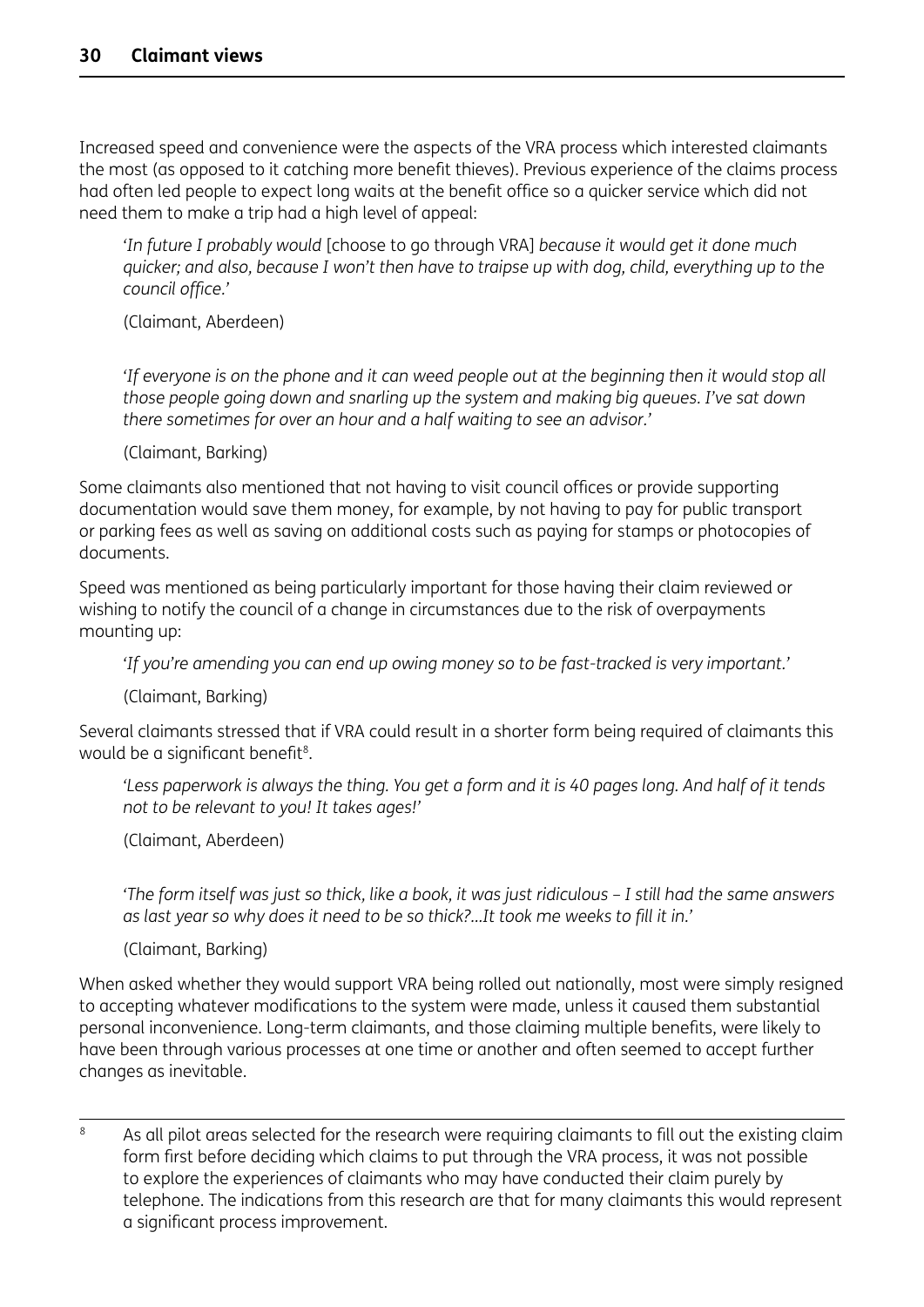*'They can do what they want.'*

(Claimant, Barking)

A handful of claimants expressed a concern that knowing about the VRA process at the time of the call might make them show up as 'high risk' or feel criminalised because nervousness or anxiety would come through in their voice:

I suffer from anxiety and depression, and so I find filling in forms and doing stuff over the phone *really stressful…and then obviously I would be worried if they started asking for documentation and things like that, so it would probably come up that I was reacting in an unusual way.'*

(Claimant, Barking)

The fact that most claimants had gone through VRA without feeling unduly anxious, but with some feeling that they would be unable to do so if they knew about the process, could be seen to argue against giving a full explanation of the process to claimants.

Most claimants felt that they and other people they knew would proceed with their claim if they knew VRA was being used, even if they were slightly uncomfortable with it. However, there were some concerns about its suitability for older claimants or those with speech impediments or language difficulties.

*'It would put off timid people or older people who may have to think about their answers for longer and might feel intimidated. Those with poor English language could also be hindered.'*

(Claimant, Coventry)

*'Lots of people now say elderly people don't claim what they're entitled to anyway and something like that might put them off even more.'*

(Claimant, Barking)

These concerns were mitigated by the fact that other options for claiming (for example filling in the form and providing supporting documentation or going through the information face-to-face) would remain available. Keeping other methods of claiming open to all claimants is central to positive perception of VRA:

*'Providing that there is an alternative method of claim, and providing that they are told – yes, you can do all of this by post if you wish – then I don't have a problem with it.'*

(Claimant, Barking)

'I don't think it is going to put off anyone from claiming altogether, I just think that they would *decide to claim by another route.'*

(Claimant, Barking)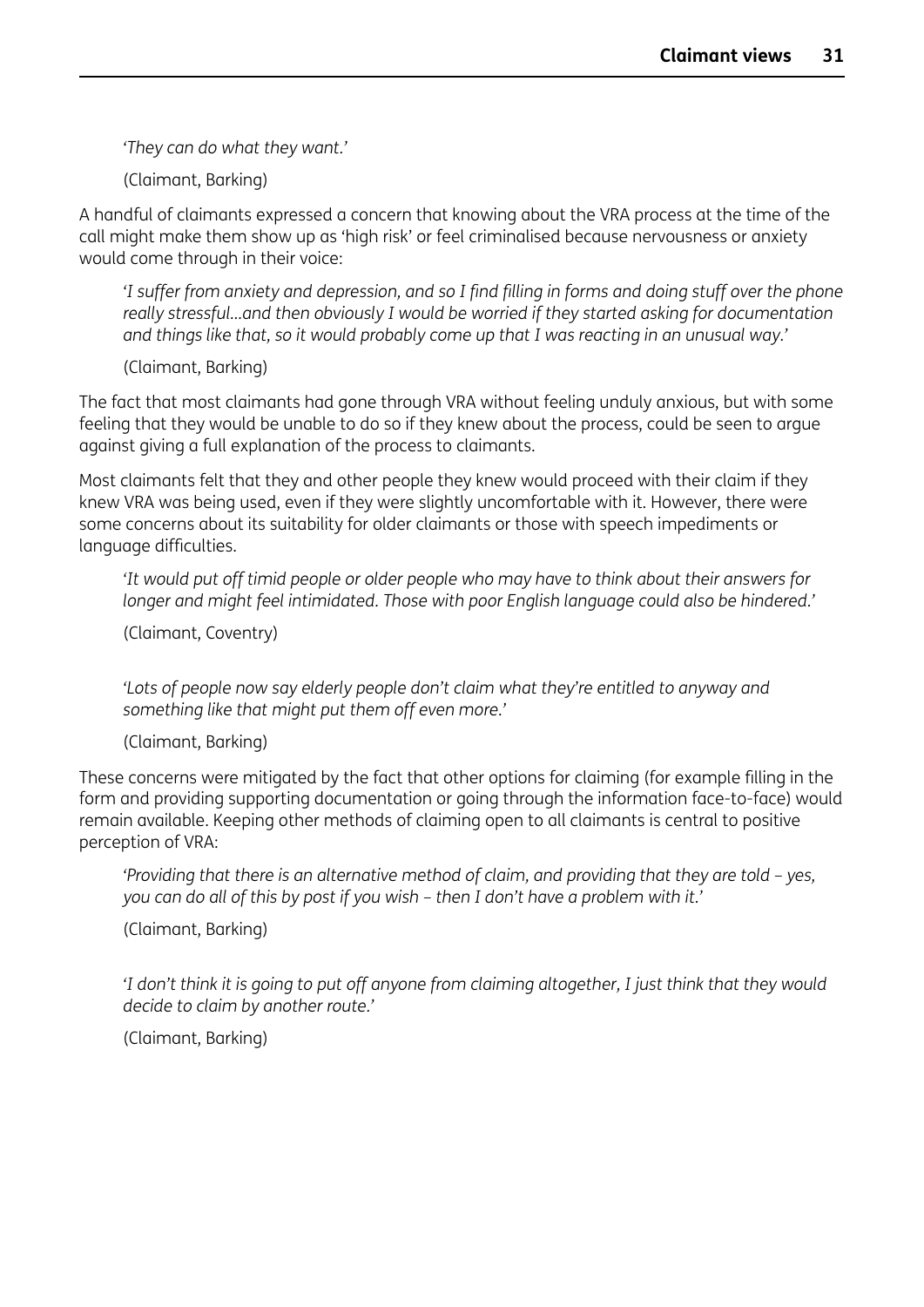## <span id="page-36-0"></span>3.4 Summary

Most claimants were unaware that they had been through the VRA process. Instances of claimants noting that the claim or review conducted during the VRA pilot was quicker or more efficient than previous experiences were rare. This is largely because all claimants had to complete the paper claim form at the outset and the majority also provided supporting documentation meaning that the process looked very similar from the claimants point of view (in fact, for some it seemed more burdensome as they had to take part in the phone call as well as completing the lengthy form).

However, the positive side of this lack of awareness that VRA technology was being used was that very few claimants reported negative experiences of the call. Several noted that they believed they would have been anxious if they had been fully aware of the nature of the VRA technology which was being used on them.

Overall, claimants were generally happy for VRA to be used in future calls they might make about benefits issues and no claimants stated that it would put them off claiming altogether. However, claimants felt strongly that alternative routes should be kept available for those who would prefer to make a claim in person or by post.

Claimants were generally positive about, or at least accepting of, VRA if it can deliver the speed and convenience it promises. It should be noted that it was only possible to interview those claimants who were identified as low risk and who completed their claim for this research; it might be hypothesised that other claimant groups (such as those who were 'false positives' or who decided not to continue with their claim) had different experiences of the VRA process.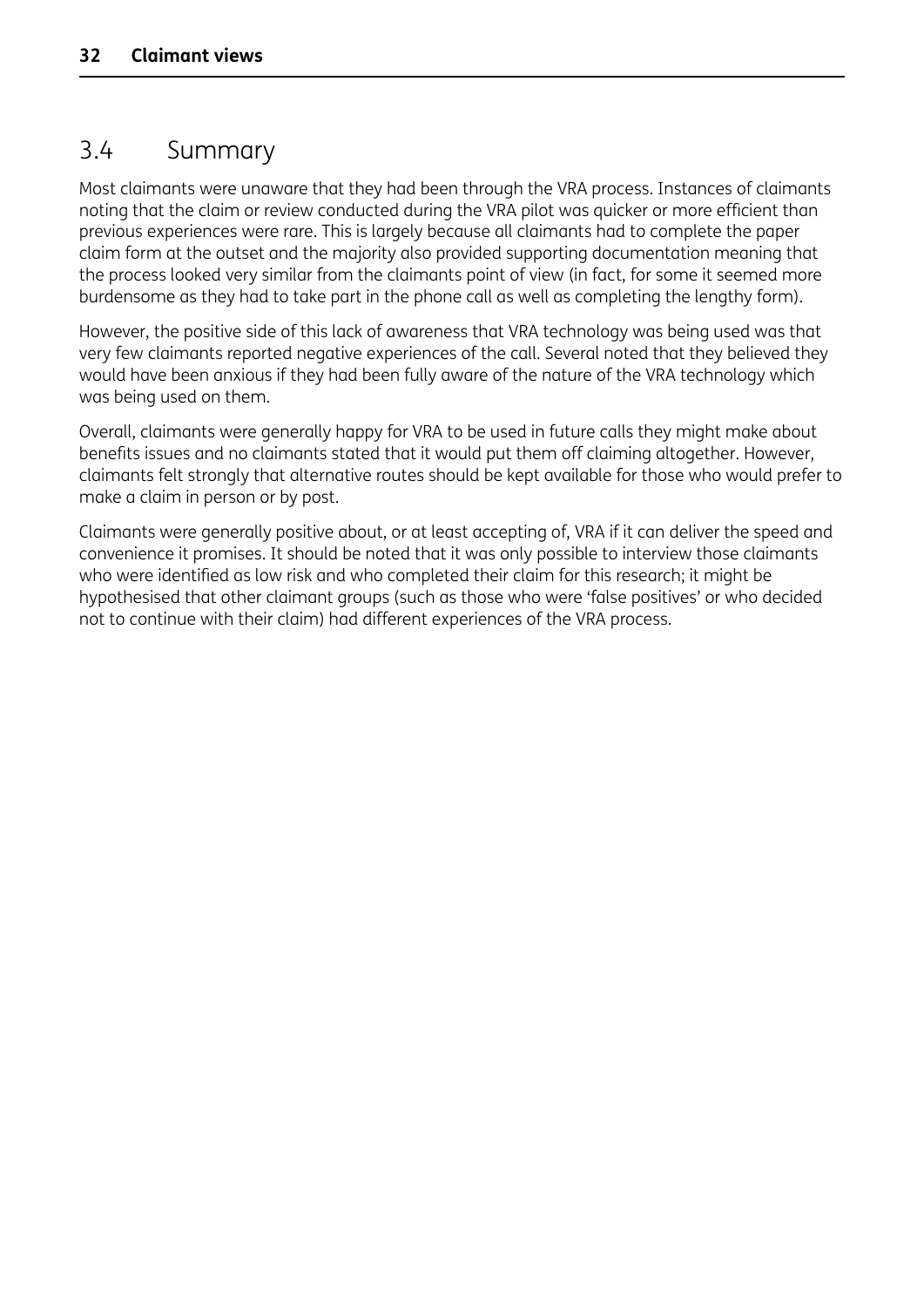# <span id="page-37-0"></span>**4 Potential claimant views**

This chapter explores general awareness of, and attitudes towards VRA among members of the general public who were not claiming HB/CTB at the time of the research but whose economic and housing status meant they might be 'at risk' of being claimants in the short-term ('potential claimants'). The views of potential claimants were sought to understand whether (and in what circumstances) the knowledge that VRA would be used might deter people from making a claim or might make them feel or act differently during a claim.

## 4.1 Potential claimant awareness and understanding of Voice Risk Analysis

Prior awareness of the use of VRA by LAs or any other organisations was very low.

Potential claimants were read out the message given at the beginning of VRA calls which informs claimants that VRA will be used. Most potential claimants admitted that they accept these kinds of messages as standard and do not pay too much attention to them. Given the lack of scrutiny given to such messages by most potential claimants, it is perhaps unsurprising that the message is not fully, or often even partly, understood. There is a feeling that the message is a generic one at the beginning of a lot of phone calls and potential claimants seem to take this a waste of their time rather than an important communication:

*'I probably would have taken no notice at all. I was bored after the first bit.'*

(Coventry, younger)9

To a lesser extent, some potential claimants admitted they would be slightly worried about the call and may think about their subsequent answers with more care (including being concise and not swearing).

A few people mentioned voice analysis spontaneously whilst discussing the use of 'techniques and technology for the purposes of fraud prevention and detection'; however, the majority were not aware that such technology existed yet.

Overall, potential claimants found it hard to grasp the concept of VRA and there was much misunderstanding over the way it works and the way it would be implemented. A common misconception was that the VRA phone call would be conducted by a machine, i.e. the claimant would have to talk to a machine.

*'The downsides will be if you have a query, that technology wouldn't be able to help you straight away.'*

(Barking, younger)

Furthermore, as among current claimants, VRA was often confused initially with voice recognition technology leading many potential claimants to wonder how VRA would be able to tell whether the right person was on the phone. It appears that voice recognition technology is a familiar concept to many (unlike VRA) and is therefore often top of mind when discussing VRA despite the actual process of VRA being explained:

<sup>9</sup> Potential claimants were categorised as 'younger' (18-39) or 'older' (40 or over) for analysis purposes.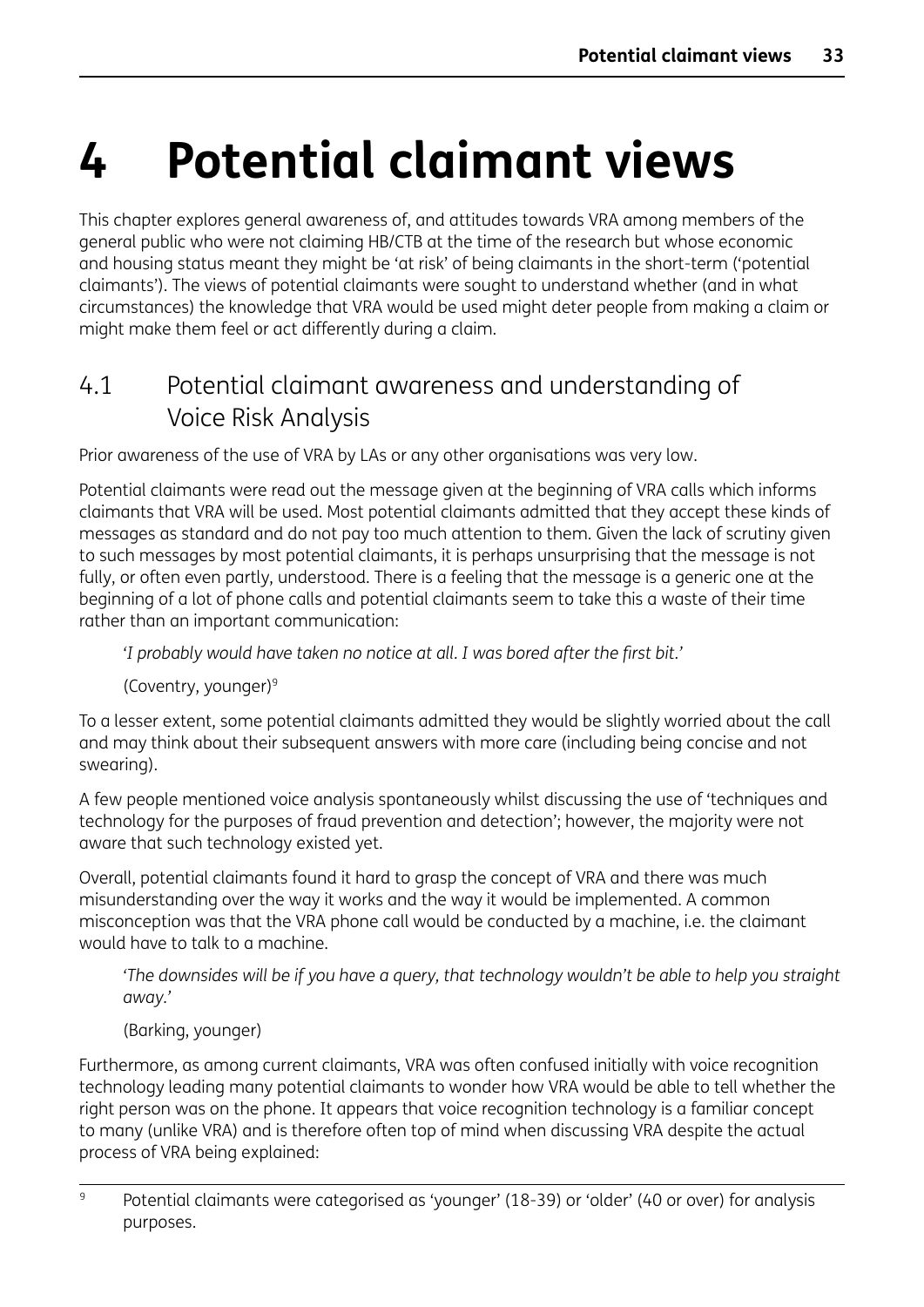<span id="page-38-0"></span>*'I don't see how they could tell, unless they knew your voice before, everybody's got different voices. Some people are better actors than others.'*

(Aberdeen, older)

The relatively common misconceptions and concerns raised about VRA by potential claimants should be borne in mind if VRA is rolled out nationally. While the research among claimants suggested that those who participated in the pilot were largely unaware that the technology was being used, this might not be the case in the future if a national roll out is accompanied by significant media coverage or if LAs choose to send letters out explaining the process in advance. It may be valuable to include reassurances on any communications with claimants about the nature of the technology and what will and won't happen during the VRA call. It would also be advisable to emphasise key positive messages (such as improvements to the efficiency and speed of the service) to distract from and outweigh concerns.

Potential claimants were generally in favour of people being informed about the process before they rang up, and it was suggested that a note on the application form or an accompanying leaflet would be a suitable mechanism for this.

## 4.2 Potential claimant perceptions of Voice Risk Analysis

Echoing the views of claimants, once the planned VRA process was explained in full, potential claimants were generally positive about the potential improvements to the speed of processing claims that it could offer.

'I think in theory it would be a very good thing. There are genuine people out there who need the *help, the process is just so slow. So I think it would be a good thing to introduce.'*

(Barking, younger)

*'Probably a good thing – providing it works.'*

(Barking, younger)

*'I think some people will feel uncomfortable but you know, if it serves a purpose.'*

(Coventry, younger)

Potential claimants could also see that not having to provide supporting documentation would be convenient as some found this hard to find and others feared that these important documents would get lost in the post.

The main concern about VRA for potential claimants, however, is whether or not the technology works in terms of identifying and distinguishing between benefit thieves and legitimate claimants; several were sceptical that it could do this accurately. Some potential claimants expressed the concern if they were a genuine claimant they could be identified as high risk, due to factors such as a tendency to be nervous on the phone or to be naturally stressed when put in the situation of having to answer important questions:

*'Someone could phone up who's a bit nervous and doesn't like making phone calls and sound* quilty. It's picked it up, then they get messed about, basically picked on. I just don't think it'll *work.'*

(Doncaster, younger)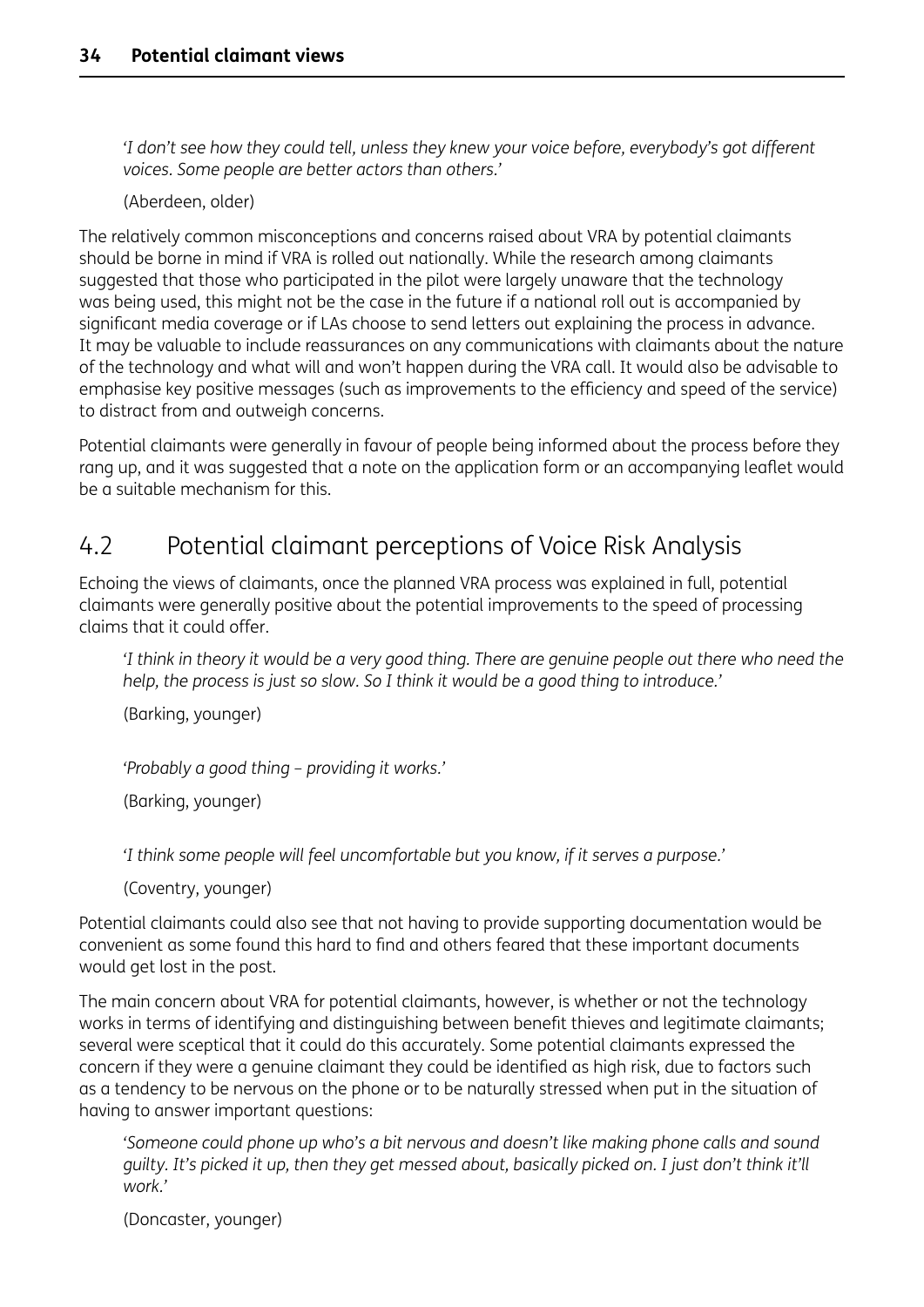<span id="page-39-0"></span>A minority of potential claimants were opposed to the concept of VRA in principle, expressing the view that VRA criminalises everybody, and is a symptom of a surveillance society:

*'It all comes down to Big Brother. They're watching you all over the place.'*

(Coventry, older)

*'You feel guilty and like you've done something wrong. It's like when you see a copper behind you when you're driving, you think 'Argh!' You feel a bit like that.'*

(Doncaster, younger)

Concerns were raised by some about the role of the call handlers in deciding who was labelled high risk and who was not. The human element was not always seen as adding reliability: questions were raised as to the training of the staff involved and how bias could be avoided.

*'How many people are going to be making this judgement and who are they? How have they been trained?'*

(Doncaster, older)

It's still down to this one individual making his decision on the amount of beeps he gets. It's up' to him whether he wants to believe those beeps are right or those beeps are wrong. So he might *not like the tone of the person's voice.'*

(Coventry, older)

Providing proof that VRA works was key to perceptions of it among some potential claimants:

'If they could prove that it works 100 per cent yeah fine but they need to prove it to me that it *works 100 per cent.'*

(Barking, older)

*'I wouldn't feel an unnecessary infringement on my privacy if I knew it was working.'*

(Coventry, younger)

## 4.3 Vulnerable people

There were concerns among some that certain groups of vulnerable people could be put off making a benefit claim or that VRA would make the process more troublesome/upsetting for them. This was more often in the context of people thinking about one of their relatives who might struggle with the VRA process than themselves.

The elderly, in particular, were mentioned as people who VRA would not necessarily be suitable for. Reasons given for this were that older people do not always feel comfortable using the phone or are wary of technology, are often hard of hearing and would be more likely to become distressed in the knowledge that their call was being analysed:

'I think a lot of older people might be put off, because they are wary of it all because they are *nervous of technology.'*

(Barking, older)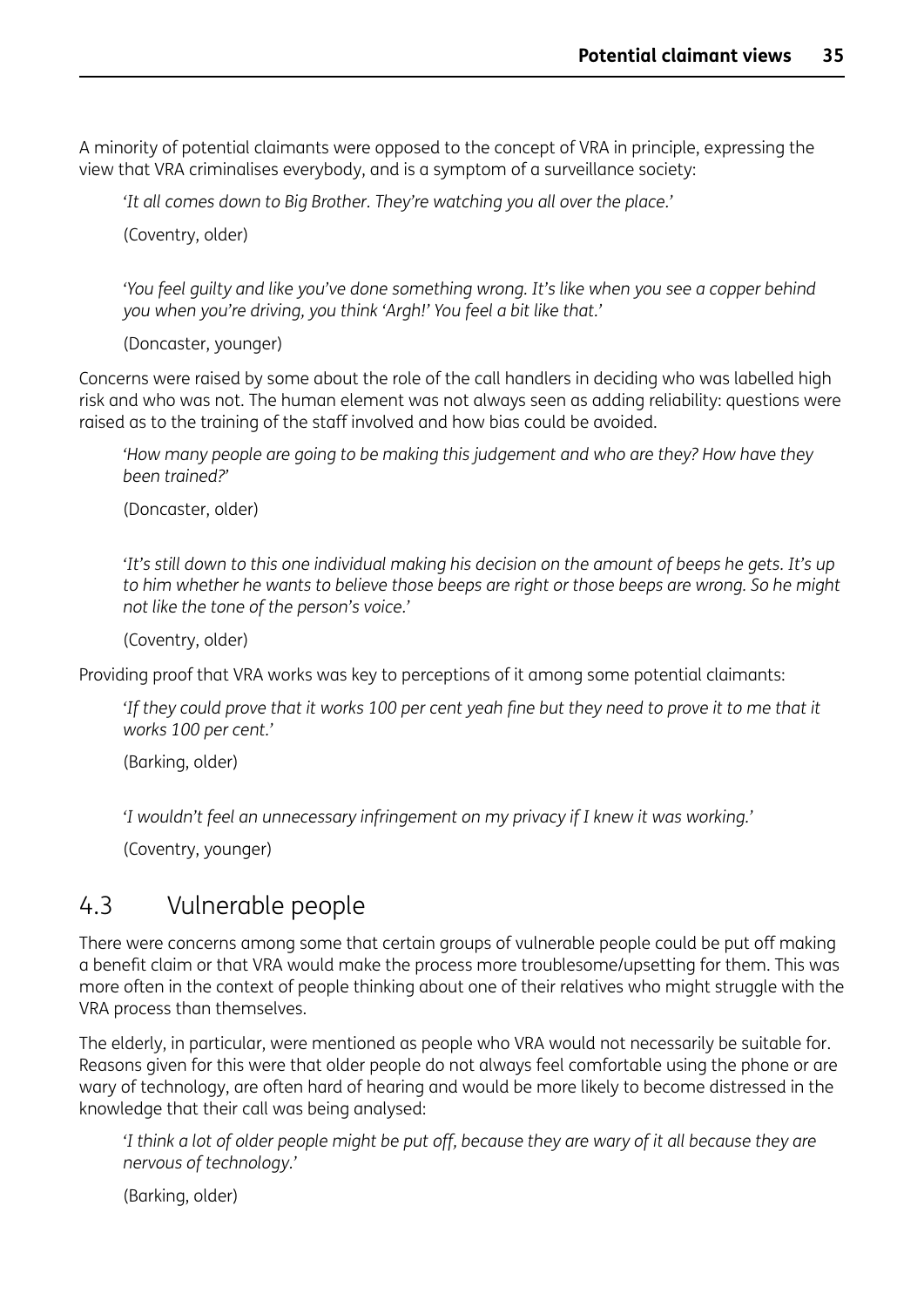<span id="page-40-0"></span>However, there were also a minority of people who saw the process of VRA as beneficial to the elderly, feeling that being able to make a claim over the phone rather than go into the office would be particularly beneficial to the older generation.

As well as the elderly, people with learning disabilities or mental health problems were thought to be less likely to be able to benefit from the VRA process as it was felt that it would be difficult for them to pass through VRA without being identified as 'high risk'. Physical disabilities such as speech impediments and stutters were also mentioned as instances where VRA would not be suitable:

*'What about those that suffer, say, with physical disabilities? Cystic fibrosis or multiple sclerosis, where they've got a speech impediment. That's going to hold against them. What about those that suffer mental health illnesses? No, I'm sorry, I'm against it on physical and mental disabilities.'*

(Coventry, older)

Some thought it was unfair that those with these disabilities or difficulties, as well as those with English as a second language, would be effectively excluded from the opportunity to have their claim fast-tracked.

However, on the whole potential claimants shared the view of claimants that as long as other channels, such as face-to-face or postal claiming, was made available for those who may not be suitable for VRA then they were generally in favour of it being used.

A few potential claimants mentioned that they would be unlikely to use the phone (and therefore go through VRA) because of their children causing background noise, but felt that if they could set up an appointment they would be more likely to choose the phone as they could make sure that they were free, in a quiet place, and with the necessary documents handy at the right time.

## 4.4 Summary

On the whole, potential claimants were pragmatic about the use of VRA technology in processing benefits claims, with some actively positive about it and most others happy with the concept as long as there was proof that it worked.

Whilst current claimants found the role of VRA in making the claims process quicker and more convenient the most persuasive argument in its favour, potential claimants were more drawn to it by its potential to combat fraud.

Almost all potential claimants that took part in the research would be happy to make a claim via a VRA call. Echoing the views of claimants, some anticipated that they would be nervous and that this would unduly attract a 'high risk' outcome. Many knew of a relative who they believed would struggle with the process and emphasised that face-to-face and postal channels should remain as options for the people that VRA may not be suitable for.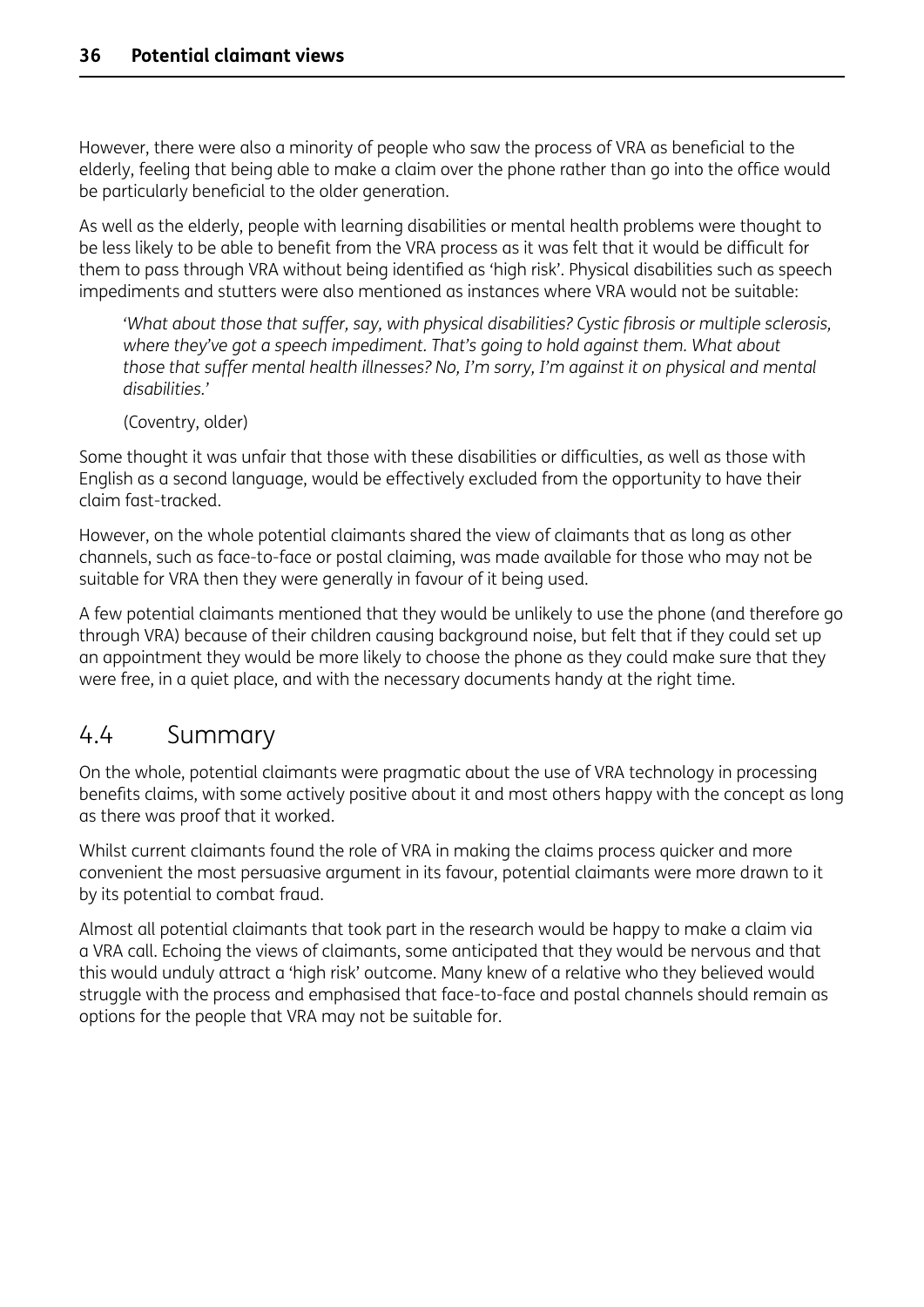# <span id="page-41-0"></span>**5 Conclusions**

The objective of the research was to explore experiences of the VRA Pilots and to understand the impact, if any, of negative experiences or perceptions on legitimate claimants.

Although the research originally aimed to include the views of almost all claimants groups within the research (excluding only those who were found to making a fraudulent claim), in practice difficulties in obtaining representative claimant samples meant that only those who were judged to be 'low risk' following the initial VRA call were covered by the research. This has important implications for the overall evaluation of the VRA Pilots as the views of those who may have experienced a longer or more distressing process are not included here. It was also not possible to obtain a sample of claimants who had decided not to continue with their claim during or after the VRA call.

The way in which VRA was used within the claims process during the pilots also provides important context for any conclusions about efficiencies and claimant experiences. The four LAs selected for the research tended to use VRA for simple, straightforward cases, and only with claimant groups that they judged to be suitable for the process (excluding complex cases and vulnerable claimants where these could be identified from the claim form). Linked to this, the continued use of paper claim forms meant that the potential efficiencies of the VRA process were often diluted for claimants who still had to complete lengthy paper documents and then reiterate much of this information over the phone.

Thus, the fact that particular types of claims were purposively selected for VRA piloting by LAs, in combination with the difficulties in obtaining a representative sample of claimants who had been through a VRA call means that any conclusions presented here only relate to the use of VRA in straightforward claims, where a paper claim form had been submitted in advance and where claimants were found to be 'low risk'. If the use of VRA in HB/CTB claims is to be rolled out nationally and the intention is that it will be applied to all claims and claimant groups, consideration should be given to further piloting and evaluation among the more complex claims or vulnerable claimants.

During the pilot, the consensus among staff was that the VRA process was not suitable for claimants who may be vulnerable because of age, learning disabilities or mental health problems. As such staff excluded these claimants from the process where they could identify them from the initial claim form. This approach did not always guarantee that vulnerable claimants avoided the VRA process, as several of the research participants who were not flagged as vulnerable on the sample database were identified as such during the research. There are issues to be resolved here in the event of VRA being rolled out nationally: if there is no way of systematically excluding vulnerable claimants from the process then operator staff should be comfortable that the process is suitable for such claimants, and it may be beneficial to develop additional processes to ensure that vulnerable claimants are identified at the start of the call and are informed of the different options or routes for continuing with their claim. This may require further trialling.

The way in which VRA was operated during the pilot meant that very few claimants were aware that it had been used. This had some benefits in terms of claimant perceptions: a lack of awareness was linked to a lack of concern or anxiety about the process. However, if the use of VRA is extended beyond the pilot then it is possible that claimants and potential claimants will become more aware of the technology and its role in benefits claims. There was some suggestion that in this scenario claimants may benefit from more information about VRA prior to the call taking place. Whether this is on the initial claim form or sent as a leaflet or letter by the LA, the research suggested that claimants and potential claimants would be reassured by communications which stressed the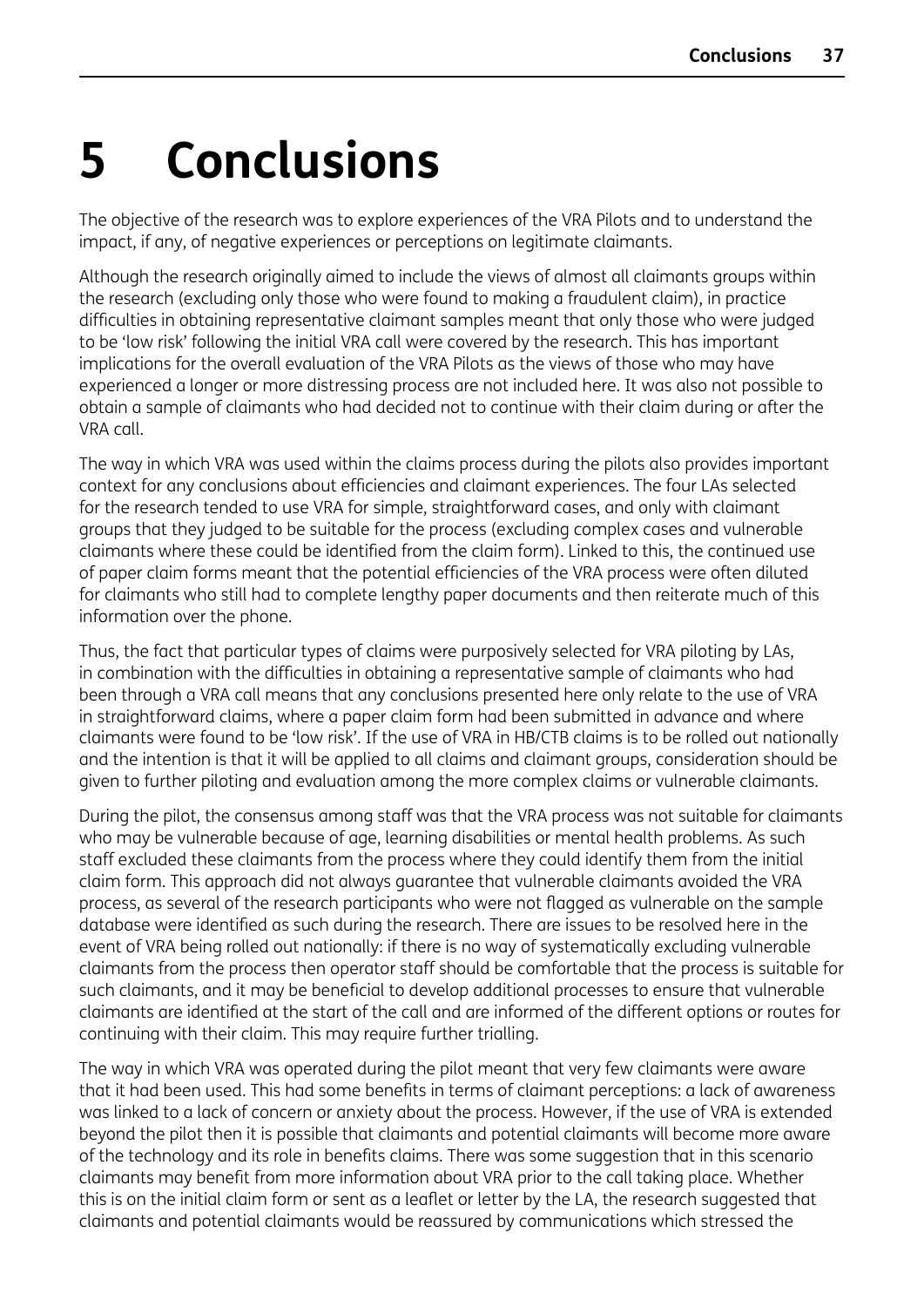benefits of VRA in terms of process improvements and fraud detection, provided some evidence of its success to date in the form of some basic volumetrics or statistics and provided some basic detail on what would and would not happen during the call.

Each LA interviewed for the research had implemented the VRA call process slightly differently. Again, in advance of any national roll out consideration could be given to exploring and disseminating good practice, and it may be useful to issue guidelines for LAs not involved in the pilots to avoid them 'reinventing the wheel'. For example, cold calling alone was eventually rejected by all LAs that participated in this research and the setting of appointment with claimants felt to be reassuring and more efficient as claimants can get all the necessary information together in advance.

Overall, staff welcomed VRA and its role in enabling them to process higher volumes of claims more efficiently. They were pleased to be able to fast-track straightforward claims and felt they had delivered a better service to the bulk of claimants as a result. While they thought it played some role in identifying or deterring ineligible claimants, they saw its primary purpose as being a way of speeding up the process for the vast majority of claimants who had legitimate claims.

In the event of national roll-out, consideration should be given to adapting the core script used for VRA calls to ensure it covers different types of claims including more complex claims. It may be useful to closely consult with staff to understand what scenarios are not suited to the current script and to explore how these could best be incorporated. The VRA technology itself (the 'beeps' that call handlers hear) may benefit from some further refinement as on occasion staff reported that this appeared not to be working as intended. Views on the usefulness and appropriateness of the secondary call script varied and more development work or guidance for LAs may be required here.

There was no evidence from this research to suggest that VRA would put legitimate claimants off making a claim. However, as noted above only certain types of claims and certain types of claimants were included within both the pilot and the research.

All audiences interviewed for this research stressed the need for traditional routes (such as a postal and face-to-face service) to remain open for those not wishing to or able to participate in a VRA call. We recommend that any communications to claimants about VRA make this alternative clear as this is likely to be key to claimants' experiences of VRA.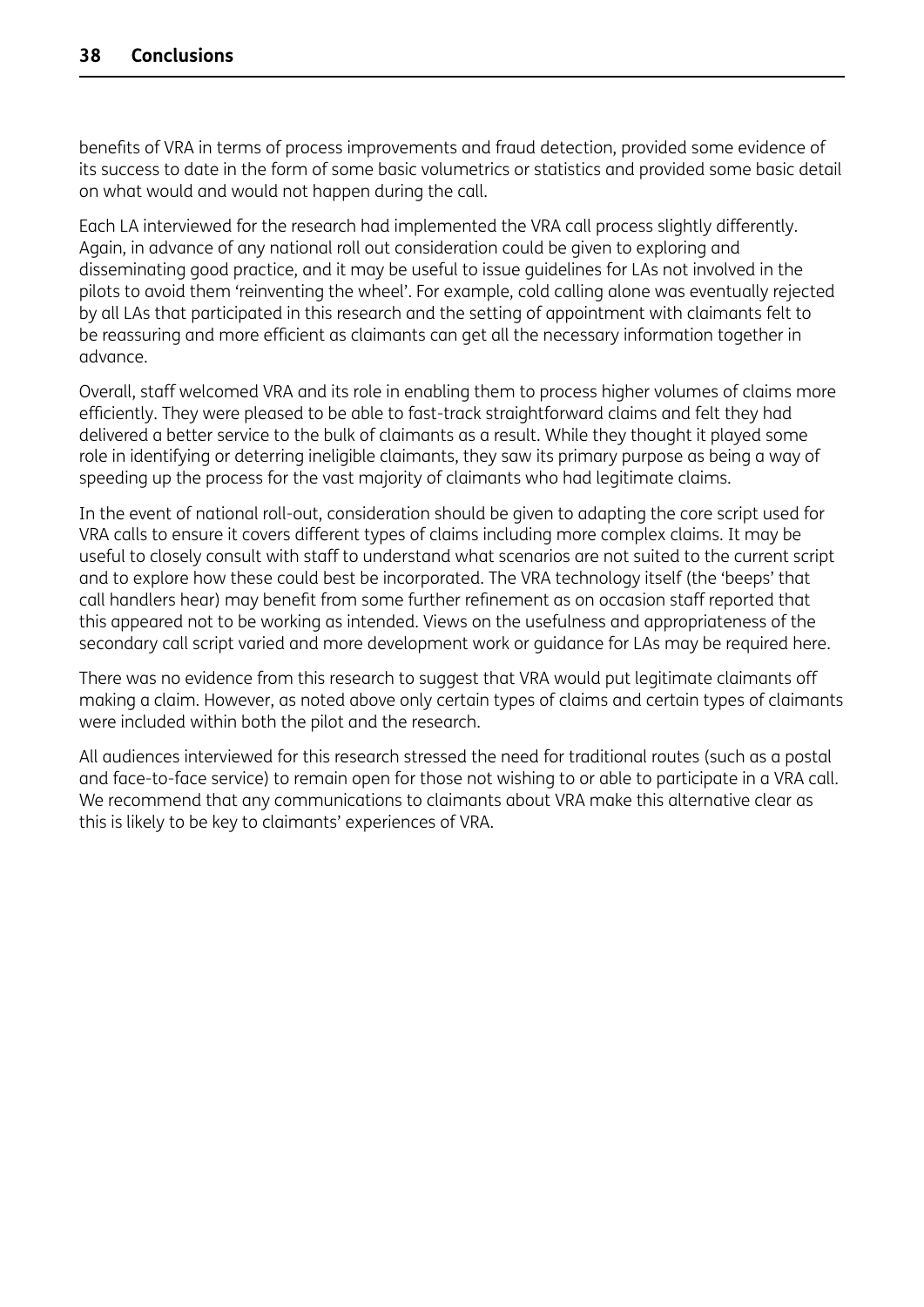# <span id="page-43-0"></span>**Appendix A Staff topic guide**

### **Voice Risk Analysis**

### **Qualitative Research with Staff J4721**

#### **Summer 2009**

- Introduce self and IFF.
- Emphasise confidentiality MRS Code of Conduct and Data Protection.
- Explain subject to talk about the Voice Risk Analysis software now used for assessing the validity of housing and council tax benefit claims. REASSURANCES.
- **Introductions.**
- Explain job role how involved with claims process? How long been in role? Did you volunteer for this?

#### ASK ALL

- How is VRA used in [LA]? Could you talk me through the old (i.e. non-VRA) and new process? Which types of claims/customers go through the VRA process?
	- Has this process changed at all during the pilot? If so, why?
	- Why did [LA] decide to do it like this?
- What do you think the aim of VRA is? PROBE IF NECESSARY.
	- **Identifying more ineligible applicants/benefit thieves.**
	- Providing a quicker service for legitimate applicants.
	- **Providing a more convenient service for legitimate applicants.**
	- **Saving money.**
- What are the benefits of VRA?
- What are the downsides to VRA?
	- Is there a risk ineligible applicants/benefit thieves will 'fall through the cracks'?
	- Are there some applicants who you feel may be discriminated against by VRA? e.g. age, mental health, speech/language impairments.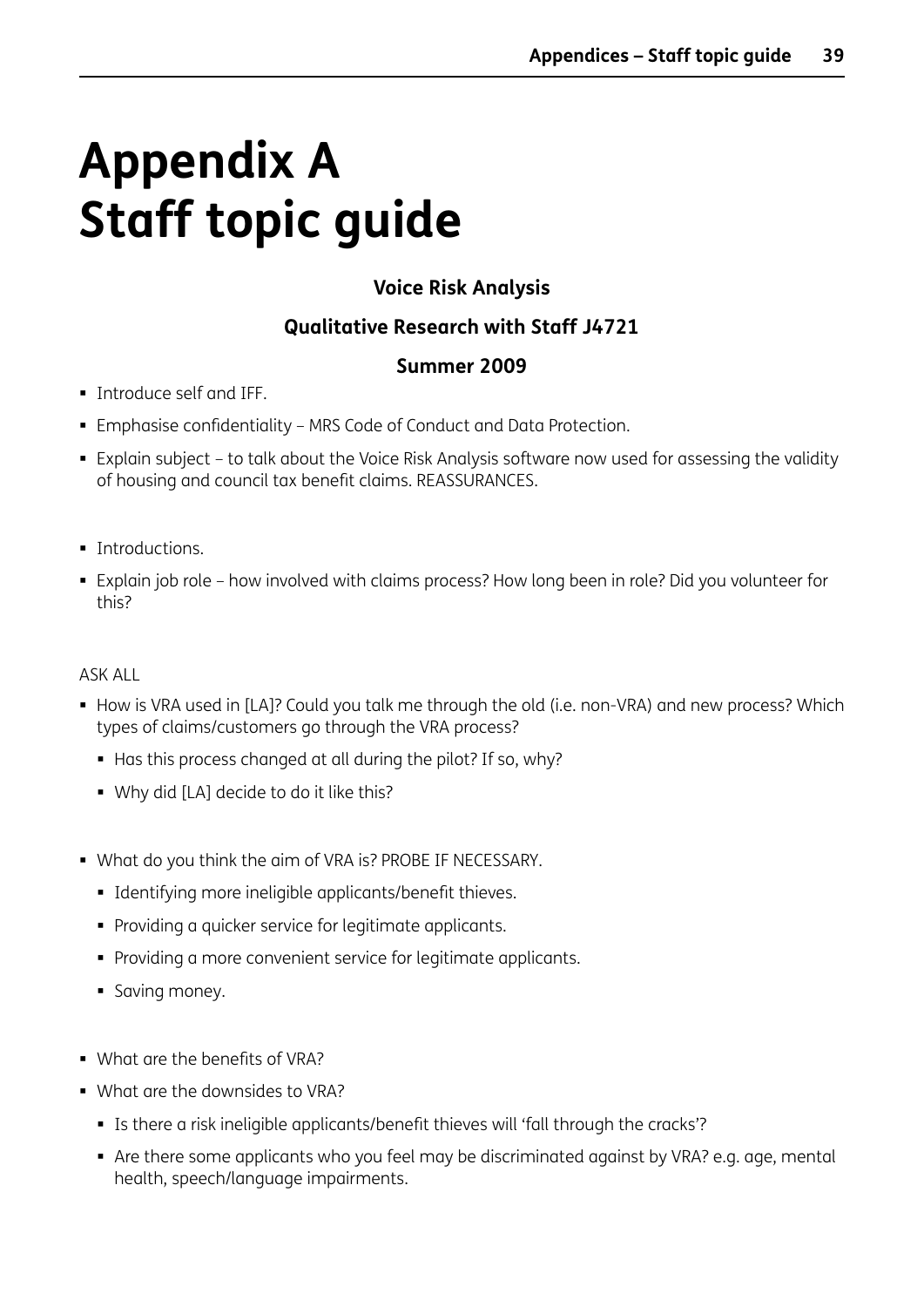- How effective do you think VRA is?
	- Do you feel that it can successfully identify the risk score?
	- Do you feel it has improved fraud detection?
	- Do you like using it?
	- Does it make your job easier or harder or is there no difference?
- Could 'anyone' use VRA?
	- What level of experience of handling calls, if any, is required to be able to use VRA effectively?
	- How much do you rely on your own judgement and experience and how much on the system in front of you, including the questions to ask and the VRA?
- How is VRA mentioned to the caller?
	- What proportion of callers appear to understand what VRA entails?
	- IF MINORITY: What would be a better way of notifying callers?
	- Has there been any local publicity about the VRA process, either from the council or in the media?
	- When callers do understand what VRA entails, how do you think they feel about it being used? PROBE FOR WHY LIKE/DISLIKE.
- Do you feel that VRA makes a difference to how claimants answer the questions you ask them? In what way?
	- Does it encourage them to reveal changes in circumstances that they might not have done if VRA had not been used?
- Do you feel VRA puts people who are legitimately entitled to HB/CT off claiming? Does it put people off claiming by phone?
- **IF YES** 
	- Why?
	- What type of customers do you feel it puts off? e.g. age, mental health, speech/language impairments.
- How many calls, if any, have you experienced where eligible customers ended the call before the end of the claim?
	- Do you have any idea why they ended the call? ADD IF NECESSARY: Could it have been because they didn't like VRA?
- Does the VRA work better for reviews or new claimants? (IF DEAL WITH BOTH) Why?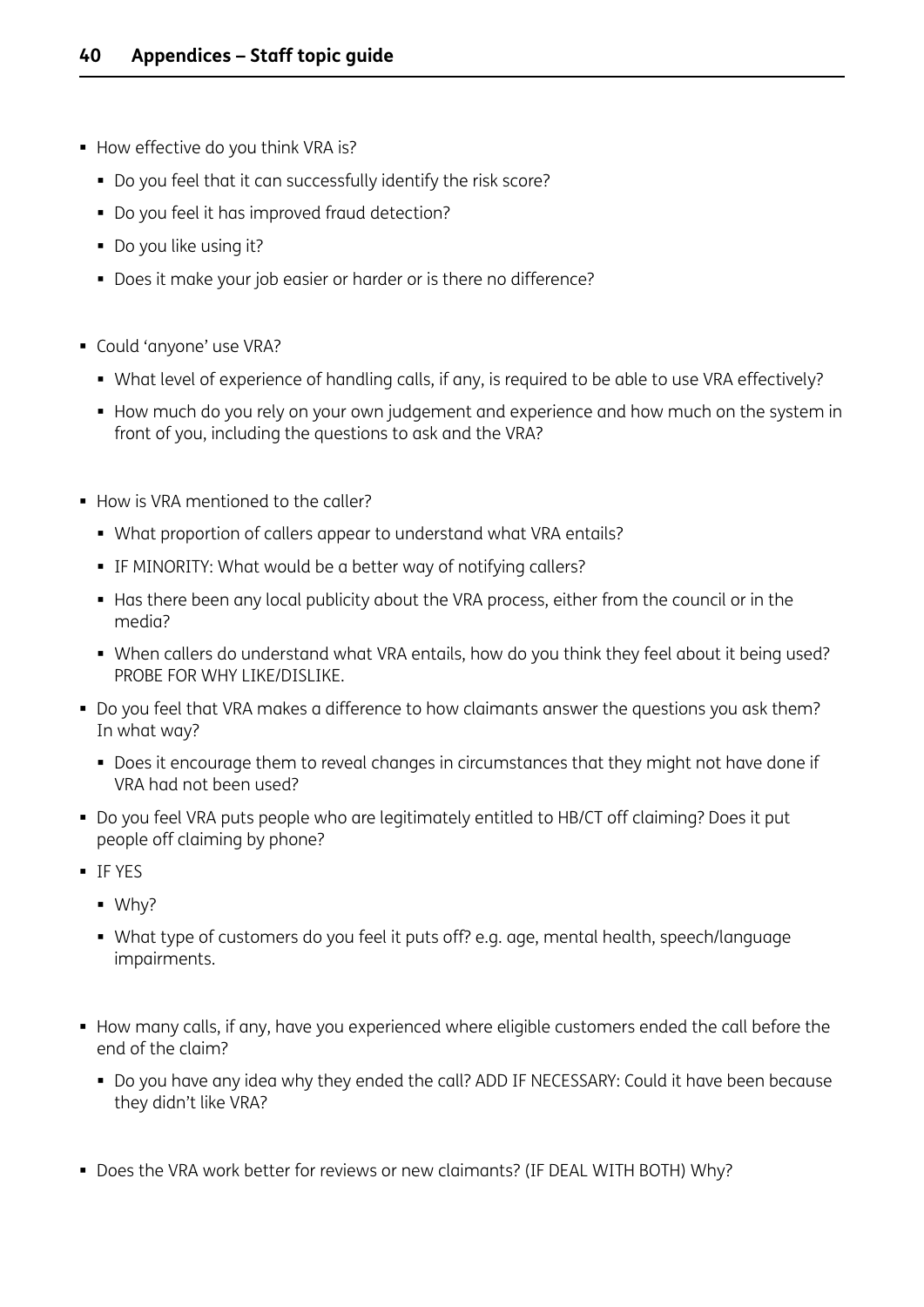IF TIME ALLOWS

- What training have you had in relation to VRA?
	- $\blacksquare$  How did you find it? PROBE FOR GOOD AND BAD POINTS, IMPROVEMENTS
	- How useful was it?
- IF SENIOR: How much say have you had in how it works/how it's been implemented within the council?

Conclusion

- What do you feel the future of VRA is?
	- Would you like to continue using VRA?
	- Would you like to see the pilot scheme rolled out nationwide?
	- Are there any problems or issues with VRA which we haven't already covered?
- What would you like to say to those evaluating the success of the scheme?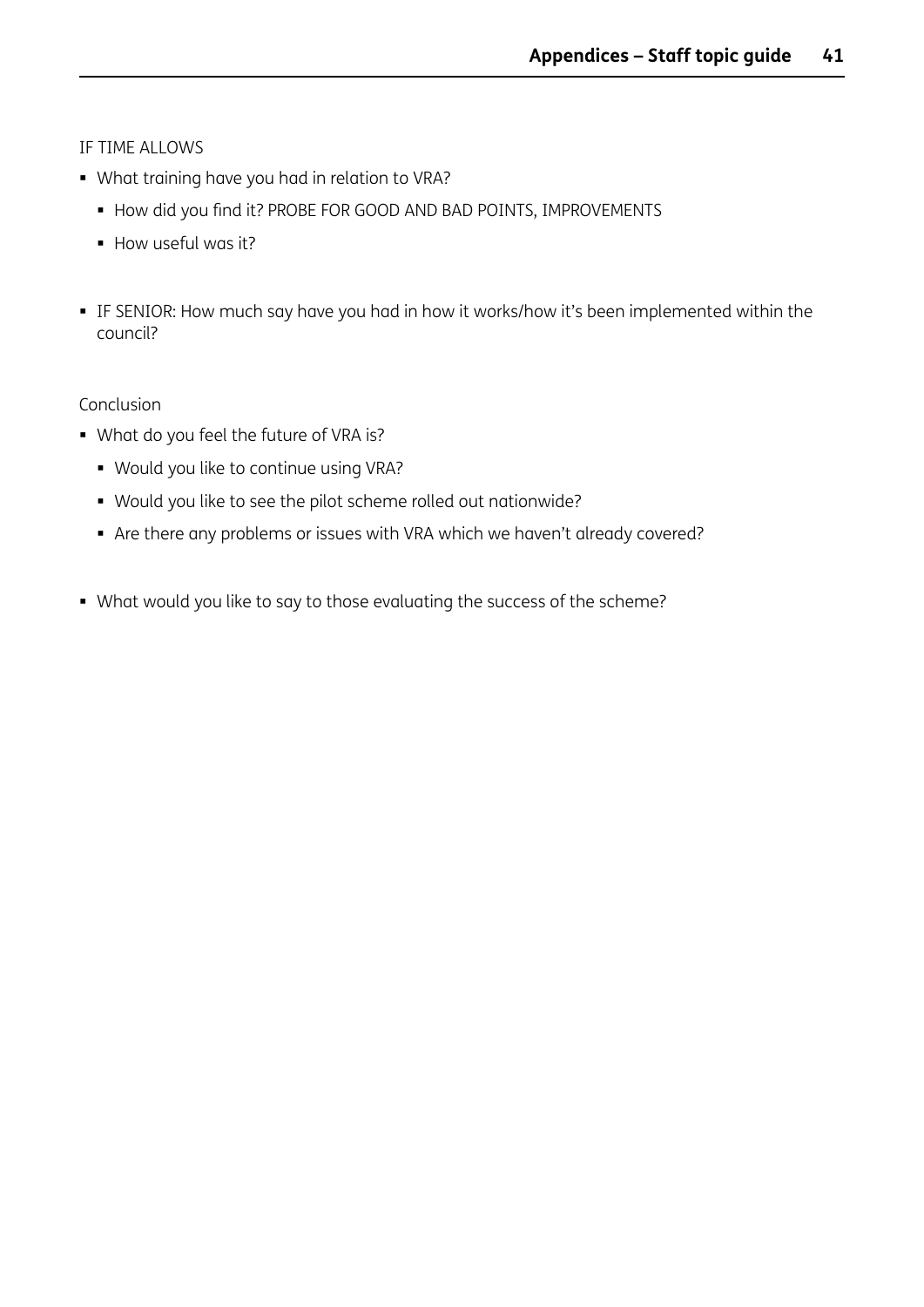# <span id="page-46-0"></span>**Appendix B Claimants survey screener**

PRIVATE AND CONFIDENTIAL **Voice Analysis J4721**

 **Evaluation**

June 09

**Office Use only:**

| SERIAL |  |       | CARD  | <b>REF NO</b> |  |  | REGION |       |  |                 | Country      |       |
|--------|--|-------|-------|---------------|--|--|--------|-------|--|-----------------|--------------|-------|
|        |  |       |       |               |  |  |        |       |  |                 |              |       |
| (101)  |  | (104) | (105) | (106)         |  |  |        | (110) |  | 1111<br>, + + + | (117)<br>ᅶᅶᄼ | (113) |

|       | REGION | Country |  |
|-------|--------|---------|--|
|       |        |         |  |
| l 10) | (111)  | (112)   |  |

| Address Label or Written Details | <b>FINAL OUTCOME</b> (CODE ONE ONLY)<br>Respondent interviewed/recruited | $(114 - 115)$<br>01 |
|----------------------------------|--------------------------------------------------------------------------|---------------------|
|                                  | Out of quota (<br>Non qualifier (                                        | 02                  |
|                                  | Not available in timescale                                               | 04<br>05<br>იი      |

#### **Contact Record - Please complete for every contact, however short**

| No | Date | Time | Spoke to | Outcome |
|----|------|------|----------|---------|
|    |      |      |          |         |
|    |      |      |          |         |
|    |      |      |          |         |
|    |      |      |          |         |
|    |      |      |          |         |
| о  |      |      |          |         |
|    |      |      |          |         |

| Please use:             |                                      |  |  |  |  |  |
|-------------------------|--------------------------------------|--|--|--|--|--|
| NDC = No Direct Contact | $DC = Direct Contact$ $NR = No Repl$ |  |  |  |  |  |
| $C/B =$ Call Back       | $Enq = Engaged$                      |  |  |  |  |  |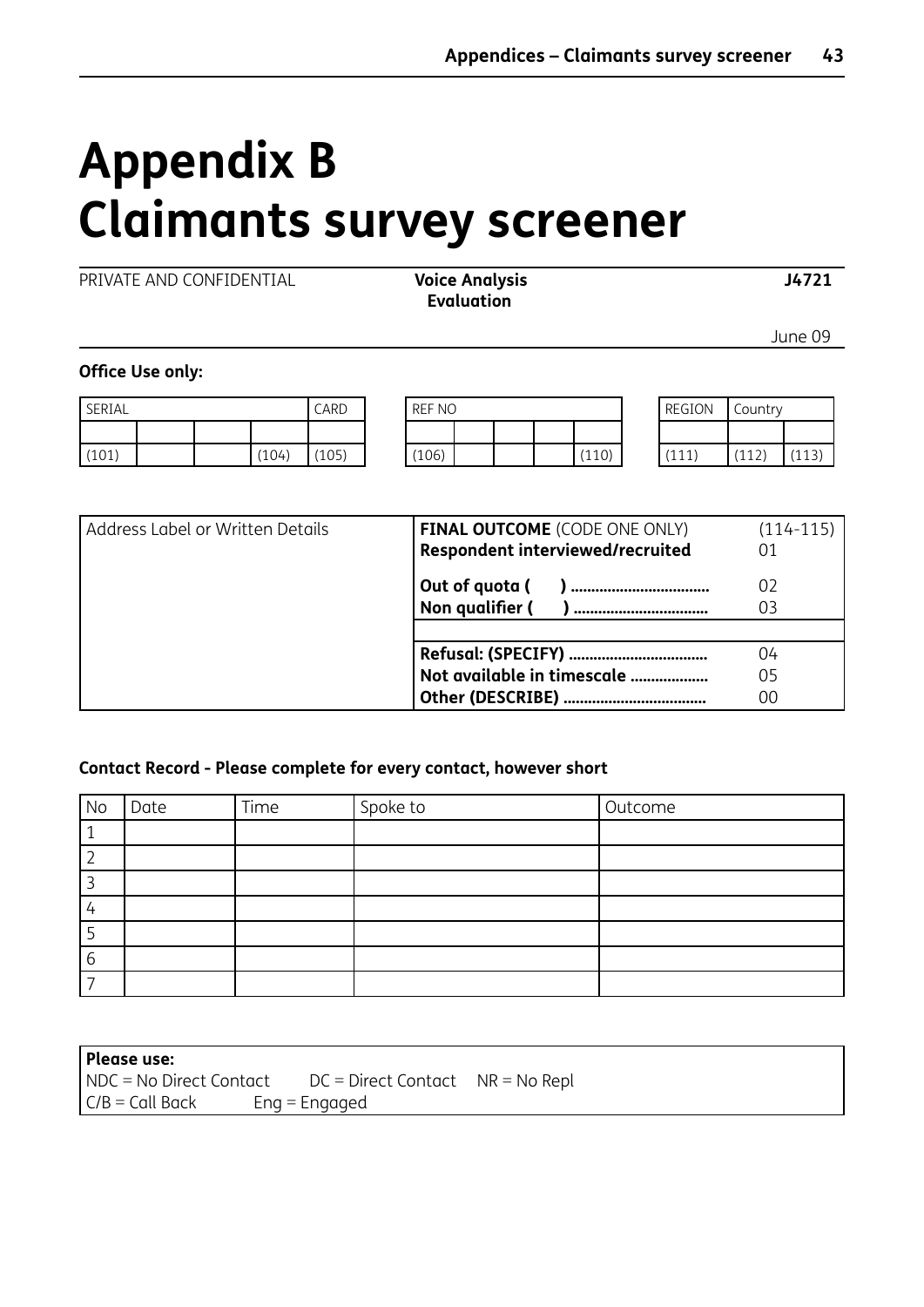1) Good morning/good afternoon/good evening my name is and I am calling from IFF Research, an independent research company, on behalf of the Department for Work and Pensions.

You should have recently received a letter from the Department for Work and Pensions outlining some upcoming research that we are carrying out on their behalf. If you did not receive this, it is possible for us to email you a copy if you would like.

Your council has been trialling a new service to verify information given about housing and council tax benefit claims. We know that you may have gone through the process of amending or making a new claim recently and we would like to ask you some questions about your experience.

I am calling to see if you would be willing to participate in a face-to-face interview on this topic.

The discussion will take no more than one hour of your time and can be conducted at a time and place that is convenient to you.

We will offer you £40 as a thank-you for your time.

ADD IF NECESSARY: Even if you do not currently claim any benefits we would still be very interested in your views as the issues we will be discussing are likely to be of interest to a wider audience.

ASK ALL

Does this sound like something that you would be interested in?

| Yes        | <b>.</b>              | <b>CONTINUE</b>        |
|------------|-----------------------|------------------------|
| No         |                       | <b>THANK AND CLOSE</b> |
| Don't know | $\tilde{\phantom{a}}$ | <b>REASSURANCES</b>    |

Reassurances to add as necessary

- $\triangleright$  The interview will not cover anything to do with your personal circumstances. We are just interested in your general views on the claiming process.
- $\triangleright$  Findings will be reported at an overall level without identifying individuals. Everything you say will therefore remain confidential and will not affect any past, current or future benefit claims.
- $\triangleright$  IFF Research is an independent market research company. All of our work is carried out according to the strict Code of Conduct of the Market Research Society, which means that we will not pass your name on to any third party.
- If you would like to check IFF's credentials, you can call the Market Research Society on 0500 396 999.
- $\triangleright$  If you would like more information about the research we are conducting, please call Alice Large at IFF Research on 020 7250 3035.
- $\triangleright$  If you would like to speak to someone at the Department for Work and Pensions, please call Figen Deviren on 020 7449 5356.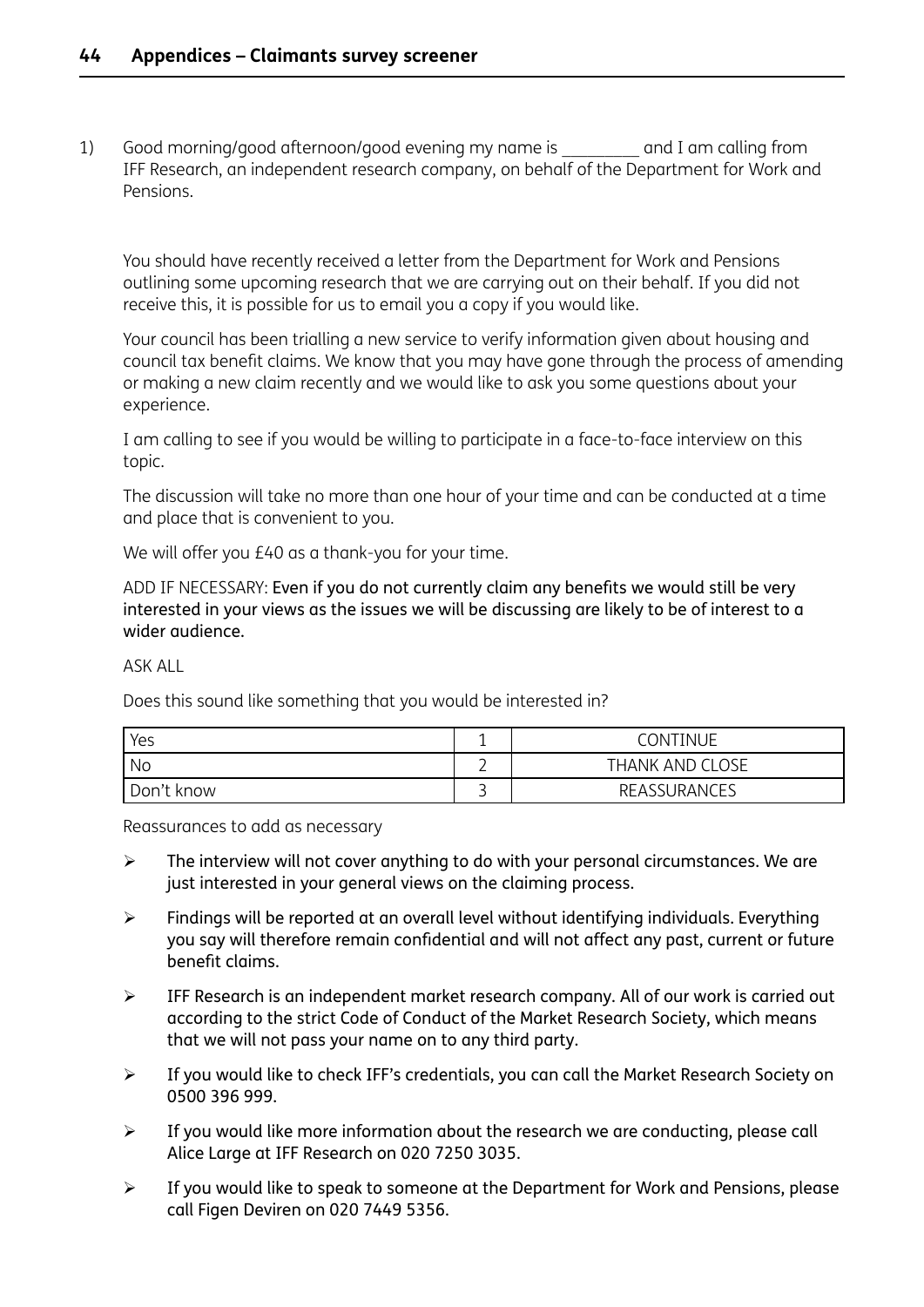2) Our records show that you made a new claim for council tax or housing benefit between September and December 2009, is that correct?

| 'es | -      | CONTINUE<br>- 11            |
|-----|--------|-----------------------------|
| No  | -<br>_ | $C1$ $C1$<br><br>ΛN.<br>∟ט. |

3) Thinking just of the claim you made between September and December 2009, can you tell me what steps you had to go through to make your claim.

#### IF DO NOT MENTION COUNCIL PHONING THEM, ASK THEM IF THIS HAPPENED. IF COUNCIL DID NOT PHONE, THANK AND CLOSE.

4) Were you asked to provide supporting documentation (e.g. bank statements, details of any occupational pension etc.) for your claim?

| 'Yes |          | ABID CLOCF<br>ΔN.<br>ANK<br>ΠН.<br><b>ULUJE</b> |
|------|----------|-------------------------------------------------|
| ' No | <u>_</u> | .<br>mм.<br>INII IE                             |

5) Availability for interview……

| Yes - OK to continue | <b>CONTINUE</b>                                       |
|----------------------|-------------------------------------------------------|
| l No – refusal       | THANK AND CLOSE. RECORD IF<br>WILLING TO TAKE PART ON |
|                      | ALTERNATIVE DATE                                      |

6) Can I please record your name, full address and preferred telephone number?

INTERVIEWER NOTE: Please record the full name, address including postcode and telephone number.

Thank you very much for agreeing to take part in the research.

Just to confirm, we have scheduled an interview on <date> at <time> at <location>.

SAY WILL SEND LETTER WITH DETAILS OF THE RESEARCH INCLUDING A CONTACT NUMBER IN CASE OF QUERIES. THANK AND CLOSE.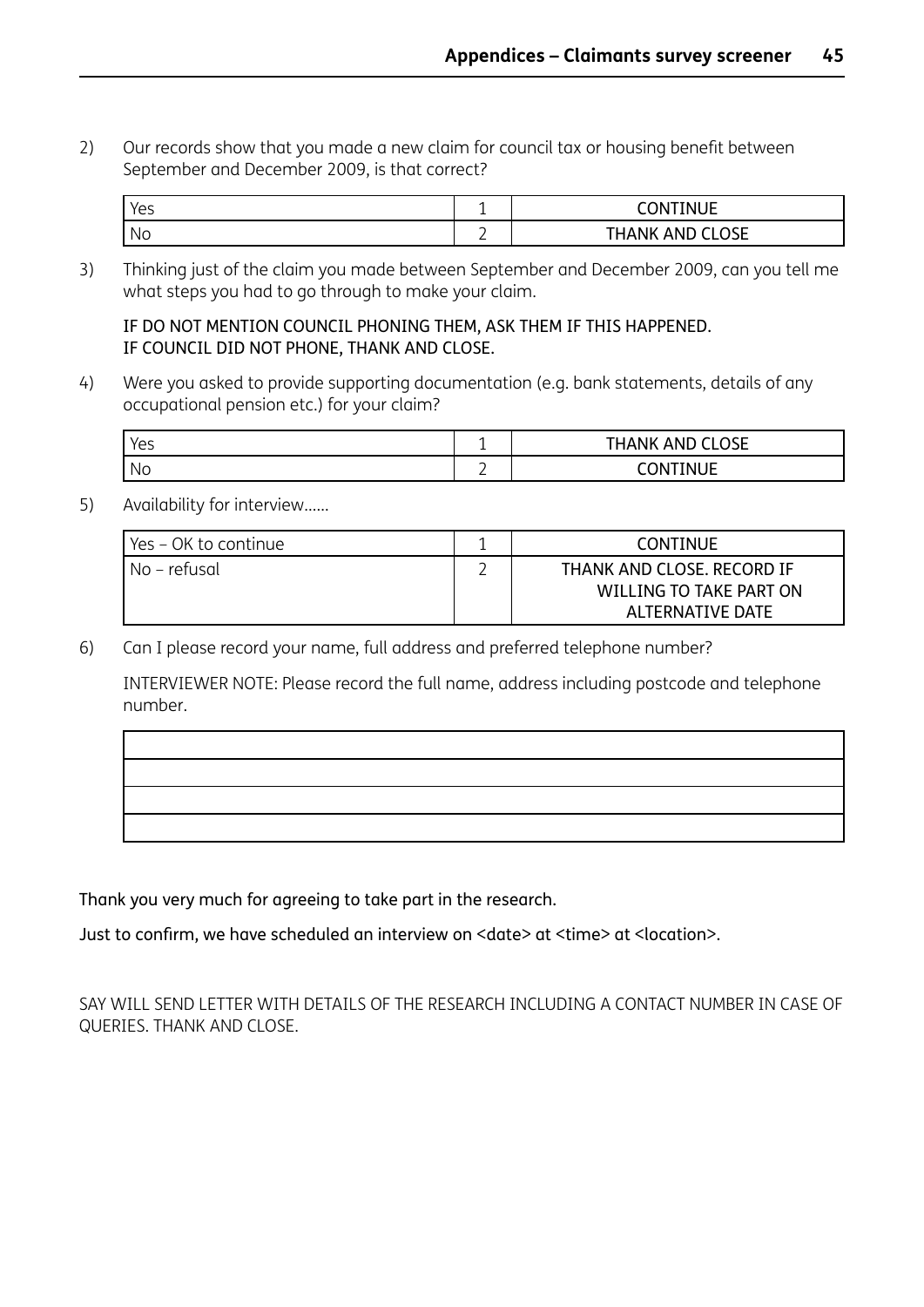# <span id="page-49-0"></span>**Appendix C Claimants topic guide**

### **Voice Analysis**

#### **Qualitative Research with Claimants J4721**

#### **Summer 2010**

- Introduce self and IFF.
- Explain subject Your council has been trialling a new service to verify information given about housing and council tax benefit claims. As we know you may have gone through the process of making a new claim we would like to ask you some questions about your experience. (Not to interviewer: Should be a new claim that they have made, although possibility if they have no recollection of this at all that it could have been a renewal).
- **Emphasise confidentiality.** 
	- We will not be talking about your personal circumstances, we are just interested in your general views on the claiming process.
	- Findings will be reported at an overall level without identifying individuals. Everything you say will therefore remain confidential and will not affect any past, current or future benefit claims.
	- MRS Code of Conduct and Data Protection.
- Thinking about activities such as claiming benefits, which do you prefer out of using the phone, applying by post, applying online or attending a face-to-face meeting? Why? AFTER HAVE FOUND OUT FAVOURED OPTION, PROBE FOR WHICH WOULD BE NEXT BEST AND WHY.
- Our records show that you made a new claim for council tax or housing benefit between September and December 2009, is that correct?
- **IF NO, PROBE TO FIND OUT CLAIMS HISTORY.**
- IF YES: Was that the first time you had made a claim for housing or council tax benefit?
	- **IF NOT FIRST TIME:** 
		- o How long have you been claiming housing or council tax benefit for?
		- o When you claimed in September to December 2009, did you notice a difference from your previous experience(s)?
			- In what way was the service different?
				- Was it quicker or slower than previously?
				- Was it more or less convenient than previously?
				- Was it better or worse than previously?
- Thinking just of the claim you made between September and December 2009, can you tell me what steps you had to go through to make your claim.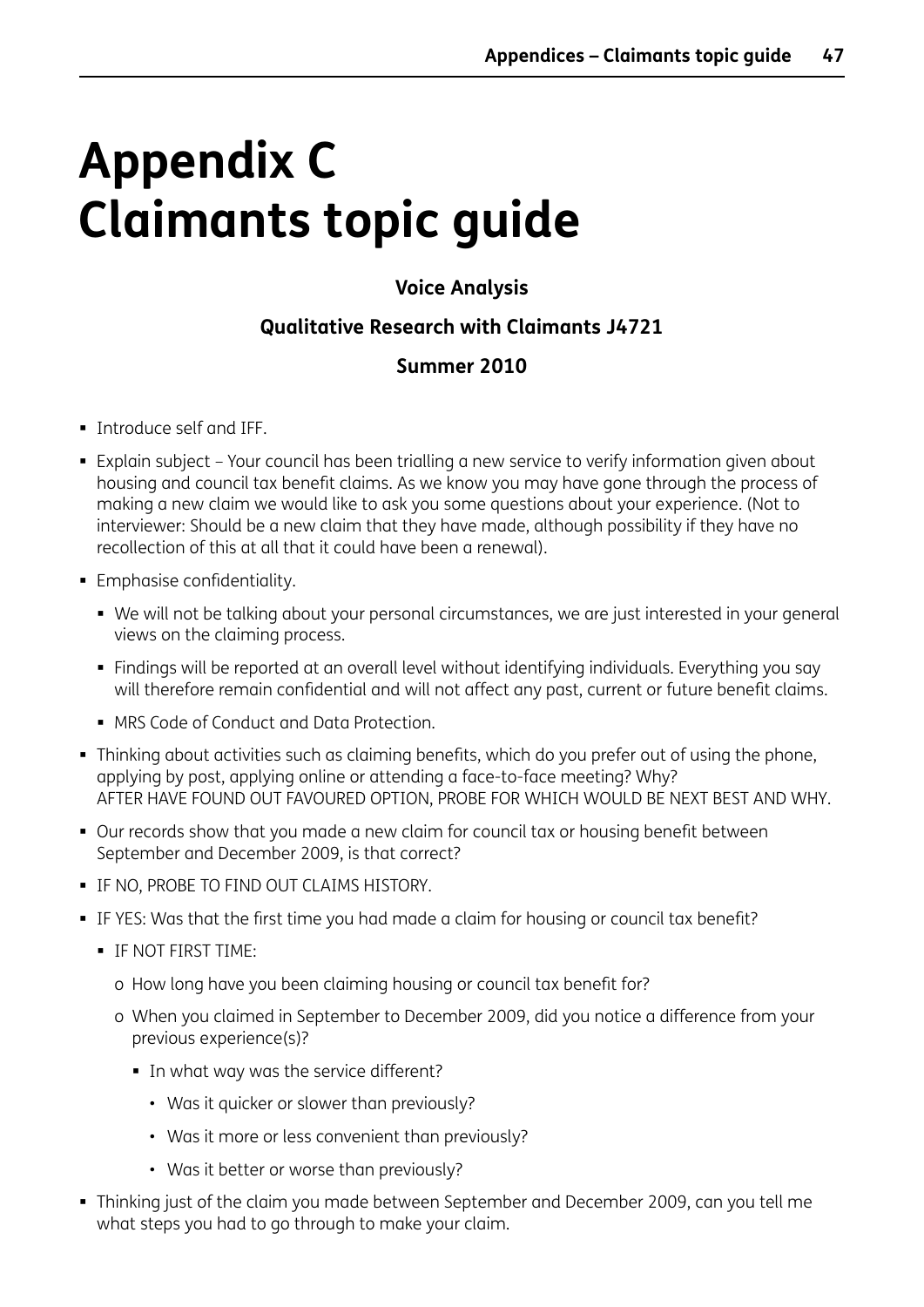Were you asked to provide supporting documentation for your claim?

IF YES:

- How did you do so?
	- o PROMPT IF NECESSARY: By post/in person at council offices/visited by a council representative.
- Why do you think you were asked to provide supporting documentation? Was it explained to you?
- How did you feel about being asked to provide this documentation? Why?
- Thinking of the claims process overall, how satisfied were you with...
	- The process you went through?
	- The speed of the service?
	- The convenience of the service?
- What would you like to see improved about the system?
- Has your claim been reviewed since September December 2009? This may have been to check whether your circumstances have changed over time.
	- What did this involve? How were you contacted?

Thank you. From now on, I would like you to think only about the housing or council tax benefit claim you made between September and December 2009, rather than any earlier or later ones.

 As I mentioned at the beginning, your council has been trialling a new service to verify information given about housing and council tax benefit claims. Do you remember being told about this when you called to make your claim?

IF YES:

- What do you remember being told?
- What did you understand by this?
- Did [knowing that the voice analysis technology was being used/it] change how you felt during the call? In what way?
- Did it make a difference to how you answered the questions? How?
- How did it affect your overall experience of the call?

#### IF CAN'T REMEMBER, PROMPT BY READING OUT BIT FROM SCRIPT:

'Before we start, I must tell you, under the Data Protection Act of 1998, that our calls are recorded and *analysed using techniques and technology for the purpose of fraud prevention and detection, training and quality control, and may be reviewed later to check the details you have given.'*

- Now I've read that out to you, do you remember hearing it during the call?
- What do you understand by it?
- How do you feel about it?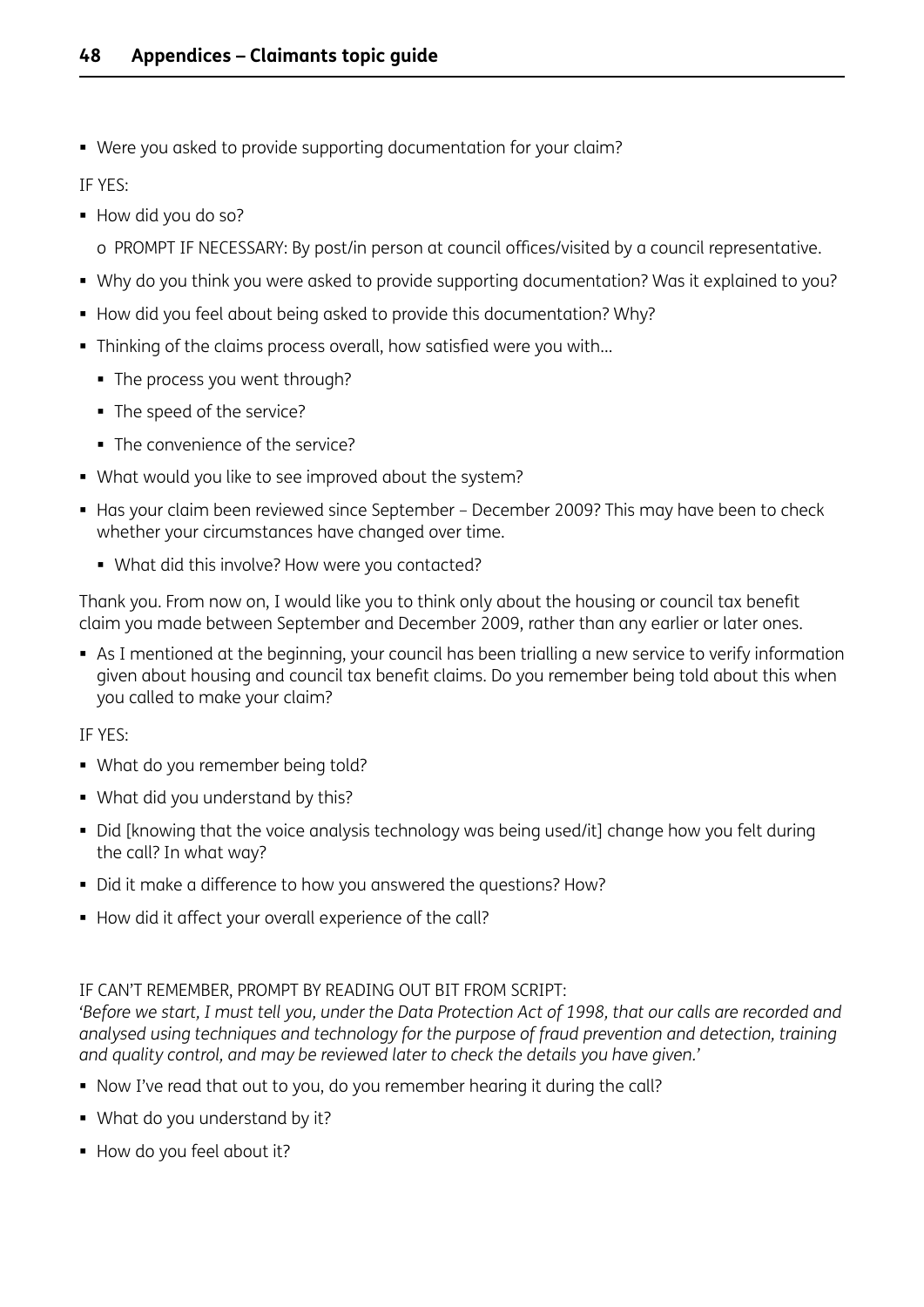#### READ OUT

I'm now going to tell you about what happens currently nationwide and what happens where the new service is being piloted.

- The normal process nationwide is that all applicants are asked to provide supporting documentation to follow up their application which can be made by phone, post or online. Callers usually have a choice of providing this documentation by post or in person; if necessary a visit can also be arranged.
- Where the new service is being piloted, applicants still have the choice of applying by phone, post or online. If they apply by post or online they will still have to provide supporting documentation for their claim. If they phone, voice analysis technology analyses the caller's voice. If there is an indication that the caller is reacting in an unusual way and the call handler is therefore concerned about whether the claim is valid or not, the caller will be contacted after the call has ended to provide supporting documentation for their claim. Where nothing unusual is picked up, this means that the caller will be fast-tracked through the claims process and not have to provide any supporting documentation.

PAUSE FOR INITIAL SPONTANEOUS REACTION.

- Have you heard of this (voice analysis technology) before? What have you heard? What do you know about it?
- How do you feel about the system being piloted?
- What are the benefits of using technology to detect changes in a person's voice?
	- **Identifying more ineligible applicants/benefit thieves.**
	- **Providing a quicker service for legitimate applicants.**
	- **Providing a more convenient service for legitimate applicants.**
	- **Saving money.**
- What are the downsides to voice analysis technology?
	- Is there a risk ineligible applicants/benefit thieves will 'fall through the cracks'?
- Do you feel voice analysis may put people who are legitimately entitled to housing or council tax benefit off claiming altogether?
- IF YES
	- $W$ hy?
	- What type of people do you feel it puts off? e.g. age, mental health, speech/language impairments.
	- Would it put you off claiming?
- Do you feel voice analysis may put people who are legitimately entitled to housing or council tax benefit off claiming by phone?
- **IF YES** 
	- Why?
	- What type of people do you feel it puts off? e.g. age, mental health, speech/language impairments.
	- Would it put you off claiming?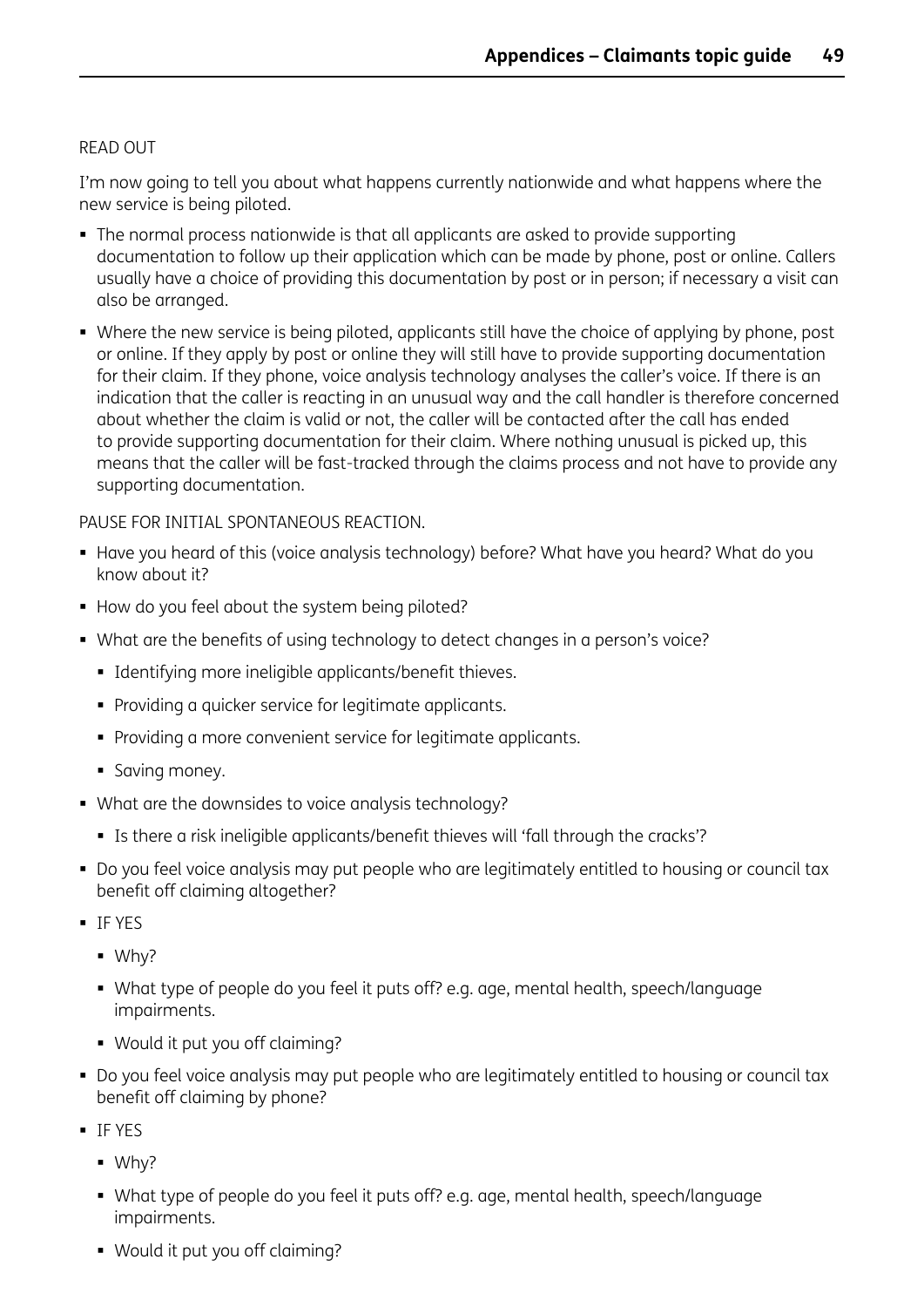- Do you feel people may be put off continuing their claim if they were identified as needing to provide supporting documentation by the voice analysis?
- IF YES
	- Why?
	- What type of people do you feel it puts off? e.g. age, mental health, speech/language impairments.
	- Would it put you off continuing with your claim?

#### IF GENERALLY NEGATIVE

- Are there any types of callers who it would work well for?
- Are there any circumstances under which you think it would be useful?
- Is there anything that could be altered about the system which would make you support the use of the voice analysis?
- Voice analysis technology is also used in the private sector, for instance by insurance companies. How would you feel if voice analysis was used on you when you phoned up to make an insurance claim?
	- Does who is using the software or the context in which it is being used make a difference to how you feel about it?
- If you were to contact the council about a housing or council tax benefit claim again, would you choose to have voice analysis used or not? Why?
	- o IF NO: What about if it meant a chance you would be fast-tracked through the system?
	- o Would it make a difference if you had a new claim to make, were renewing a current claim or were letting them know about a change in circumstances?

#### Conclusion

- What would you like to say to those evaluating the success of the scheme?
- Are there any problems or issues with voice analysis which we haven't already covered?
- Would you like to see the pilot scheme rolled out nationwide?

#### PLEASE RECORD WHETHER THE RESPONDENT CONSIDERS THEMSELVES TO HAVE A DISABILITY OR HEALTH CONDITION.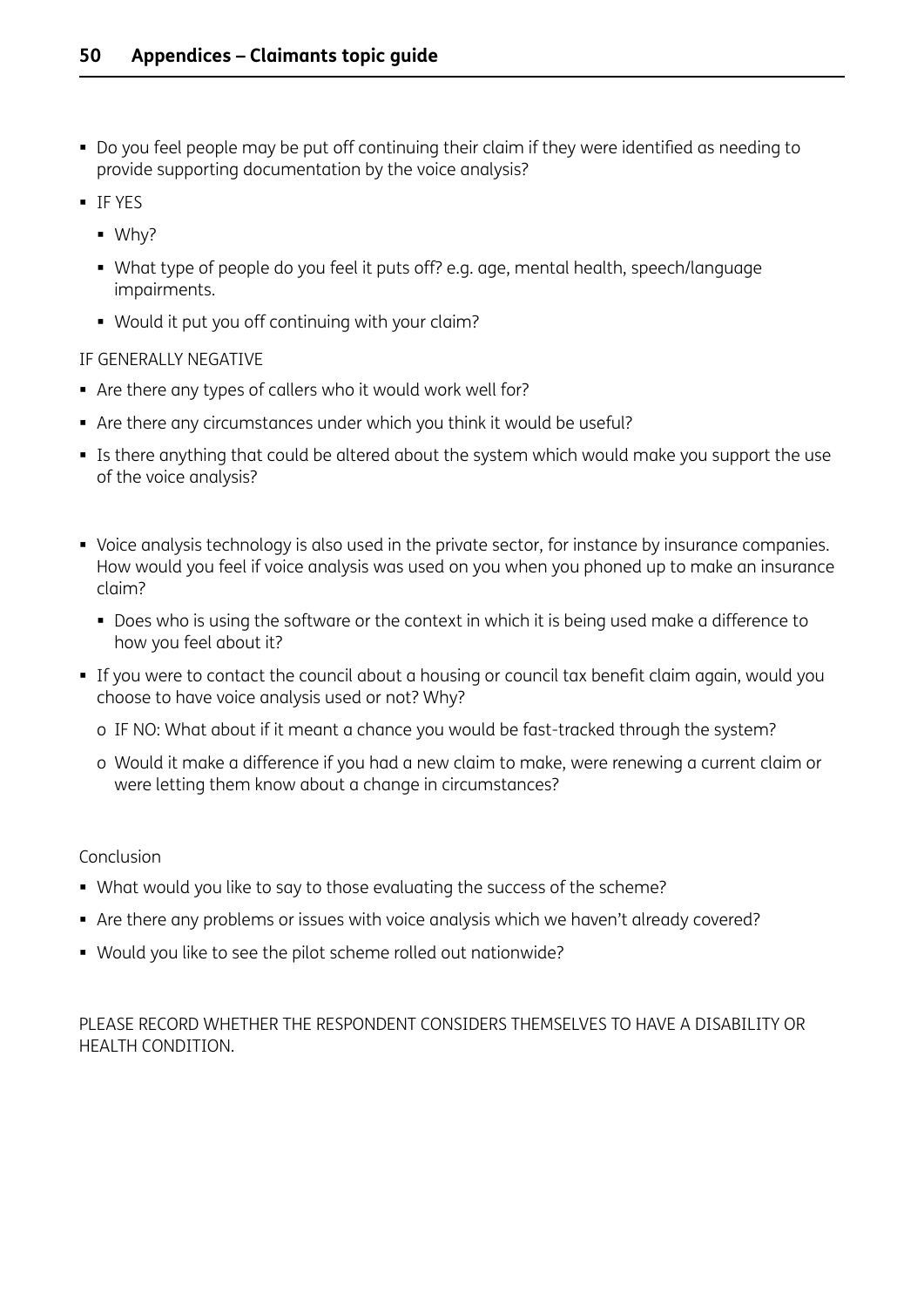# <span id="page-53-0"></span>**Appendix D Potential claimants screener**

PRIVATE AND CONFIDENTIAL **Voice Risk Analysis J4721**

 **Evaluation**

June 09

#### **Office Use only:**

| SERIAL |  |       | CARD  | <b>REF NO</b> |  |  | REGION | Country          |              |                 |
|--------|--|-------|-------|---------------|--|--|--------|------------------|--------------|-----------------|
|        |  |       |       |               |  |  |        |                  |              |                 |
| (101)  |  | (104) | (105) | (106)         |  |  | (110)  | (111)<br>. ۲ ۲ ۲ | (117)<br>ᆠᅶᄼ | (112)<br>ر ۲ ته |

| Address Label or Written Details | <b>FINAL OUTCOME</b> (CODE ONE ONLY) | $(114-115)$ |
|----------------------------------|--------------------------------------|-------------|
|                                  | Respondent interviewed/recruited     |             |
|                                  | Out of quota (<br>) ………………………………     | 02          |
|                                  | Non qualifier (                      |             |
|                                  |                                      |             |
|                                  |                                      | 04          |
|                                  | Not available in timescale           | 05          |
|                                  |                                      | 00          |

#### **Contact Record - Please complete for every contact, however short**

| No | Date | Time | Spoke to | Outcome |
|----|------|------|----------|---------|
|    |      |      |          |         |
|    |      |      |          |         |
|    |      |      |          |         |
|    |      |      |          |         |
|    |      |      |          |         |
|    |      |      |          |         |
|    |      |      |          |         |

| Please use:             |                                      |  |
|-------------------------|--------------------------------------|--|
| NDC = No Direct Contact | $DC = Direct Contact$ $NR = No Repl$ |  |
| $C/B =$ Call Back       | $Enq = Engaged$                      |  |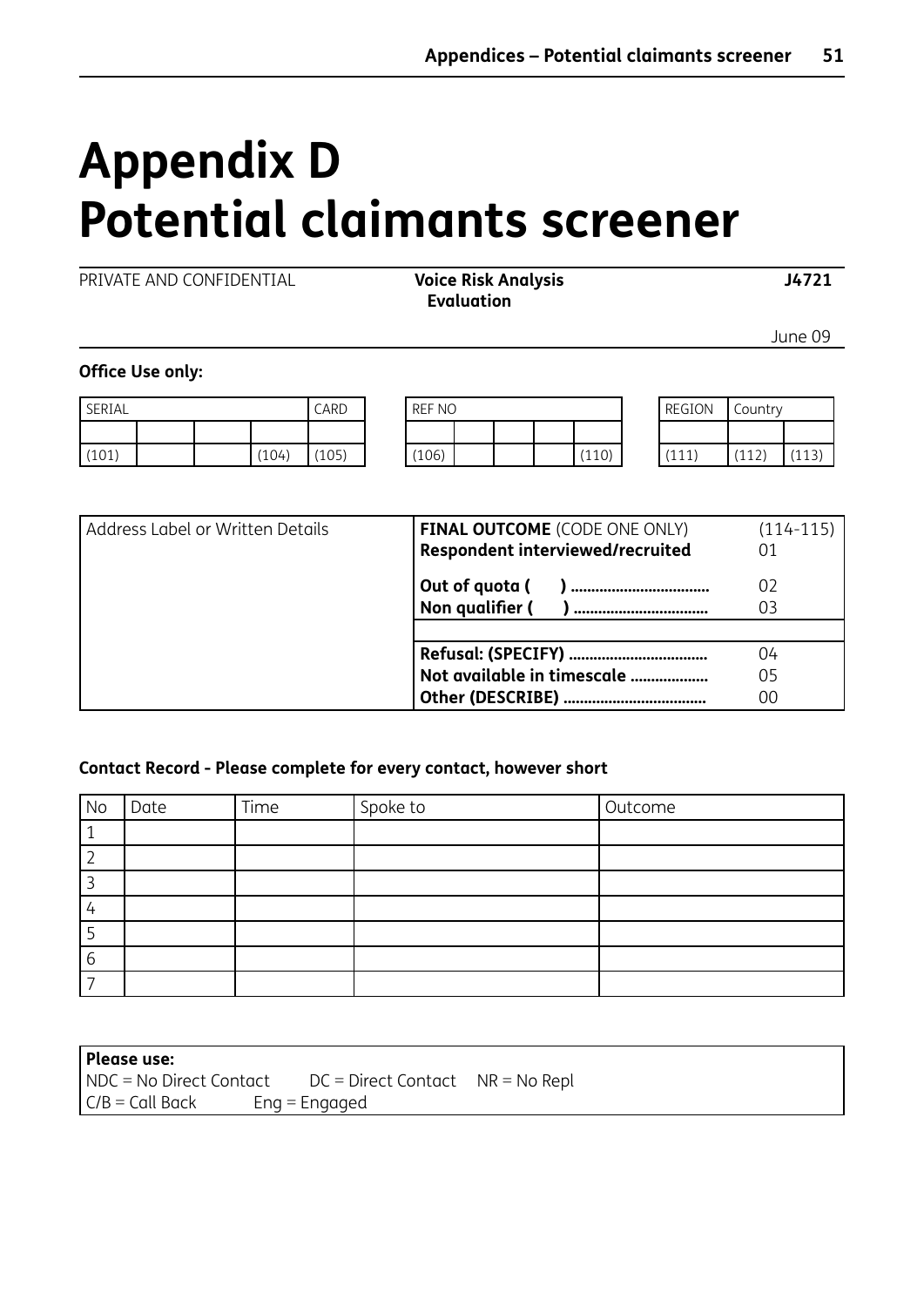3) Good morning/good afternoon/good evening my name is early and I am calling from IFF Research, an independent research company, on behalf of the Department for Work and Pensions. The Department for Work and Pensions is always looking to improve the efficiency of their service regarding claims for benefits and are keen to get the public's views on it.

I am calling to see if you would be willing to participate in a group discussion on this topic.

The discussion should take approximately 1.5 hours and will be conducted at xxx – Address.

We will offer you £40 as a thank-you for participating and refreshments will also be provided.

ADD IF NECESSARY: Even if you do not currently claim any benefits we would still be very interested in your views as the issues we will be discussing are likely to be of interest to a wider audience.

ASK ALL

Does this sound like something that you would be interested in?

| Yes                          |   | <b>CONTINUE</b>        |
|------------------------------|---|------------------------|
| Nc                           | - | <b>THANK AND CLOSE</b> |
| Don't know/Needs reassurance |   | REASSURANCES           |

Reassurances to add as necessary

- $\triangleright$  Findings will be reported at an overall level without identifying individuals. Everything you say will therefore remain confidential and will not affect any past, current or future benefit claims.
- $\triangleright$  IFF Research is an independent market research company. All of our work is carried out according to the strict Code of Conduct of the Market Research Society, which means that we will not pass your name on to any third party.
- $\triangleright$  If you would like to check IFF's credentials, you can call the Market Research Society on 0500 396 999.
- $\triangleright$  If you would like more information about the research we are conducting, please call Alice Large at IFF Research on 020 7250 3035.

I just need to ask you a few questions to ensure that we have the right mix of people in the study.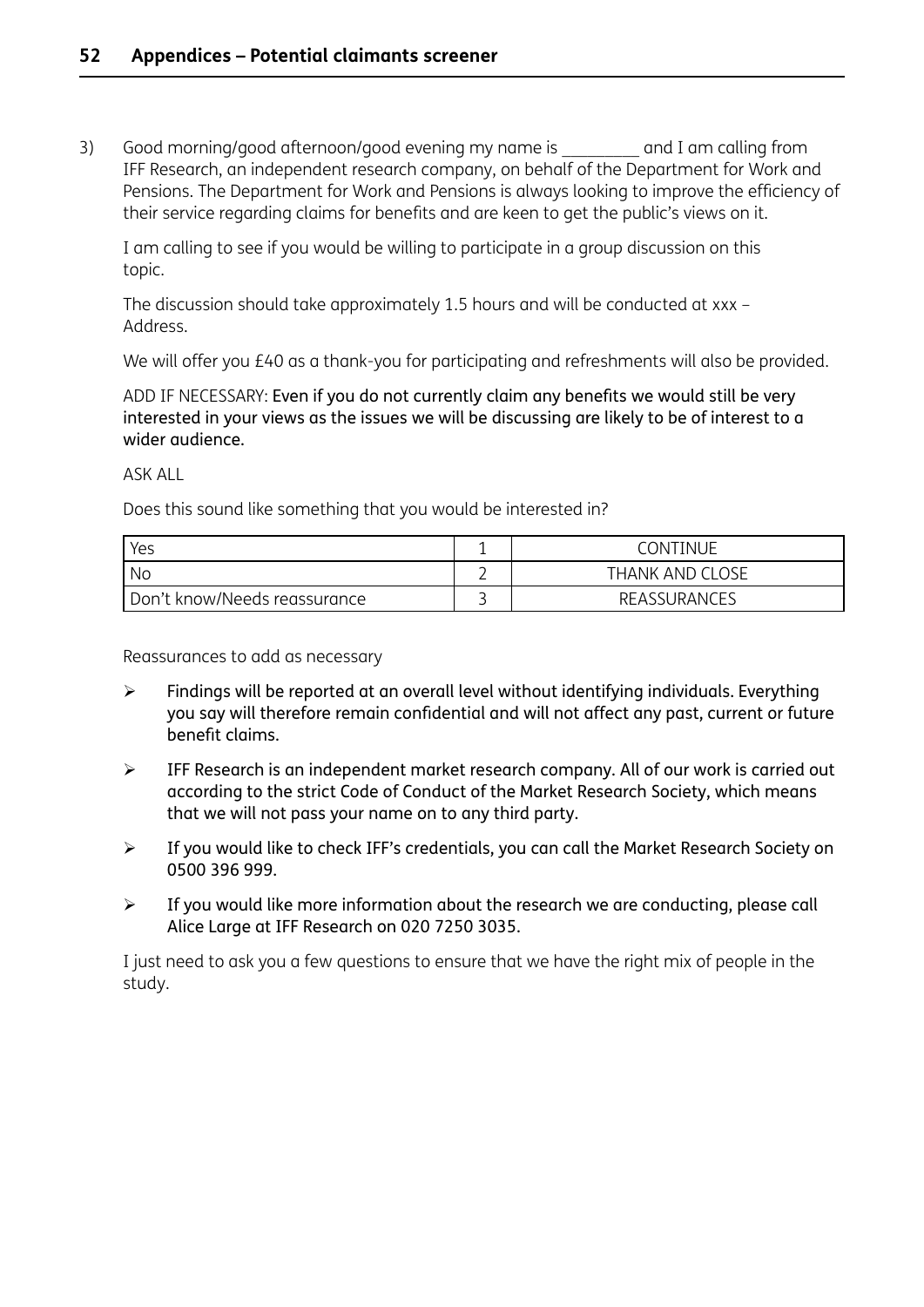2) Firstly, what is your current employment situation?

PROBE TO PRECODES – MULTICODE OK.

| Working 16 hours or more per week             | 1  | <b>CONTINUE</b>        |
|-----------------------------------------------|----|------------------------|
| Working under 16 hours per week               | 2  |                        |
| Retired                                       | 3  |                        |
| Unemployed, on benefit                        | 4  |                        |
| Unemployed, not on benefit                    | 5  |                        |
| Looking after the home or family              | 6  |                        |
| Not working because of sickness or disability |    |                        |
| In education or training                      | 8  |                        |
| Other (SPECIFY)                               | 9  |                        |
| Refused                                       | 10 | <b>THANK AND CLOSE</b> |

3) Is the home where you live…?

READ OUT – SINGLE CODE ONLY.

| Owned outright                                          |   | <b>THANK AND CLOSE</b>                          |
|---------------------------------------------------------|---|-------------------------------------------------|
| Being bought by a mortgage                              | 2 | CHECK QUOTA (MAX 4) AND<br>CONTINUE IF POSSIBLE |
| Rented privately                                        | 3 |                                                 |
| Rented from a local authority or housing<br>association | 4 | <b>CONTINUE</b>                                 |
| Other (Specify)                                         | 5 | CHECK QUOTA (MAX 2) AND<br>CONTINUE IF POSSIBLE |
| Don't know                                              |   |                                                 |
| Refused                                                 |   | <b>THANK AND CLOSE</b>                          |

4) Which one of these bands does your household's total yearly income fit into? Please include the incomes of all household members before any deductions, e.g. tax or national insurance deductions. READ OUT – SINGLE CODE.

ADD IF NECESSARY: This is just to ensure we have a good mix of people in our research and your answers are treated confidentially.

| Up to £10,000   |   | <b>CONTINUE</b>        |  |
|-----------------|---|------------------------|--|
| E10,001-£20,000 |   |                        |  |
| E20,001-£40,000 |   |                        |  |
| Over £40,000    | 4 |                        |  |
| Don't know      |   | <b>THANK AND CLOSE</b> |  |
| Refused         | о |                        |  |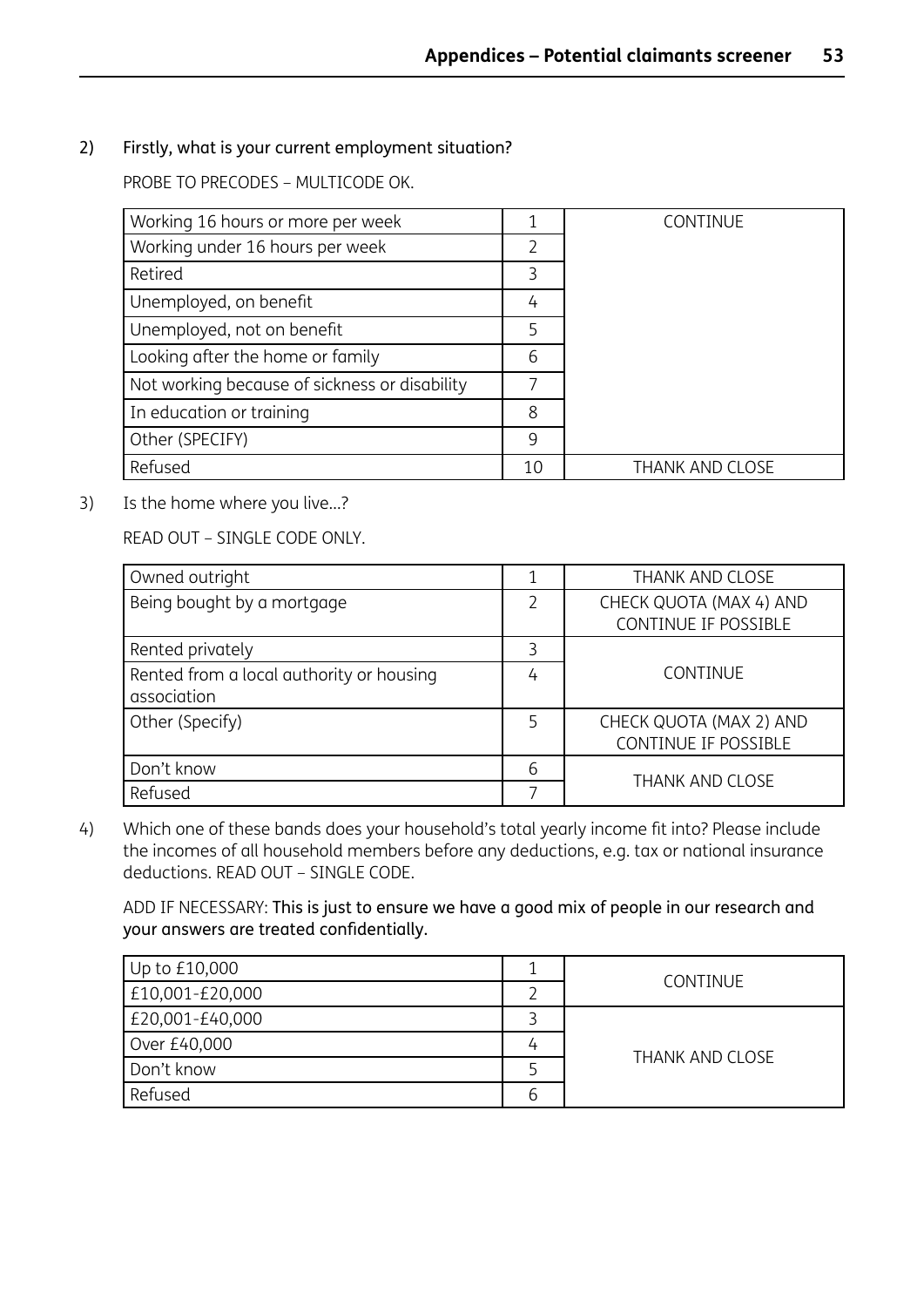5) What benefits, if any, are you currently receiving?

PROBE TO PRECODES - MULTI CODE.

| Council Tax Benefit              | 1              | <b>THANK AND CLOSE</b>   |
|----------------------------------|----------------|--------------------------|
| Housing Benefit                  | $\overline{2}$ | <b>THANK AND CLOSE</b>   |
| Disability Living Allowance      | 3              | CONTINUE (unless also    |
| Employment and Support Allowance | 4              | answered $1, 2$ or $13)$ |
| Jobseeker's Allowance            | 5              |                          |
| Income support                   | 6              |                          |
| Bereavement benefit              | 7              |                          |
| Child benefit                    | 8              |                          |
| Carer's allowance                | 9              |                          |
| Pension credit                   | 10             |                          |
| Other (SPECIFY)                  | 11             |                          |
| None                             | 12             |                          |
| Refused                          | 13             | <b>THANK AND CLOSE</b>   |

ASK IF RETIRED (Q2=3) AND NOT ON PENSION CREDIT (Q5 NOT 9).

6) How much is the value of all your savings, investments and other assets owned by you or your partner? These include cash, savings, bank accounts, building society accounts, Tessas, PEP's, Unit Trusts, ISA's etc. They do not include the home you live in and personal possessions. READ OUT – SINGLE CODE ONLY.

| E0-4,999        |   |                        |
|-----------------|---|------------------------|
| E5,000-£9,999   |   | <b>CONTINUE</b>        |
| £10,000-£14,999 |   |                        |
| $E15,000+$      | 4 | <b>THANK AND CLOSE</b> |
| Don't know      |   |                        |
| Refused         | ь |                        |

ASK ALL.

7) Lastly, what age group do you fall into?

READ OUT – SINGLE CODE ONLY.

| Under 18 years |   | THANK AND CLOSE          |
|----------------|---|--------------------------|
| 18-29 years    |   | Check quota and CONTINUE |
| 30-39 years    |   | if possible              |
| 40-49 years    | 4 | Check quota and          |
| 50+ years      |   | CONTINUE if possible     |

#### 8) RECORD GENDER.

| Male   |        | CHECK QUOTES (MIN 4 OF EACH) |
|--------|--------|------------------------------|
| Female | -<br>- |                              |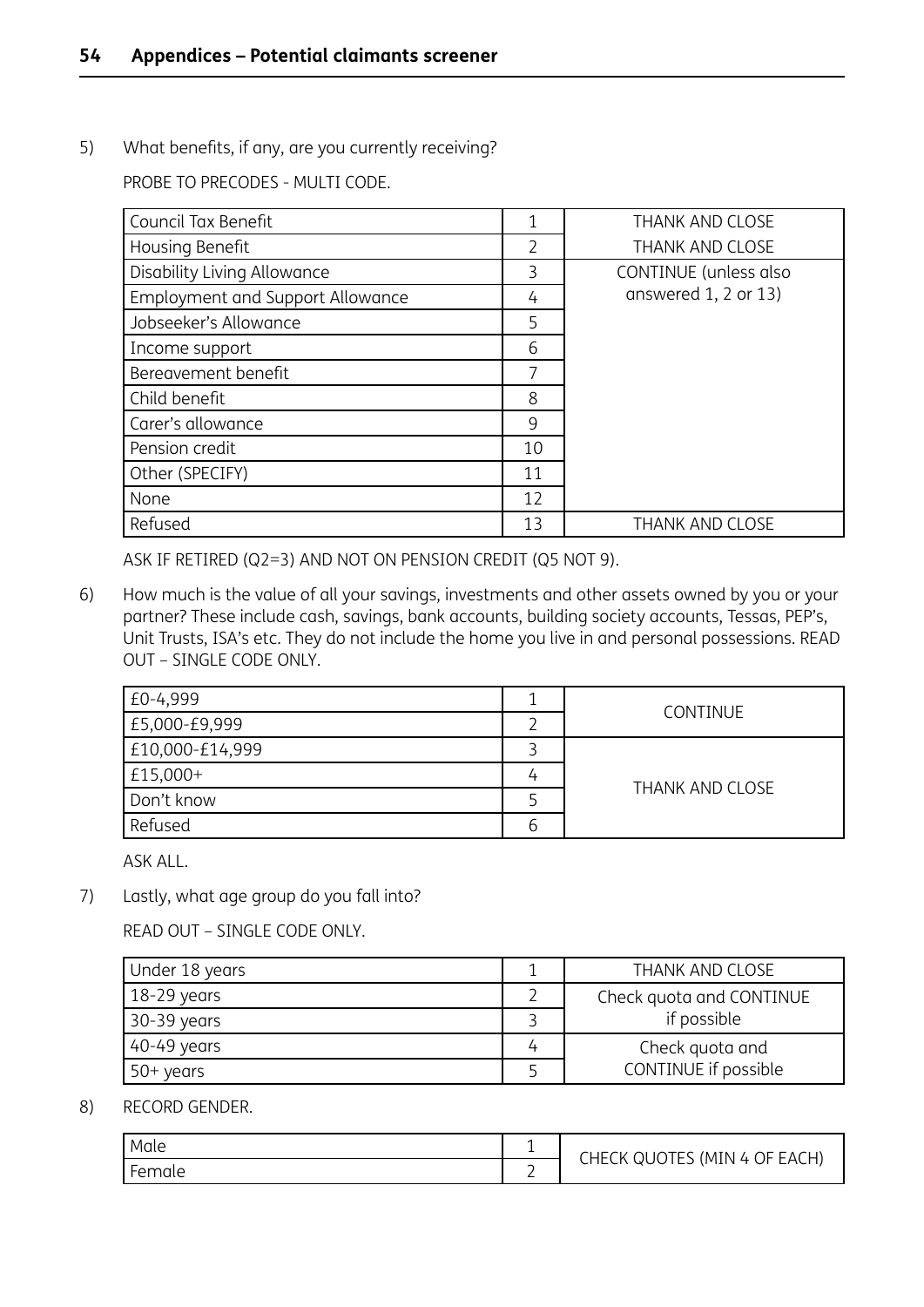IF THEY FALL WITHIN THE OPEN/REMAINING QUOTAS.

9) We will be holding a group discussion on <date> at <time>. Will you be available to attend this group?

| Yes – OK to continue | <b>.</b> | CONTINUE                                                                  |
|----------------------|----------|---------------------------------------------------------------------------|
| No - refusal         |          | THANK AND CLOSE, RECORD<br>IF WILLING TO TAKE PART ON<br>ALTERNATIVE DATE |

10) Can I please record your name, full address and preferred telephone number?

INTERVIEWER NOTE: Please record the full name, address including postcode and telephone number.



Thank you very much for agreeing to take part in the research.

Just to confirm, we have booked your attendance at a focus group on <date> at <time> at <location>.

SAY WILL SEND LETTER WITH DETAILS OF THE RESEARCH INCLUDING A CONTACT NUMBER IN CASE OF QUERIES. THANK AND CLOSE.

NOTE TO DWP – WE WILL ALSO SCREEN OUT THOSE IN SOCIAL GRADES ABC1.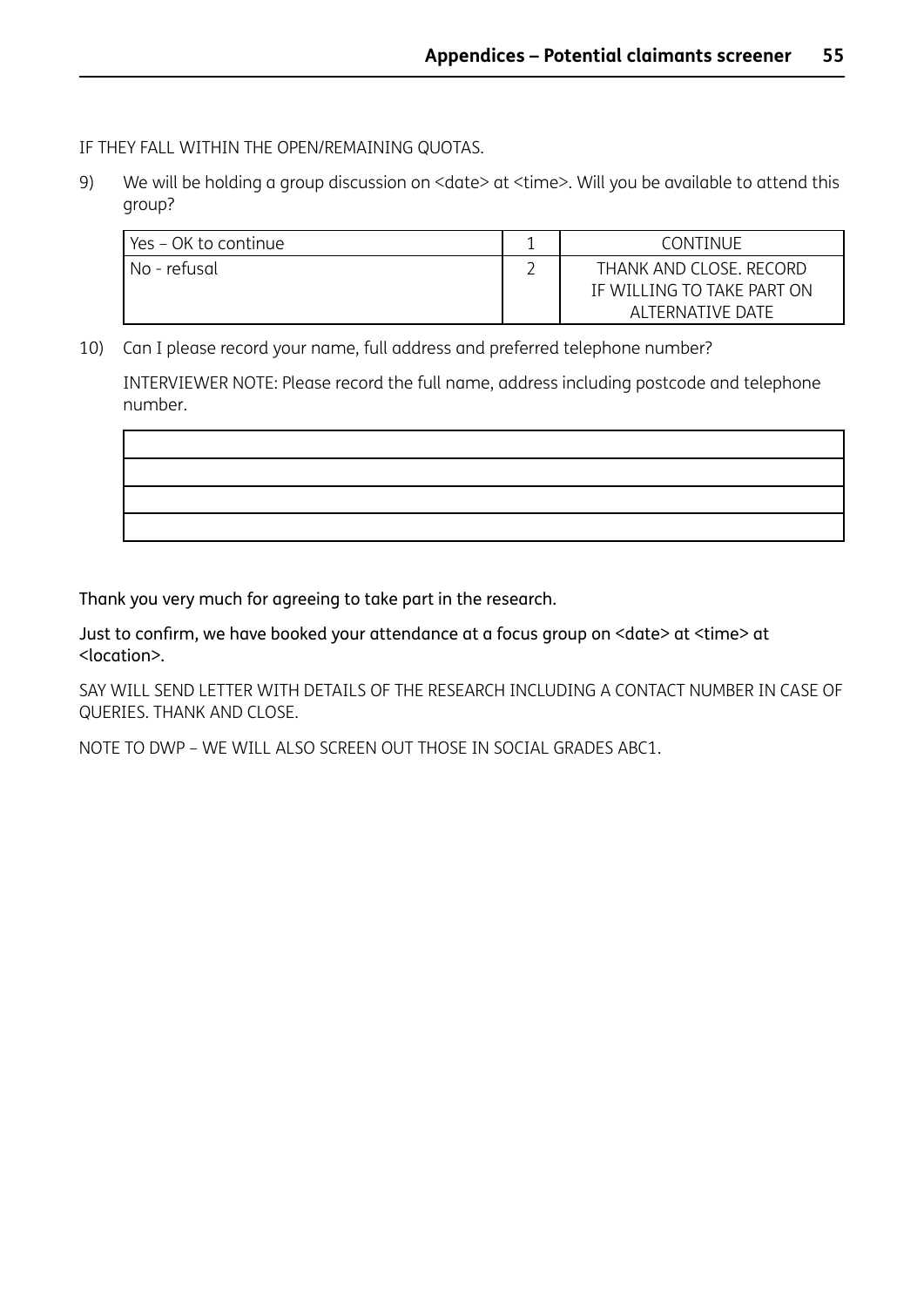## <span id="page-58-0"></span>**Appendix E Potential claimants topic guide**

### **Voice Risk Analysis**

### **Qualitative Research with the public J4721**

### **Autumn 2009**

- Introduce self and IFF.
- Explain subject How you feel about some specific aspects of phoning up organisations to get things done. The exact details will become clear as we go through the session and we will let you know who the research is on behalf of at the end of the group.
- **Emphasise confidentiality.** 
	- Findings will be reported at an overall level without identifying individuals. Everything you say will therefore remain confidential.
	- MRS Code of Conduct and Data Protection.
- **Introductions who you live with, what you do.**
- Thinking about activities such as making an insurance claim, which do you prefer out of using the phone, applying by post, applying online or attending a face-to-face meeting? Why?
- Have you ever rung a private or public sector organisation and been told something like *'Before we* start, I must tell you, that our calls are recorded and analysed for the purpose of training and quality *control'*?
- How did you feel about this? *THOUGHT BUBBLE EXERCISE (INCLUDING PROBING FOR REASONS).*
- **IF CONCERNS: What concerned you?** 
	- PROMPT: Being recorded? Being analysed? Training? Quality control?
- What organisations have you encountered this kind of message from?
- How do your feelings differ depending what organisation you're calling and what you are trying to do during the call?
	- If you were contacting a public sector organisation, for example applying for a passport or for benefits, how would this differ from contacting a private sector organisation for example opening a bank account or making an insurance claim?
- I am going to read out a second message to you which you may hear at the beginning of a call. 'Before we start, I must tell you, under the Data Protection Act of 1998, that our calls are recorded *and analysed using techniques and technology for the purpose of fraud prevention and detection, training and quality control, and may be reviewed later to check the details you have given.' ONLY READ OUT ONCE IN FIRST INSTANCE TO REPLICATE REAL-LIFE SITUATION.*
- How do you feel about this? *THOUGHT BUBBLE EXERCISE (INCLUDING PROBING FOR REASONS)*.
- **•** What do you understand it to mean?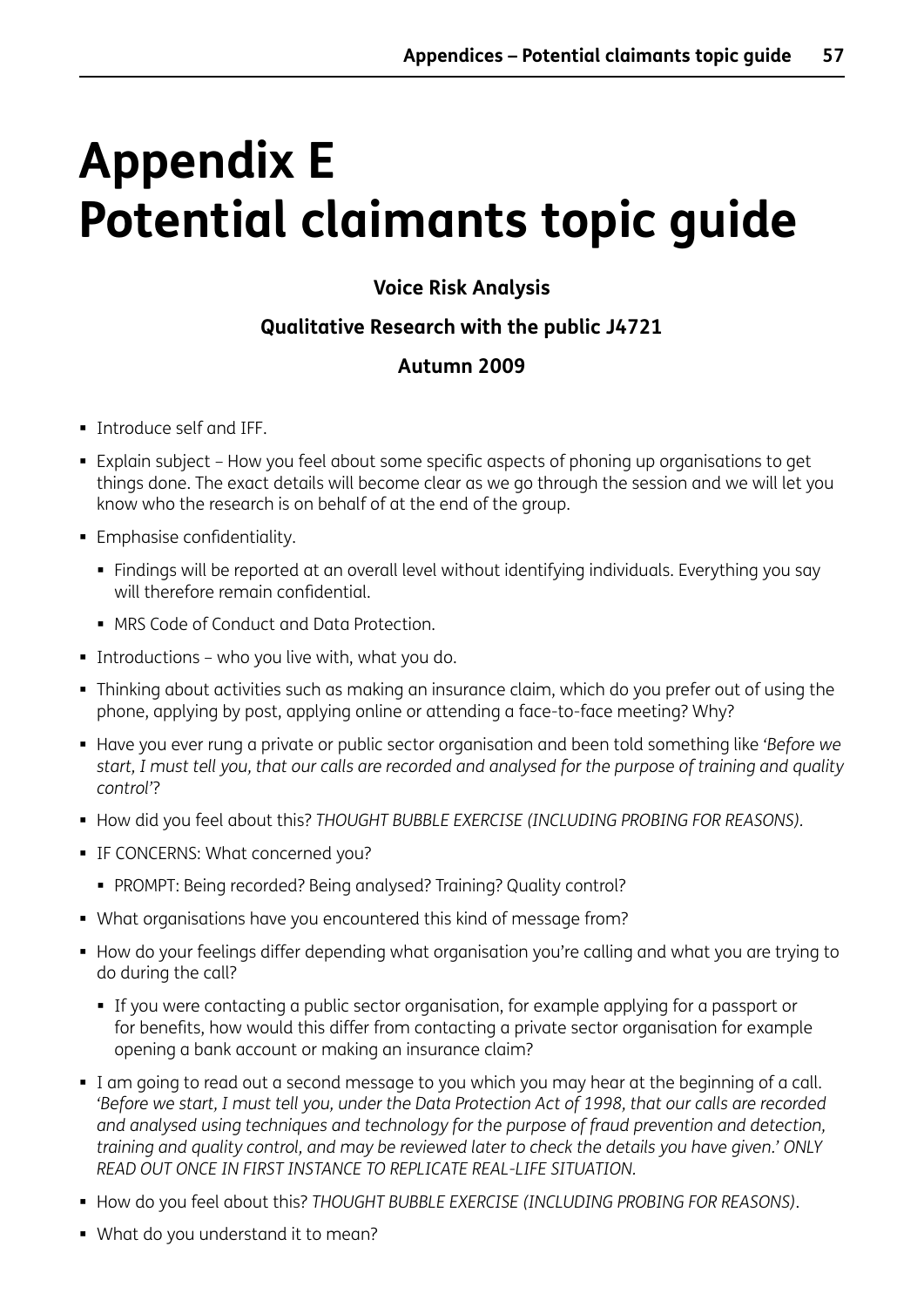- Thinking now particularly about insurance and benefit claims, I am going to outline two different situations and ask you about each before we compare them.
- PROCESS 1: All applicants are asked to provide supporting documentation to follow up an application made by phone, post or online. Callers usually have a choice of providing this documentation by post or in person; if necessary a visit can also be arranged.
- How do you feel about this?
	- What are the benefits?
	- What are the downsides?
	- How could the system be improved?
	- How could the system be improved whilst still enabling the organisation assessing the claim to be confident that all claims paid were valid?
- How would your feelings differ depending on whether the claim in question was an insurance claim or a benefits claim?
- PROCESS 2: Applicants have the choice of applying by phone, post or online. If they apply by post or online they will have to provide supporting documentation for their claim. If they phone, voice analysis technology analyses the caller's voice and an experienced call handler uses their own judgement. If there is an indication that the caller is reacting in an unusual way and the call handler is therefore concerned about whether the claim is valid or not, the caller will be contacted after the call has ended to provide supporting documentation for their claim. Where nothing unusual is picked up, this means that the caller will be fast-tracked through the claims process and not have to provide any supporting documentation.
- How do you feel about this?
	- What are the benefits?
		- **Providing a quicker service for legitimate applicants.**
		- **Providing a more convenient service for legitimate applicants.**
		- **Saving taxpayers' money.**
		- **Identifying more ineligible applicants/benefit thieves.**
	- What are the downsides?
		- Is there a risk ineligible applicants/benefit thieves will 'fall through the cracks'?
	- How could the system be improved?
	- How could the system be improved whilst still enabling the organisation assessing the claim to be confident that all claims paid were valid?
- How would your feelings differ depending on whether the claim in question was an insurance claim or a benefits claim?
- Which circumstances would it be acceptable to use the software in?
- **Which process do you prefer?**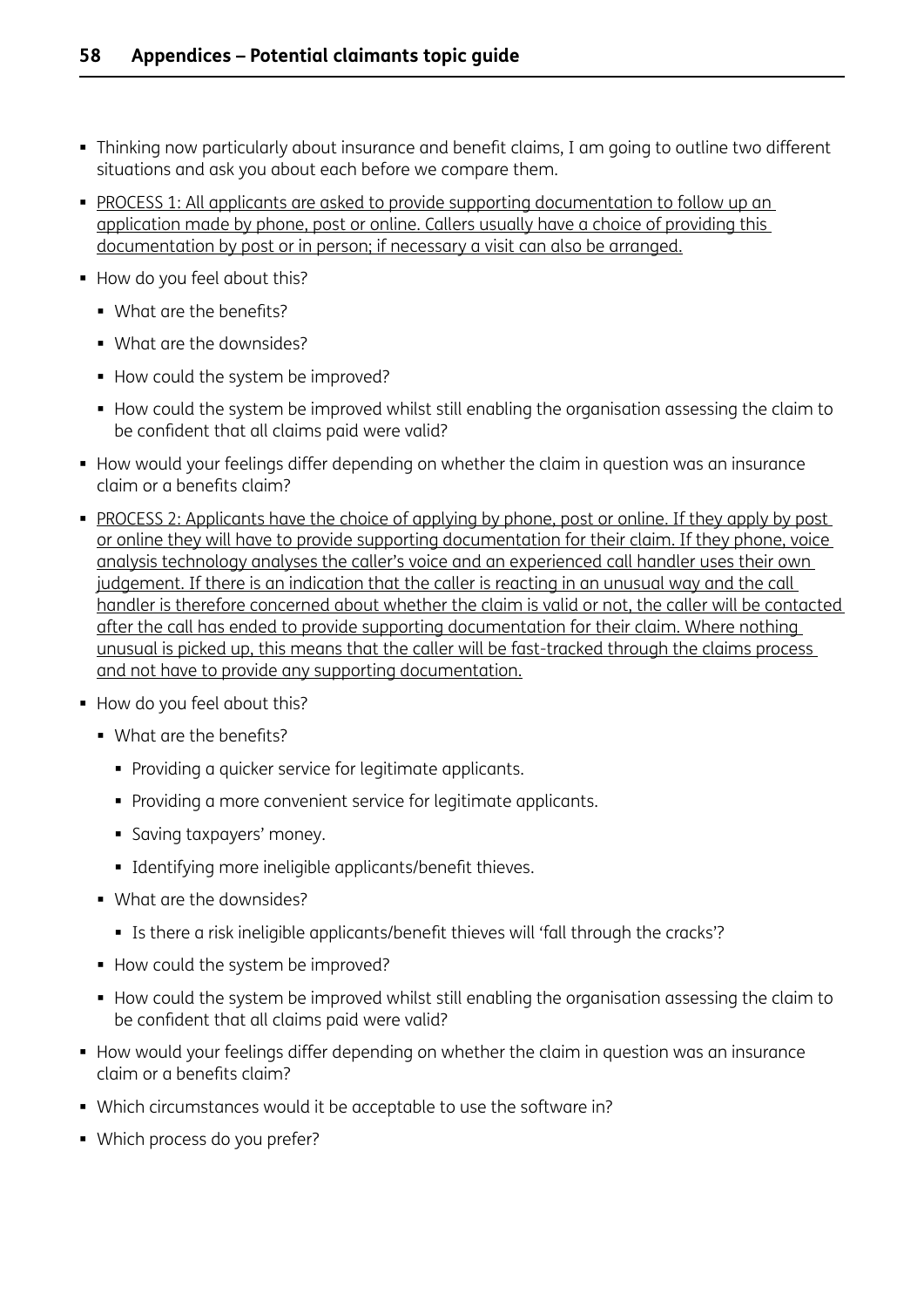READ OUT.

- Currently your council is using process 2 for housing and council tax benefit claims and is taking part in a pilot of voice analysis technology. We are interested in finding out what the general public think of the idea, not just those who have recently made a claim, and that is why you are here today. Rest assured that nothing you say will have any impact on any past, present or future benefit claims you may make.
- Do you think knowing that the voice analysis technology was being used would change how people feel during the call? In what way?
- Do you think it would make a difference to how people answered the questions? How?
	- o Might it encourage people to reveal changes in circumstances that they might not have done if voice analysis had not been used?
- How would you feel about being asked to provide supporting documentation if you knew that this might mean you had been identified as 'high risk' by the voice analysis? Why?
- Assuming all these people are legitimately entitled to HB/CTB, do you feel voice analysis would put any of them off claiming? Would it put them off claiming by phone?
- **IF YES:** 
	- Who?
	- $W$ hy?
	- At what point do you feel they would be put off? (PROMPT IF NECESSARY: Before making the call/ when heard message about the voice analysis during the call).
	- What other kinds of people, if any, might be put off? Why?
- Do you feel people may be put off continuing their claim if they were identified as high risk and had to provide supporting documentation?
- IF YES:
	- Why?
	- What sort of people do you feel it puts off?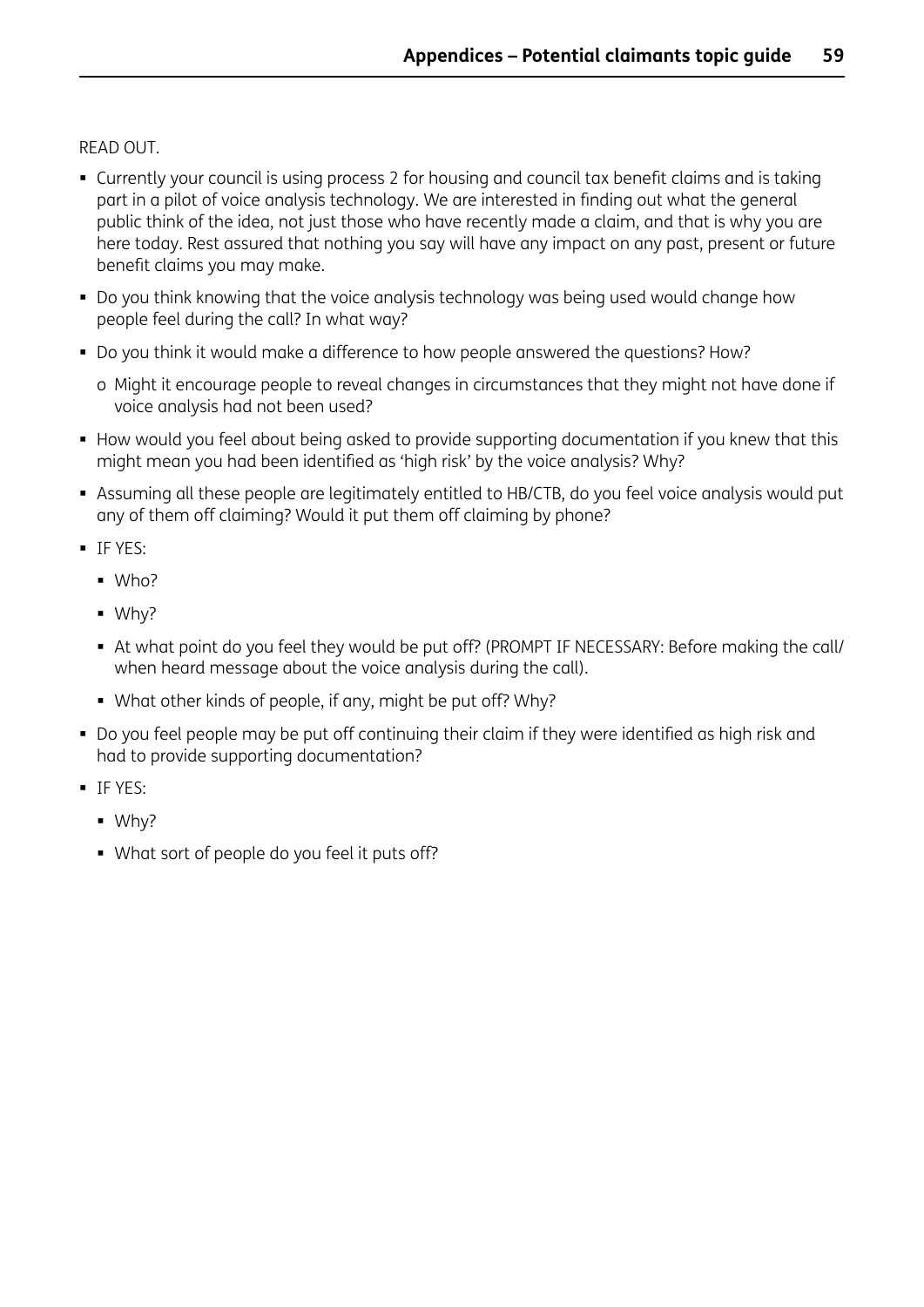*PROFILE CHOOSING EXERCISE – Repeat previous questions about what kind of people would be put off making or continuing a claim/put off making a claim by phone, asking participants to choose which of the different characters would be most likely to be put off and why.*

- *• Ann, 83, retired.*
- *• Lisa, 18, just left college.*
- *• Gareth, 25, musician with a stutter.*
- *• Holly, 31, a mum with mental health problems.*
- *• Chris, 45, unemployed.*
- *• Amid, 38, delivery driver, English is not his first language.*

*FINAL THOUGHT BUBBLE DRAWING BASED ON HOW WOULD PERSONALLY FEEL IF NOTIFIED THAT THE VOICE ANALYSIS WAS USED WHEN THEY WERE MAKING A CLAIM.*

#### Conclusion

- What would you like to say to those evaluating the success of the scheme?
- Are there any problems or issues with voice analysis which we haven't already covered?
- Would you like to see the pilot scheme rolled out nationwide?

Thank and close